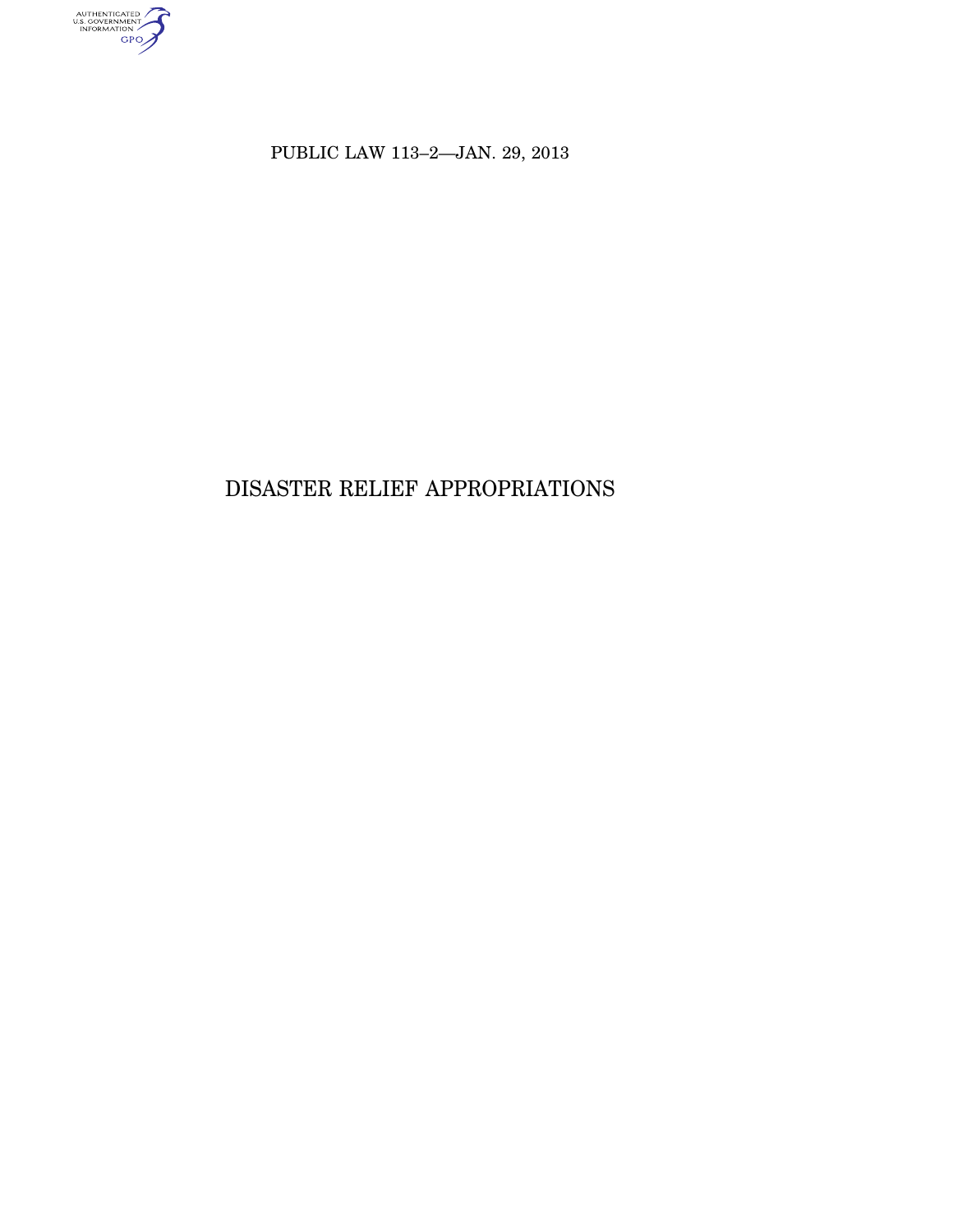# Public Law 113–2 113th Congress

### An Act

Jan. 29, 2013 [H.R. 152]

Making supplemental appropriations for the fiscal year ending September 30, 2013, to improve and streamline disaster assistance for Hurricane Sandy, and for other purposes.

*Be it enacted by the Senate and House of Representatives of the United States of America in Congress assembled,* That the following sums are appropriated, out of any money in the Treasury not otherwise appropriated, for the fiscal year ending September 30, 2013, and for other purposes, namely:

Disaster Relief Appropriations Act, 2013.

### **DIVISION A—DISASTER RELIEF APPROPRIATIONS ACT, 2013**

### TITLE I

#### DEPARTMENT OF AGRICULTURE

### DOMESTIC FOOD PROGRAMS

#### FOOD AND NUTRITION SERVICE

#### COMMODITY ASSISTANCE PROGRAM

For an additional amount for "Commodity Assistance Program" for the emergency food assistance program as authorized by section  $27(a)$  of the Food and Nutrition Act of  $2008$  (7 U.S.C.  $2036(a)$ ) and section 204(a)(1) of the Emergency Food Assistance Act of 1983 (7 U.S.C. 7508(a)(1)), \$6,000,000: *Provided*, That notwithstanding any other provisions of the Emergency Food Assistance Act of 1983, the Secretary of Agriculture may allocate additional foods and funds for administrative expenses from resources specifically appropriated, transferred, or reprogrammed to restore to States resources used to assist families and individuals displaced by Hurricane Sandy among the States without regard to sections 204 and 214 of such Act (7 U.S.C. 7508, 7515): *Provided further*, That such amount is designated by the Congress as being for an emergency requirement pursuant to section  $251(b)(2)(A)(i)$  of the Balanced Budget and Emergency Deficit Control Act of 1985.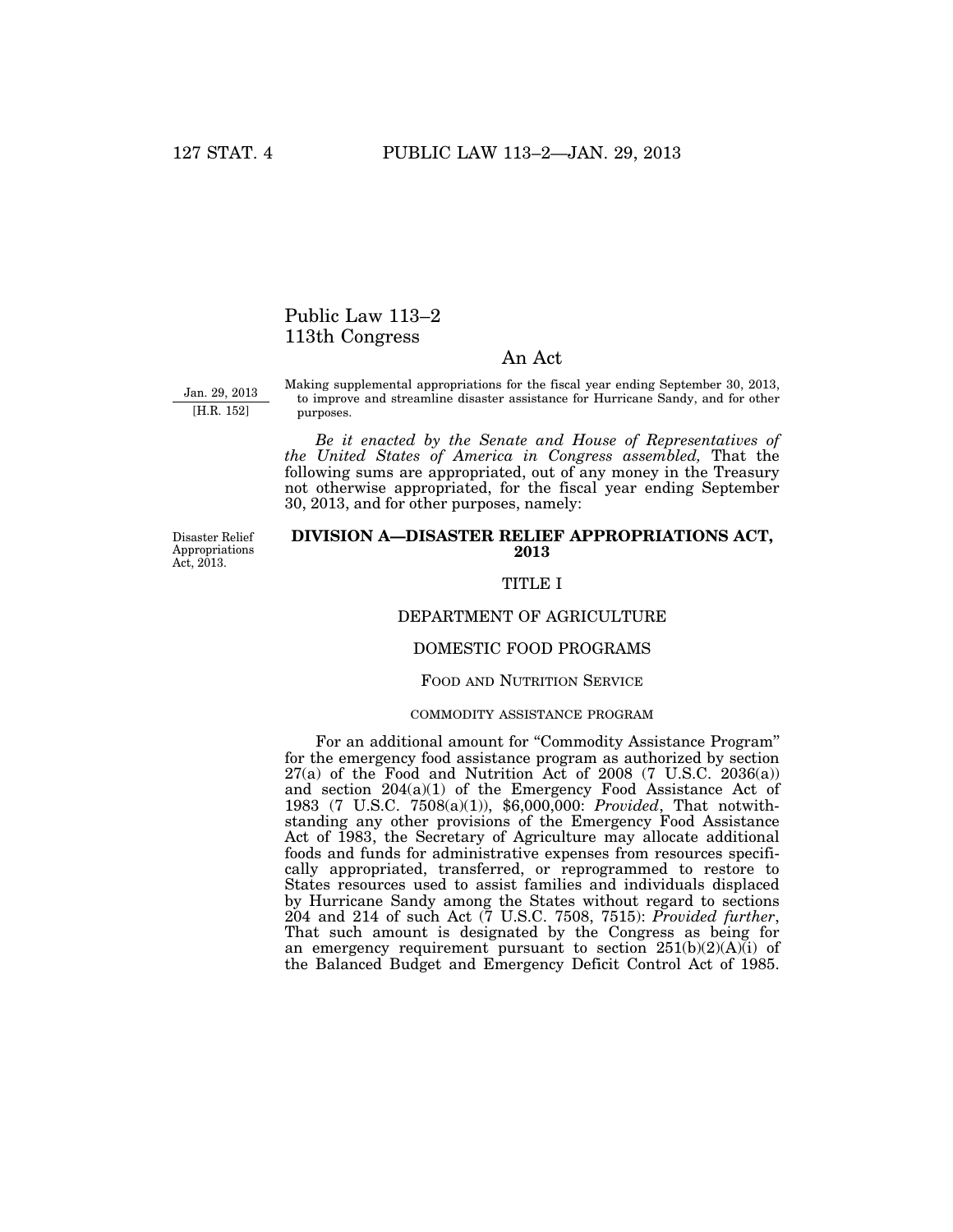### TITLE II

### DEPARTMENT OF THE ARMY

#### CORPS OF ENGINEERS—CIVIL

#### INVESTIGATIONS

For an additional amount for "Investigations" for necessary expenses related to the consequences of Hurricane Sandy, \$20,000,000, to remain available until expended to conduct studies of flood and storm damage reduction related to natural disasters: *Provided*, That using \$19,500,000 of the funds provided herein, the Secretary of the Army shall conduct, at full Federal expense, a comprehensive study to address the flood risks of vulnerable coastal populations in areas impacted by Hurricane Sandy within the boundaries of the North Atlantic Division of the United States Army Corps of Engineers: *Provided further,* That an interim report with an assessment of authorized Corps projects for reducing flooding and storm risks in the affected area that have been constructed or are under construction, including construction cost estimates, shall be submitted to the Committees on Appropriations of the House of Representatives and the Senate not later than March 1, 2013: *Provided further,* That an interim report identifying any previously authorized but unconstructed Corps project and any project under study by the Corps for reducing flooding and storm damage risks in the affected area, including updated construction cost estimates, that are, or would be, consistent with the comprehensive study shall be submitted to the appropriate congressional committees not later than May 1, 2013: *Provided further,*  That a final report shall be submitted to the appropriate congressional committees not later than 24 months after the date of enactment of this division: *Provided further,* That as a part of the study, the Secretary shall identify those activities that warrant additional analysis by the Corps, as well as institutional and other barriers to providing protection to the affected coastal areas: *Provided further,* That the Secretary shall conduct the study in coordination with other Federal agencies, and State, local, and Tribal officials to ensure consistency with other plans to be developed, as appropriate: *Provided further,* That using \$500,000 of the funds provided herein, the Secretary shall conduct, at full Federal expense, an evaluation of the performance of existing projects constructed by the Corps and damaged as a consequence of Hurricane Sandy for the purposes of determining their effectiveness and making recommendations for improvements to such projects: *Provided further,* That the amounts in this paragraph are designated by the Congress as being for an emergency requirement pursuant to section  $251(b)(2)(A)(i)$  of the Balanced Budget and Emergency Deficit Control Act of 1985: *Provided further,* That the Assistant Secretary of the Army for Civil Works shall provide a monthly report to the Committees on Appropriations of the House of Representatives and the Senate detailing the allocation and obligation of these funds, beginning not later than 60 days after the date of enactment of this division.

Study.

Reports. Assessment. Cost estimates. Deadline.

Reports. Deadline.

Reports. Deadline.

Evaluation. Recommendations.

Deadlines. Reports.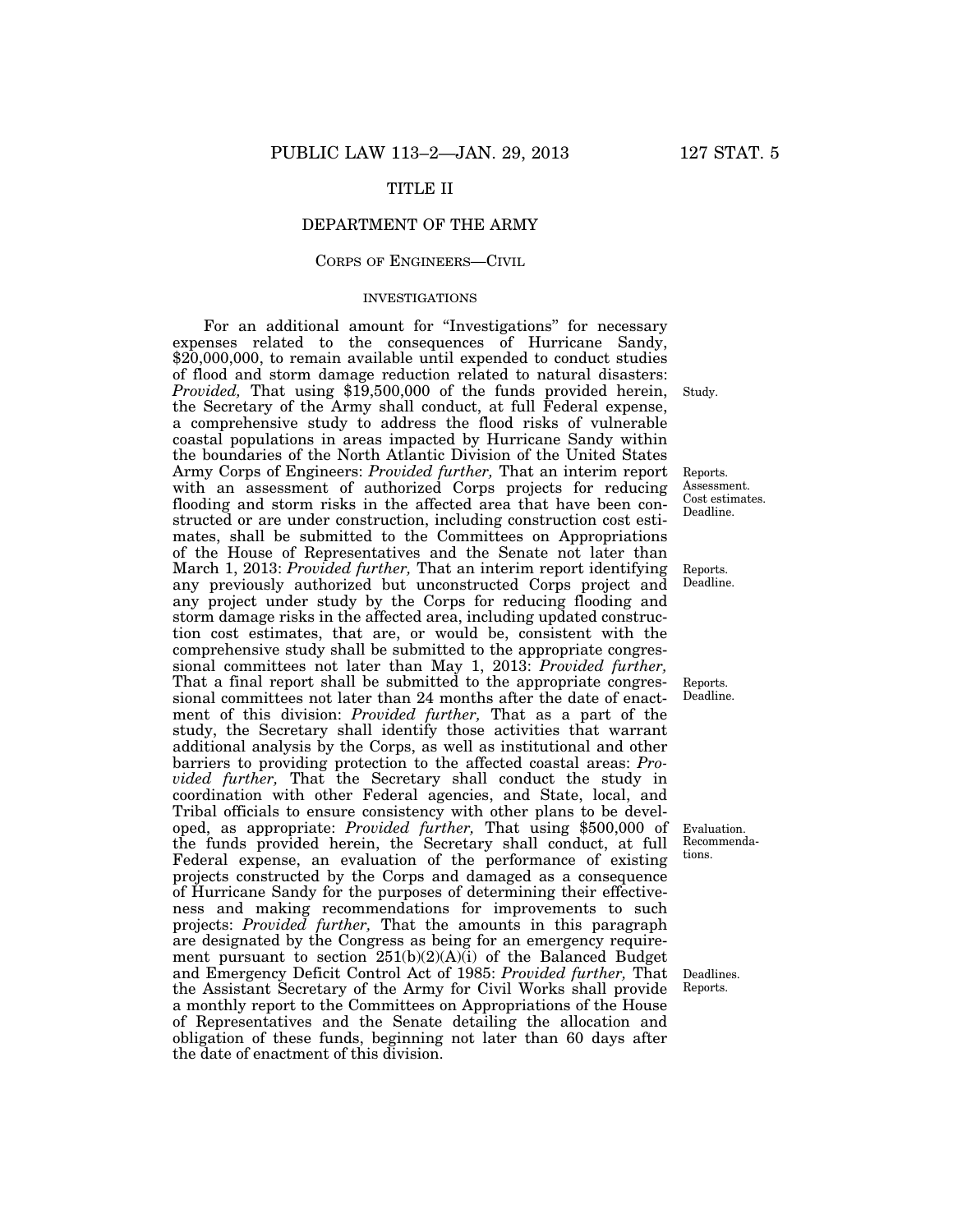### **CONSTRUCTION**

For an additional amount for "Construction" for necessary expenses related to the consequences of Hurricane Sandy, \$9,000,000, to remain available until expended for repairs to projects that were under construction and damaged as a consequence of Hurricane Sandy: *Provided,* That such amount is designated by the Congress as being for an emergency requirement pursuant to section 251(b)(2)(A)(i) of the Balanced Budget and Emergency Deficit Control Act of 1985: *Provided further,* That the Assistant Secretary of the Army for Civil Works shall provide a monthly report to the Committees on Appropriations of the House of Representatives and the Senate detailing the allocation and obligation of these funds, beginning not later than 60 days after enactment of this division.

### OPERATION AND MAINTENANCE

For an additional amount for ''Operation and Maintenance'' for necessary expenses related to the consequences of Hurricane Sandy, \$742,000,000, to remain available until expended to dredge Federal navigation channels, and repair damage to Corps projects: *Provided,* That such amount is designated by the Congress as being for an emergency requirement pursuant to section  $251(b)(2)(A)(i)$  of the Balanced Budget and Emergency Deficit Control Act of 1985: *Provided further,* That the Assistant Secretary of the Army for Civil Works shall provide a monthly report to the Committees on Appropriations of the House of Representatives and the Senate detailing the allocation and obligation of these funds, beginning not later than 60 days after enactment of this division.

### FLOOD CONTROL AND COASTAL EMERGENCIES

For an additional amount for "Flood Control and Coastal Emergencies'' for necessary expenses related to the consequences of Hurricane Sandy, \$582,000,000, to remain available until expended to support emergency operations, repairs, and other activities, as authorized by law: *Provided,* That such amount is designated by the Congress as being for an emergency requirement pursuant to section 251(b)(2)(A)(i) of the Balanced Budget and Emergency Deficit Control Act of 1985: *Provided further,* That the Assistant Secretary of the Army for Civil Works shall provide a monthly report to the Committees on Appropriations of the House of Representatives and the Senate detailing the allocation and obligation of these funds, beginning not later than 60 days after enactment of this division.

### TITLE III

#### SMALL BUSINESS ADMINISTRATION

#### SALARIES AND EXPENSES

For an additional amount for "Salaries and Expenses", \$10,000,000 for grants to or cooperative agreements with organizations to provide technical assistance related to disaster recovery, response, and long term resiliency to small businesses that are

Deadlines. Reports.

Deadlines. Reports.

Deadlines. Reports.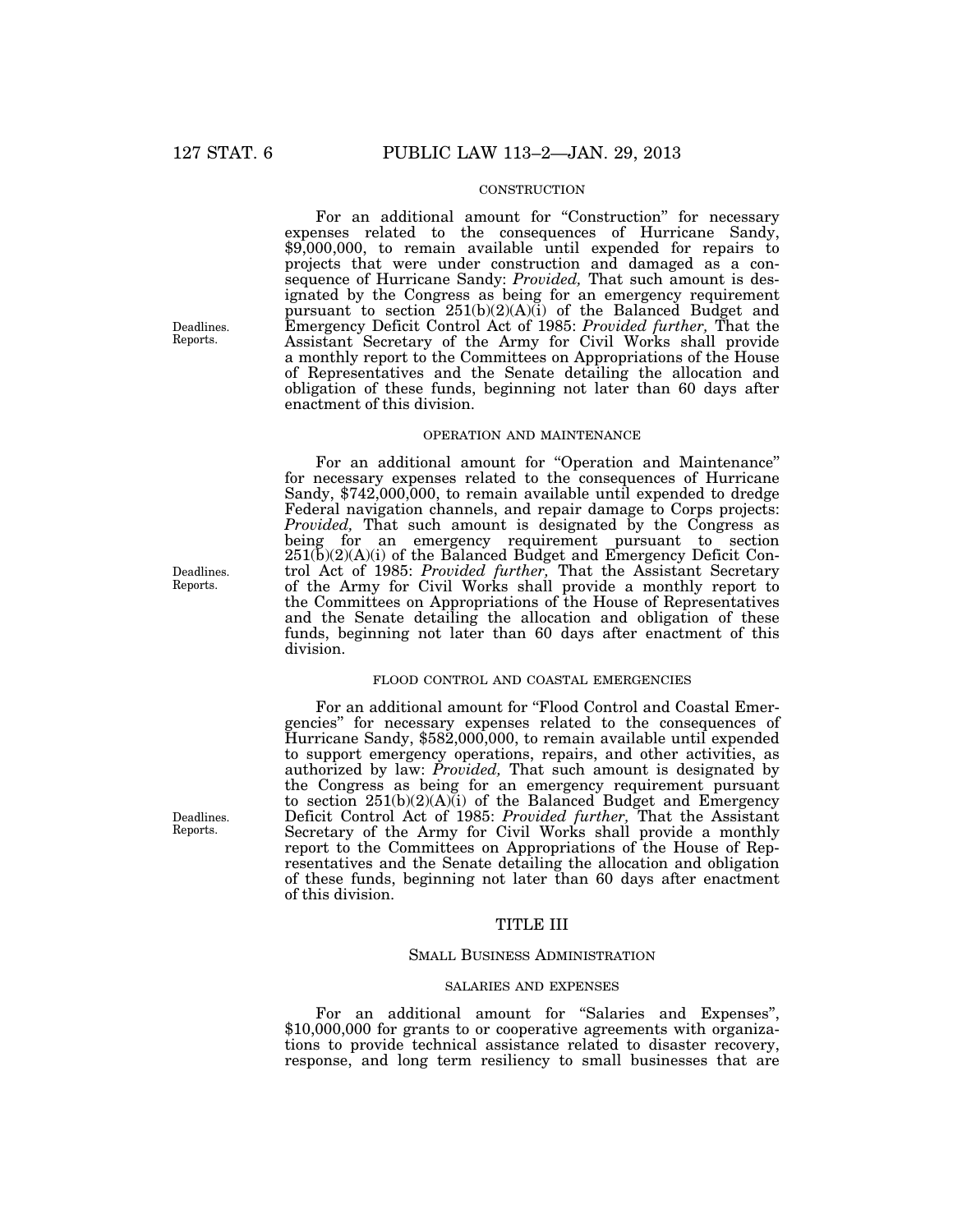recovering from Hurricane Sandy: *Provided,* That the Small Business Administration shall expedite the delivery of assistance in disaster-affected areas: *Provided further,* That the Administrator of the Small Business Administration may waive the matching requirements under section  $21(a)(4)(A)$  and  $29(c)$  of the Small Business Act for any grant made using funds made available under this heading: *Provided further,* That no later than 30 days after the date of enactment of this division, or no less than 7 days prior to obligation of funds, whichever occurs earlier, the Administrator of the Small Business Administration shall submit to the Committees on Appropriations of the House of Representatives and the Senate a detailed expenditure plan for funds provided under this heading: *Provided further,* That such amount is designated by the Congress as being for an emergency requirement pursuant to section  $251(b)(2)(A)(i)$  of the Balanced Budget and Emergency Deficit Control Act of 1985.

#### OFFICE OF INSPECTOR GENERAL

For an additional amount for "Office of Inspector General" for necessary expenses related to the consequences of Hurricane Sandy, \$1,000,000, to remain available until September 30, 2014: *Provided,* That such amount is designated by the Congress as being for an emergency requirement pursuant to section  $251(\overline{b})(2)(\overline{A})(i)$  of the Balanced Budget and Emergency Deficit Control Act of 1985.

#### DISASTER LOANS PROGRAM ACCOUNT

#### (INCLUDING TRANSFER OF FUNDS)

For an additional amount for "Disaster Loans Program Account" for the cost of direct loans authorized by section 7(b) of the Small Business Act, for necessary expenses related to the consequences of Hurricane Sandy, \$100,000,000, to remain available until expended: *Provided,* That such costs, including the cost of modifying such loans, shall be as defined in section 502 of the Congressional Budget Act of 1974: *Provided further,* That in addition, for direct administrative expenses of loan making and servicing to carry out the direct loan program authorized by section 7(b) of the Small Business Act in response to Hurricane Sandy, an additional \$50,000,000, to remain available until expended, which may be transferred to and merged with the appropriations for Salaries and Expenses: *Provided further,* That such amounts are designated by the Congress as being for an emergency requirement pursuant to section  $251(b)(2)(A)(i)$  of the Balanced Budget and Emergency Deficit Control Act of 1985.

Waiver authority. Grants.

Deadlines. Expenditure plan.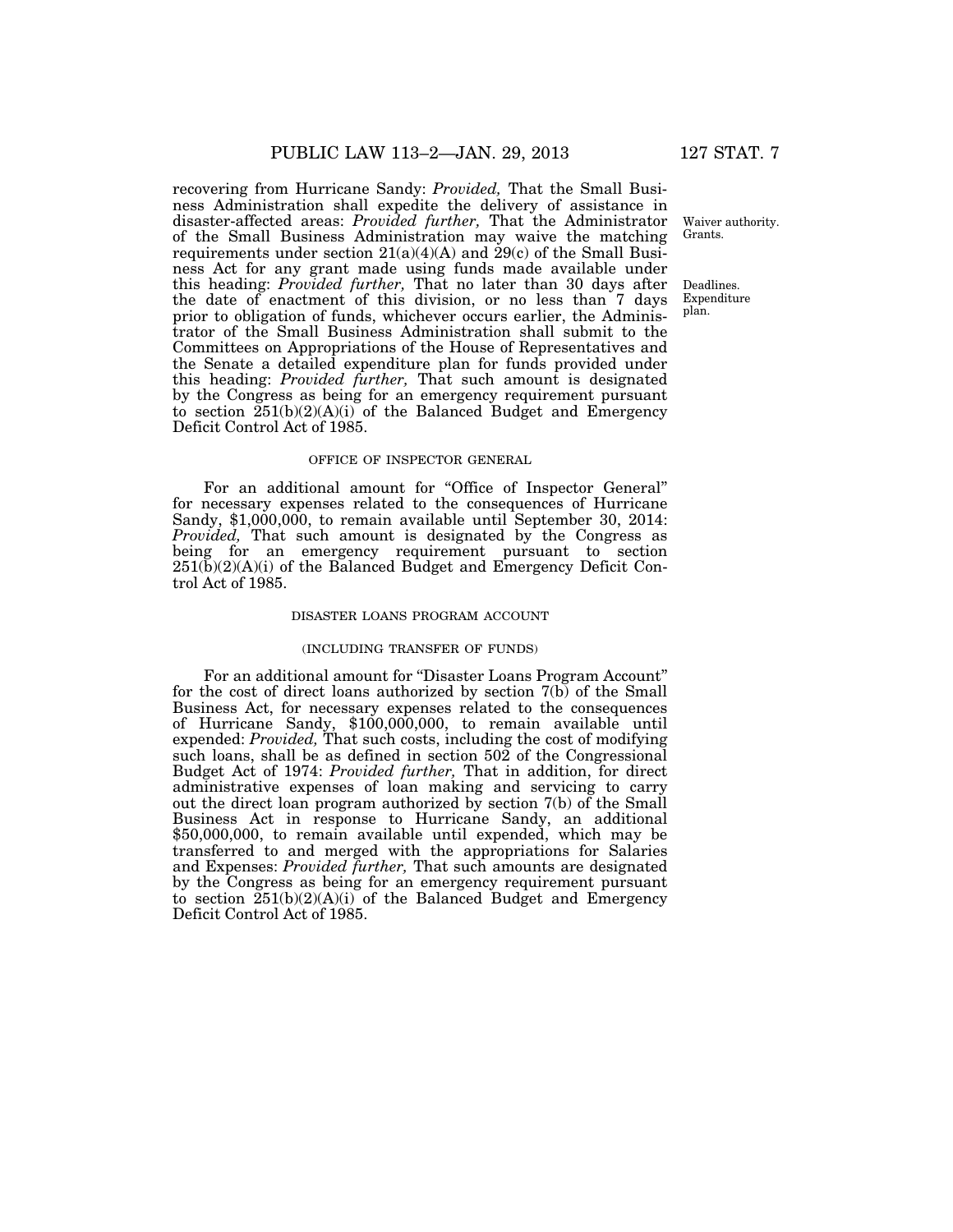### TITLE IV

### DEPARTMENT OF HOMELAND SECURITY

#### COAST GUARD

#### ACQUISITION, CONSTRUCTION, AND IMPROVEMENTS

#### (INCLUDING TRANSFER OF FUNDS)

For an additional amount for "Acquisition, Construction, and Improvements'' for necessary expenses related to the consequences of Hurricane Sandy, \$143,899,000, to remain available until September 30, 2014: *Provided*, That such amount is designated by the Congress as being for an emergency requirement pursuant to section  $251(b)(2)(A)(i)$  of the Balanced Budget and Emergency Deficit Control Act of 1985: *Provided further*, That notwithstanding the transfer limitation contained in section 503 of division D of Public Law 112–74, such funding may be transferred to other Coast Guard appropriations after notification as required in accordance with such section: *Provided further*, That a description of all facilities and property to be reconstructed and restored, with associated costs and time lines, shall be submitted to the Committees on Appropriations of the House of Representatives and the Senate no later than 90 days after the date of enactment of this division.

#### FEDERAL EMERGENCY MANAGEMENT AGENCY

#### DISASTER RELIEF FUND

### (INCLUDING TRANSFER OF FUNDS)

For an additional amount for the "Disaster Relief Fund" for major disasters declared pursuant to the Robert T. Stafford Disaster Relief and Emergency Assistance Act (42 U.S.C. 5121 et seq.), \$5,379,000,000, to remain available until expended, of which \$3,000,000 shall be transferred to the Department of Homeland Security Office of Inspector General for audits and investigations related to disasters: *Provided*, That such amount is designated by the Congress as being for disaster relief pursuant to section 251(b)(2)(D) of the Balanced Budget and Emergency Deficit Control Act of 1985: *Provided further,* That the Administrator of the Federal Emergency Management Agency shall publish on the Agency's website not later than 24 hours after an award of a public assistance grant under section 406 of the Robert T. Stafford Disaster Relief and Emergency Assistance Act (42 U.S.C. 5172) that is in excess of \$1,000,000, the specifics of each such grant award: *Provided further*, That for any mission assignment or mission assignment task order to another Federal department or agency regarding a major disaster, not later than 24 hours after the issuance of a mission assignment or task order in excess of \$1,000,000, the Administrator shall publish on the Agency's website the following: the name of the impacted State and the disaster declaration for such State, the assigned agency, the assistance requested, a description of the disaster, the total cost estimate, and the amount obligated: *Provided further*, That not later than 10 days after the last day of each month until the mission assignment or task order

Submission. Deadline.

Web posting. Deadline.

Deadline. Web posting.

Deadline.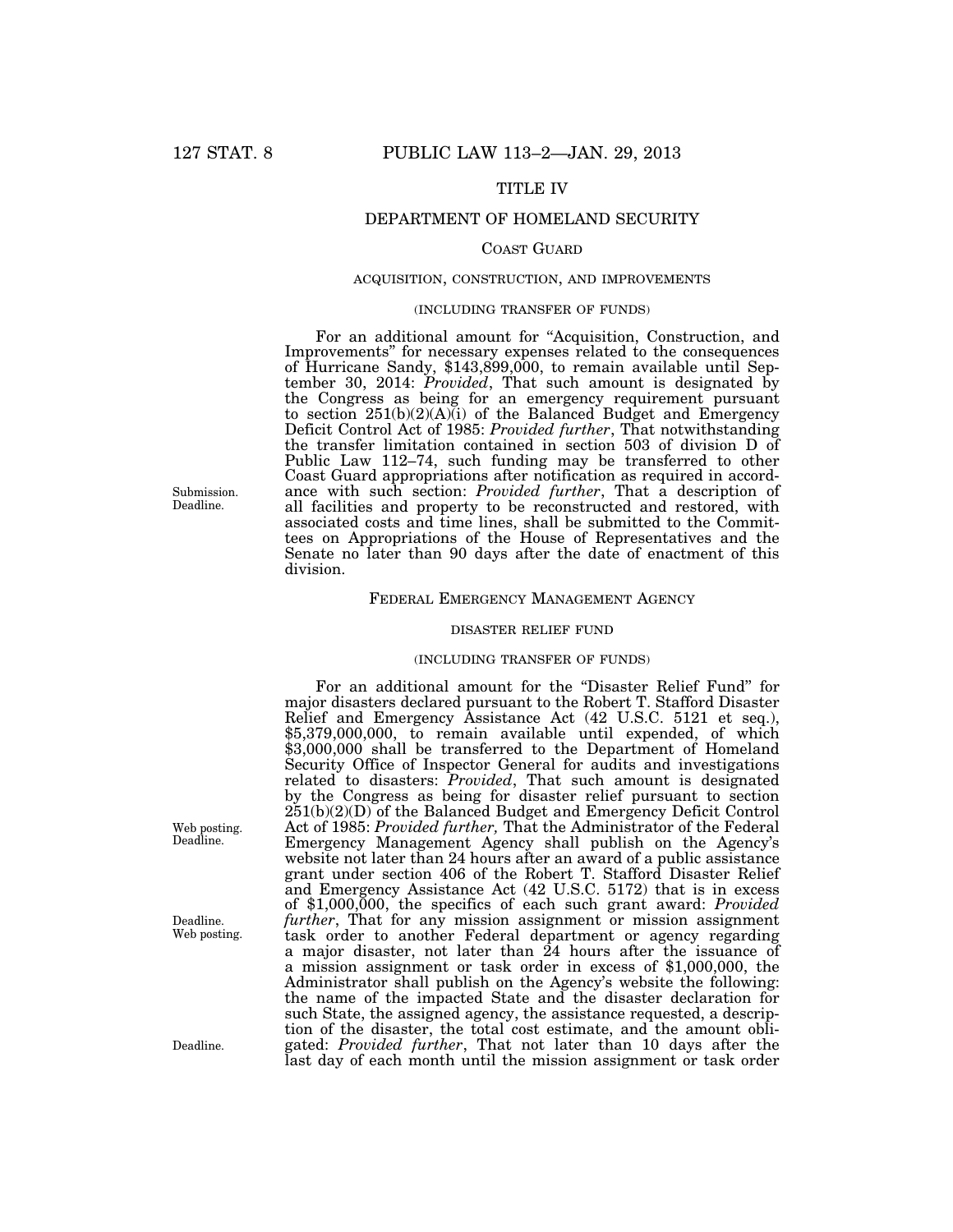is completed and closed out, the Administrator shall update any changes to the total cost estimate and the amount obligated: *Provided further*, That for a disaster declaration related to Hurricane Sandy, the Administrator shall submit to the Committees on Appropriations of the House of Representatives and the Senate, not later than 5 days after the first day of each month beginning after the date of enactment of this division, and shall publish on the Agency's website not later than 10 days after the first day of each such month, an estimate or actual amount, if available, for the current fiscal year of the cost of the following categories of spending: public assistance, individual assistance, operations, mitigation, administrative, and any other relevant category (including emergency measures and disaster resources): *Provided further*, That not later than 10 days after the first day of each month beginning after the date of enactment of this division, the Administrator shall publish on the Agency's website the report (referred to as the Disaster Relief Monthly Report) as required by Public Law 112–74.

#### SCIENCE AND TECHNOLOGY

### RESEARCH, DEVELOPMENT, ACQUISITION, AND OPERATIONS

For an additional amount for "Research, Development, Acquisition, and Operations'', for necessary expenses related to the consequences of Hurricane Sandy, \$585,000, to remain available until September 30, 2013: *Provided*, That such amount is designated by the Congress as being for an emergency requirement pursuant to section  $251(b)(2)(A)(i)$  of the Balanced Budget and Emergency Deficit Control Act of 1985.

#### DOMESTIC NUCLEAR DETECTION OFFICE

#### SYSTEMS ACQUISITION

For an additional amount for "Systems Acquisition", for necessary expenses related to the consequences of Hurricane Sandy, \$3,869,000, to remain available until September 30, 2014: *Provided*, That such amount is designated by the Congress as being for an emergency requirement pursuant to section  $251(b)(2)(A)(i)$  of the Balanced Budget and Emergency Deficit Control Act of 1985.

#### GENERAL PROVISION—THIS TITLE

SEC. 401. Funds made available by Public Law 109–88 for carrying out activities authorized under section 417 of the Robert T. Stafford Disaster Relief and Emergency Assistance Act (42 U.S.C. 5184) may be used until expended to provide assistance under section 417 of that Act to local governments in areas eligible to receive such assistance pursuant to a major disaster declaration by the President for Hurricane Sandy.

Deadlines. Effective date. Web posting. Cost estimate.

Deadline. Effective date. Web posting. Reports.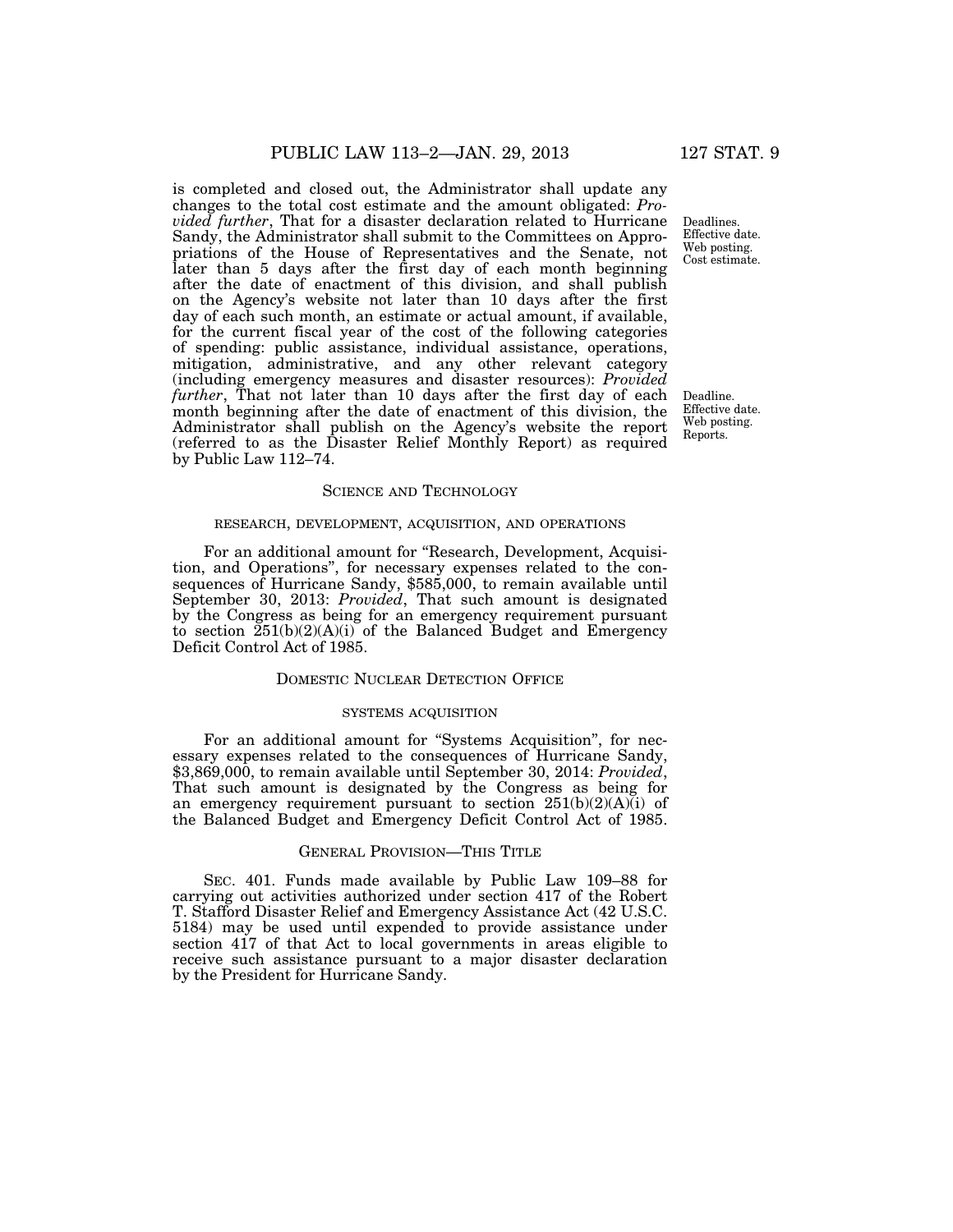### TITLE V

### DEPARTMENT OF THE INTERIOR

#### FISH AND WILDLIFE SERVICE

#### **CONSTRUCTION**

For an additional amount for "Construction" for necessary expenses related to the consequences of Hurricane Sandy, \$49,875,000, to remain available until expended: *Provided*, That such amount is designated by the Congress as being for an emergency requirement pursuant to section  $251(b)(2)(A)(i)$  of the Balanced Budget and Emergency Deficit Control Act of 1985.

### NATIONAL PARK SERVICE

#### **CONSTRUCTION**

For an additional amount for "Construction" for necessary expenses related to the consequences of Hurricane Sandy, \$234,000,000, to remain available until expended: *Provided*, That such amount is designated by the Congress as being for an emergency requirement pursuant to section  $251(b)(2)(A)(i)$  of the Balanced Budget and Emergency Deficit Control Act of 1985.

#### BUREAU OF SAFETY AND ENVIRONMENTAL ENFORCEMENT

#### OIL SPILL RESEARCH

For an additional amount for "Oil Spill Research" for necessary expenses related to the consequences of Hurricane Sandy, \$3,000,000, to remain available until expended: *Provided*, That such amount is designated by the Congress as being for an emergency requirement pursuant to section 251(b)(2)(A)(i) of the Balanced Budget and Emergency Deficit Control Act of 1985.

### TITLE VI

### DEPARTMENT OF HEALTH AND HUMAN SERVICES

#### OFFICE OF THE SECRETARY

#### PUBLIC HEALTH AND SOCIAL SERVICES EMERGENCY FUND

#### (INCLUDING TRANSFERS OF FUNDS)

For an additional amount for "Public Health and Social Services" Emergency Fund'' for disaster response and recovery, and other expenses directly related to Hurricane Sandy, including making payments under the Head Start Act and additional payments for distribution as provided for under the ''Social Services Block Grant Program", \$100,000,000, to remain available until September 30, 2014: *Provided,* That not less than \$25,000,000 shall be transferred to ''Children and Families Services Programs'' for the Head Start program for the purposes provided herein: *Provided further,* That not less than \$25,000,000 shall be transferred to ''Social Services Block Grant'' for the purposes provided herein: *Provided further,*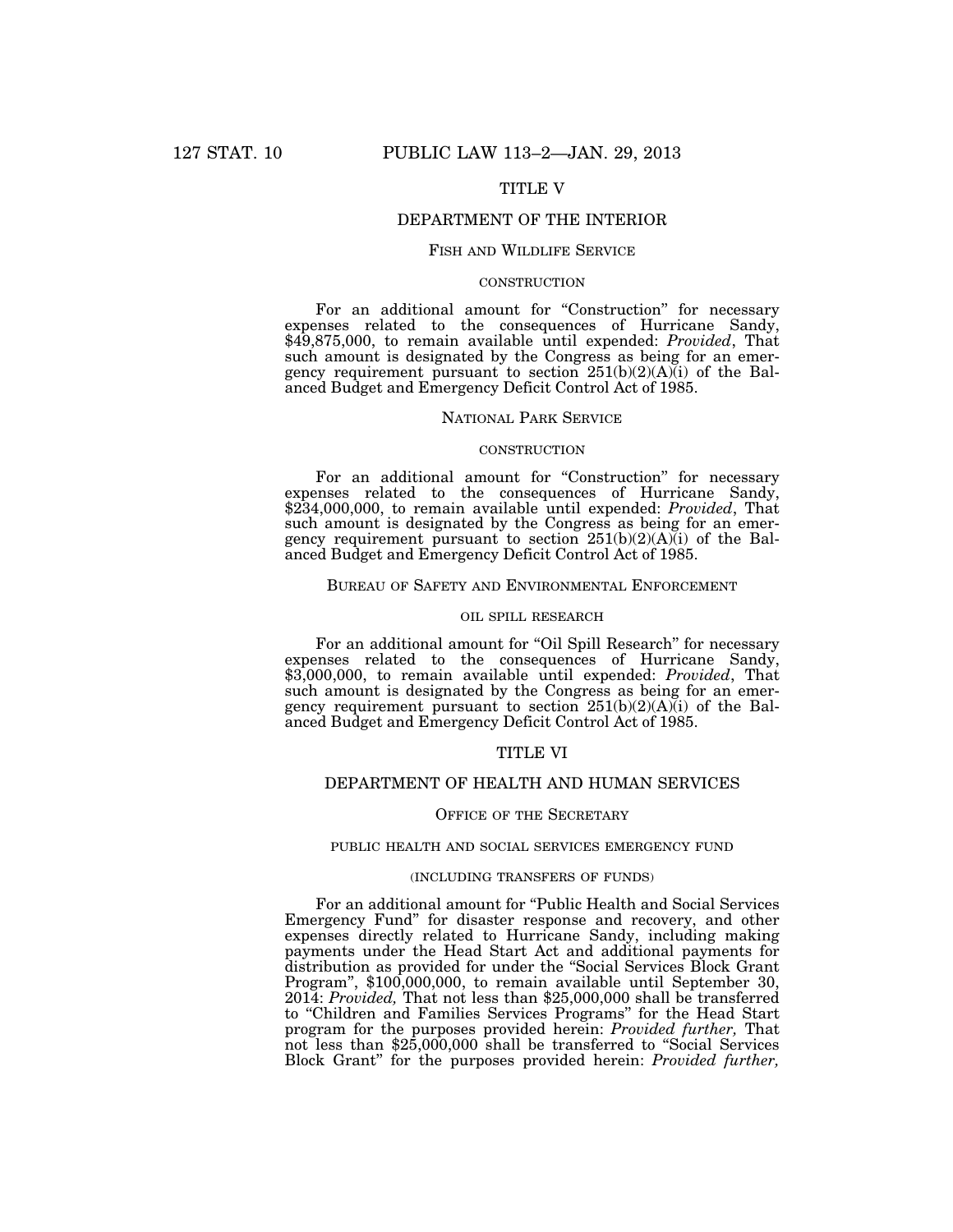That not less than \$2,000,000 shall be transferred to the Department of Health and Human Services ("HHS") "Office of Inspector General'' to perform oversight, accountability, and evaluation of programs, projects, or activities supported with the funds provided for the purposes provided herein: *Provided further,* That notwithstanding any other provision of law, the distribution of any amount shall be limited to the States of New York and New Jersey, except that funds provided to ''Substance Abuse and Mental Health Services Administration'' may be distributed to other States, but only if such funds are for grants, contracts, and cooperative agreements for behavioral health treatment, crisis counseling, and other related helplines, and for other similar programs to provide support to dislocated residents of New York and New Jersey: *Provided further,*  That none of the funds appropriated in this paragraph shall be included in the calculation of the ''base grant'' in subsequent fiscal years, as such term is defined in sections  $640(a)(7)(A)$ ,  $641A(h)(1)(B)$ , or 644(d)(3) of the Head Start Act: *Provided further,* That funds appropriated in this paragraph are not subject to the allocation requirements of section 640(a) of the Head Start Act: *Provided further,* That funds appropriated in this paragraph are in addition to the entitlement grants authorized by section  $2002(a)(1)$  of the Social Security Act and shall not be available for such entitlement grants: *Provided further,* That funds appropriated in this paragraph may be transferred by the Secretary of HHS (''Secretary'') to accounts within HHS, and shall be available only for the purposes provided in this paragraph: *Provided further,* That the transfer authority provided in this paragraph is in addition to any other transfer authority available in this or any other Act for fiscal year 2013: *Provided further,* That 15 days prior to the transfer of funds appropriated in this paragraph, the Secretary shall notify the Committees on Appropriations of the House of Representatives and the Senate of any such transfer and the planned uses of the funds: *Provided further,* That obligations incurred for the purposes provided herein prior to the date of enactment of this division may be charged to funds appropriated by this paragraph: *Provided further,* That funds appropriated in this paragraph and transferred to the National Institutes of Health for the purpose of supporting the repair or rebuilding of non-Federal biomedical or behavioral research facilities damaged as a result of Hurricane Sandy shall be used to award grants or contracts for such purpose under section 404I of the Public Health Service Act: *Provided further,* That section  $481A(c)(2)$  of such Act does not apply to the use of funds described in the preceding proviso: *Provided further,* That funds appropriated in this paragraph shall not be available for costs that are reimbursed by the Federal Emergency Management Agency, under a contract for insurance, or by self-insurance: *Provided further,*  That such amounts are designated by the Congress as being for an emergency requirement pursuant to section  $251(b)(2)(A)(i)$  of the Balanced Budget and Emergency Deficit Control Act of 1985.

New York. New Jersey.

Time period. Notification.

Grants. Contracts.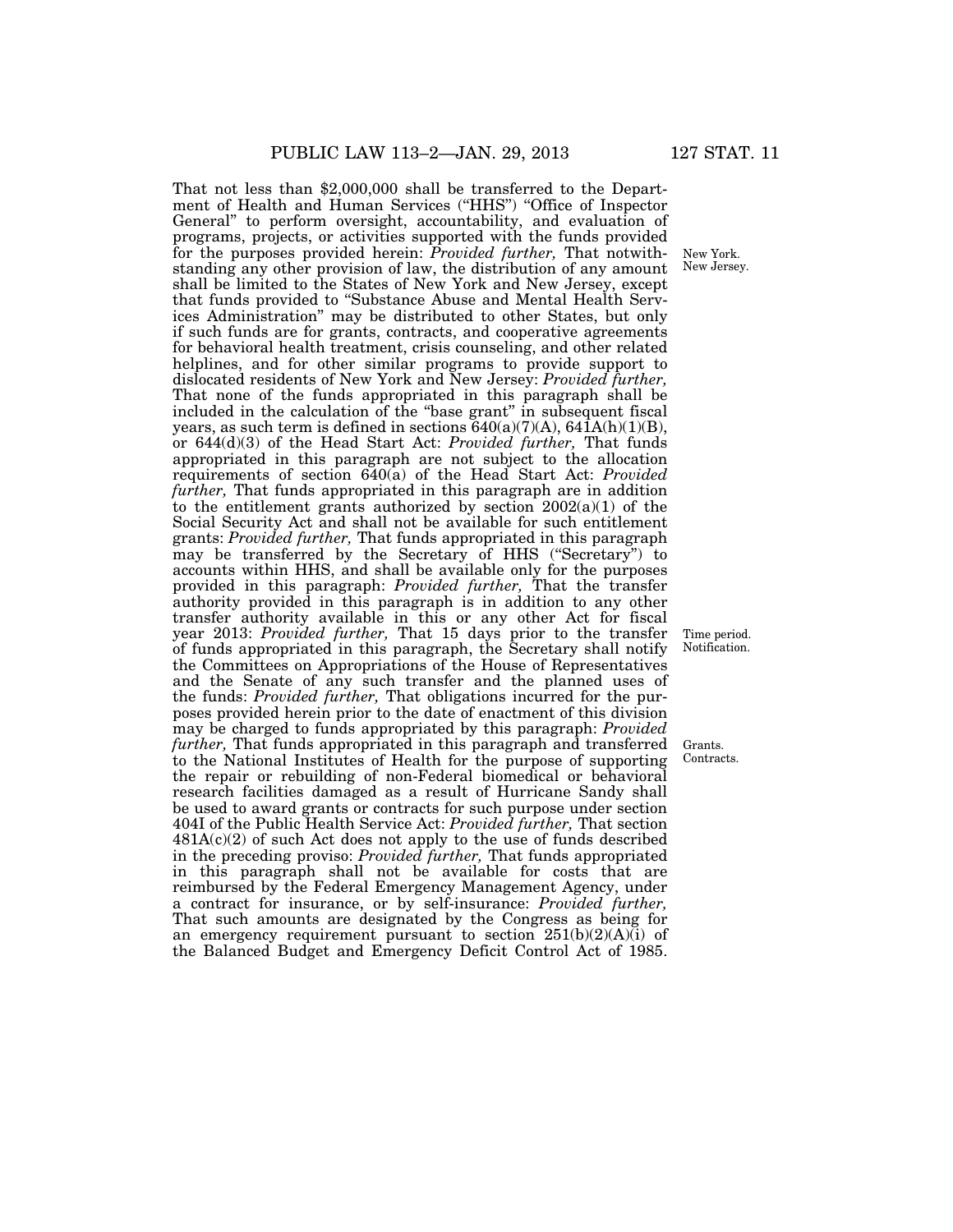### RELATED AGENCIES

#### SOCIAL SECURITY ADMINISTRATION

### LIMITATION ON ADMINISTRATIVE EXPENSES

### (INCLUDING TRANSFER OF FUNDS)

For an additional amount for "Limitation on Administrative Expenses'', \$2,000,000, for expenses directly related to Hurricane Sandy, which shall be derived from the unobligated balances that remain available under such heading for the Social Security Administration for information technology and telecommunications hardware and software infrastructure: *Provided,* That such amounts are designated by the Congress as being for an emergency requirement pursuant to section 251(b)(2)(A)(i) of the Balanced Budget and Emergency Deficit Control Act of 1985.

### TITLE VII

### DEPARTMENT OF DEFENSE

### MILITARY CONSTRUCTION

#### MILITARY CONSTRUCTION, ARMY NATIONAL GUARD

For an additional amount for ''Military Construction, Army National Guard'' for necessary expenses related to the consequences of Hurricane Sandy, \$24,235,000, to remain available until September 30, 2017: *Provided*, That none of the funds made available to the Army National Guard for recovery efforts related to Hurricane Sandy in this division shall be available for obligation until the Committees on Appropriations of the House of Representatives and the Senate receive form 1391 for each specific request: *Provided further*, That notwithstanding any other provision of law, such funds may be obligated to carry out military construction projects not otherwise authorized by law: *Provided further*, That such amount is designated by the Congress as being for an emergency requirement pursuant to section 251(b)(2)(A)(i) of the Balanced Budget and Emergency Deficit Control Act of 1985.

### DEPARTMENT OF VETERANS AFFAIRS

#### VETERANS HEALTH ADMINISTRATION

### MEDICAL SERVICES

For an additional amount for ''Medical Services'' for necessary expenses related to the consequences of Hurricane Sandy, \$21,000,000, to remain available until September 30, 2014: *Provided*, That such amount is designated by the Congress as being for an emergency requirement pursuant to section  $251(b)(2)(A)(i)$ of the Balanced Budget and Emergency Deficit Control Act of 1985.

#### MEDICAL FACILITIES

For an additional amount for ''Medical Facilities'' for necessary expenses related to the consequences of Hurricane Sandy,

Obligation availability.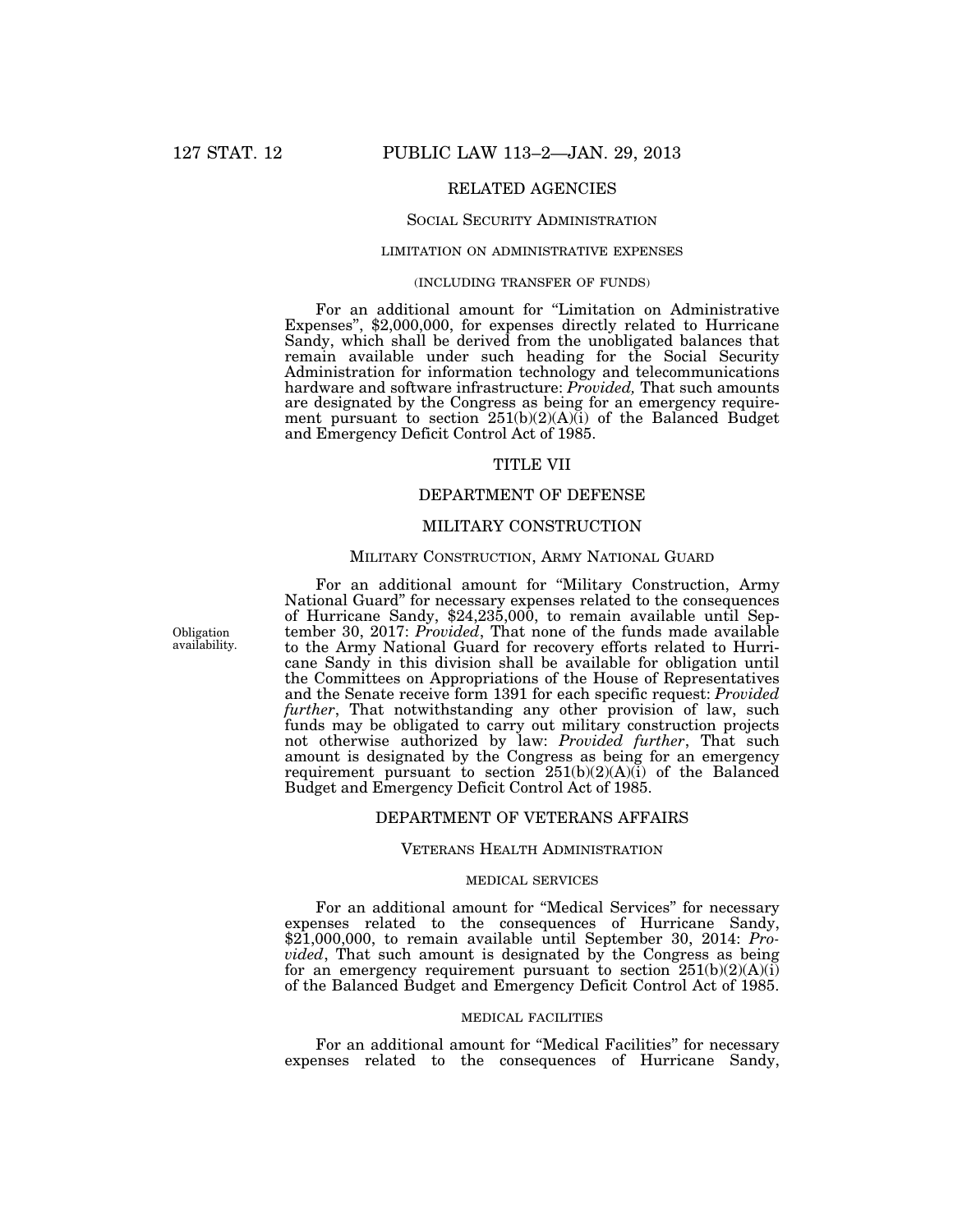\$6,000,000, to remain available until September 30, 2014: *Provided*, That such amount is designated by the Congress as being for an emergency requirement pursuant to section  $251(b)(2)(A)(i)$  of the Balanced Budget and Emergency Deficit Control Act of 1985.

### NATIONAL CEMETERY ADMINISTRATION

For an additional amount for ''National Cemetery Administration'' for necessary expenses related to the consequences of Hurricane Sandy, \$1,100,000: *Provided*, That such amount is designated by the Congress as being for an emergency requirement pursuant to section  $251(b)(2)(A)(i)$  of the Balanced Budget and Emergency Deficit Control Act of 1985.

#### DEPARTMENTAL ADMINISTRATION

#### INFORMATION TECHNOLOGY SYSTEMS

For an additional amount for ''Information Technology Systems'' for necessary expenses related to the consequences of Hurricane Sandy, \$531,000: *Provided*, That such amount is designated by the Congress as being for an emergency requirement pursuant to section 251(b)(2)(A)(i) of the Balanced Budget and Emergency Deficit Control Act of 1985.

#### CONSTRUCTION, MAJOR PROJECTS

For an additional amount for "Construction, Major Projects" \$207,000,000, to remain available until September 30, 2017, for renovations and repairs as a consequence of damage caused by Hurricane Sandy: *Provided*, That none of these funds shall be available for obligation until the Secretary of Veterans Affairs submits to the Committees on Appropriations of the House of Representatives and the Senate a detailed expenditure plan for funds provided under this heading: *Provided further*, That notwithstanding any other provision of law, such funds may be obligated and expended to carry out planning and design and major medical facility construction not otherwise authorized by law: *Provided further*, That such amount is designated by the Congress as being for an emergency requirement pursuant to section  $251(b)(2)(A)(i)$ of the Balanced Budget and Emergency Deficit Control Act of 1985.

### TITLE VIII

#### DEPARTMENT OF TRANSPORTATION

#### FEDERAL AVIATION ADMINISTRATION

#### FACILITIES AND EQUIPMENT

#### (AIRPORT AND AIRWAY TRUST FUND)

For an additional amount for "Facilities and Equipment", \$14,600,000, to be derived from the Airport and Airway Trust Fund and to remain available until September 30, 2013, for necessary expenses related to the consequences of Hurricane Sandy: *Provided,* That such amount is designated by the Congress as being for an emergency requirement pursuant to section

**Obligation** availability. Expenditure plan.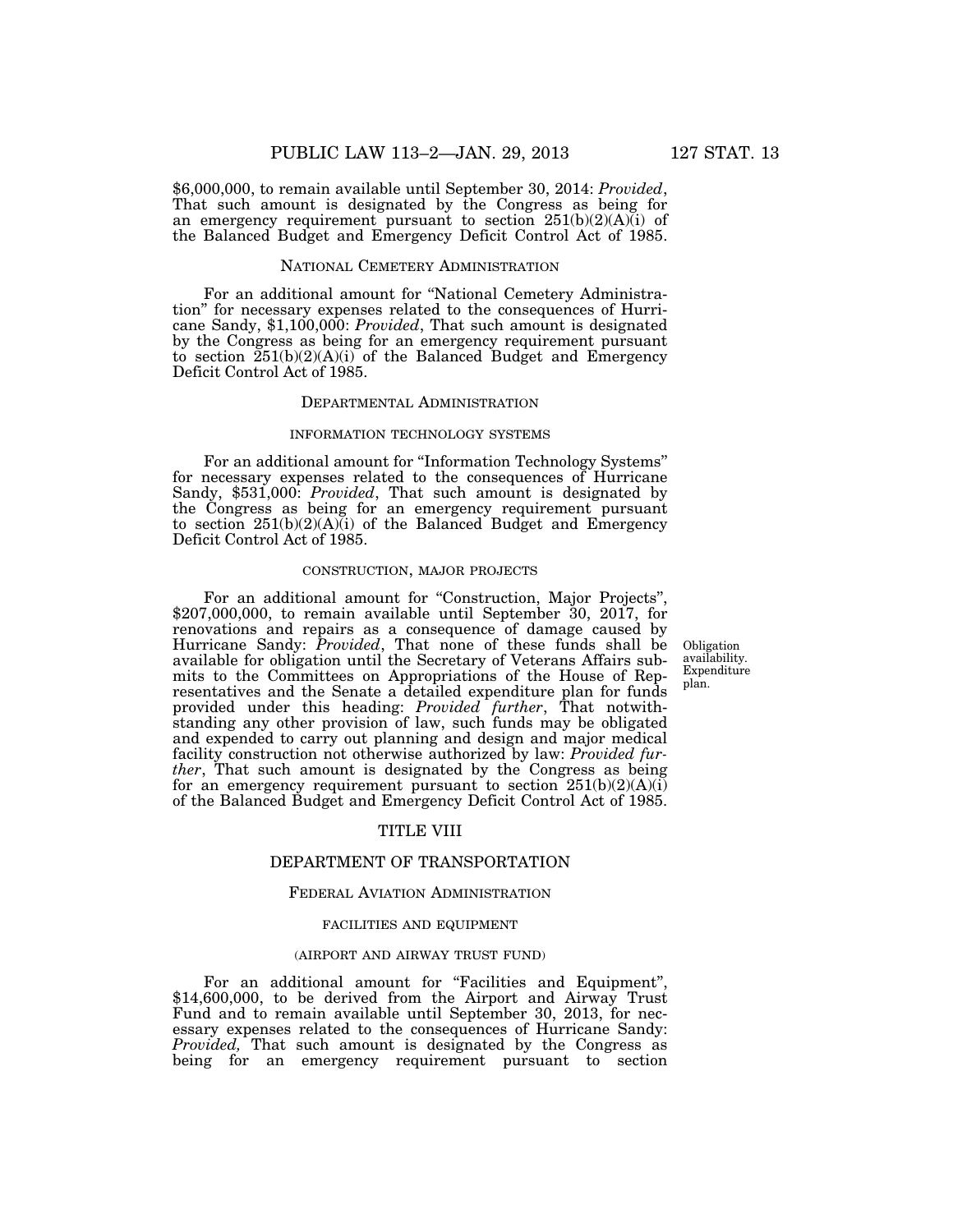$251(b)(2)(A)(i)$  of the Balanced Budget and Emergency Deficit Control Act of 1985.

#### FEDERAL RAILROAD ADMINISTRATION

#### OPERATING SUBSIDY GRANTS TO THE NATIONAL RAILROAD PASSENGER **CORPORATION**

For an additional amount for ''Operating Subsidy Grants to the National Railroad Passenger Corporation'' for the Secretary of Transportation to make grants to the National Railroad Passenger Corporation for necessary expenses related to the consequences of Hurricane Sandy, \$32,000,000, to remain available until expended: *Provided,* That such amount is designated by the Congress as being for an emergency requirement pursuant to section  $251(b)(2)(A)(i)$  of the Balanced Budget and Emergency Deficit Control Act of 1985.

### FEDERAL TRANSIT ADMINISTRATION

#### PUBLIC TRANSPORTATION EMERGENCY RELIEF PROGRAM

### (INCLUDING TRANSFER OF FUNDS)

For the ''Public Transportation Emergency Relief Program'' as authorized under section 5324 of title 49, United States Code, \$5,400,000,000, to remain available until expended, for transit systems affected by Hurricane Sandy: *Provided*, That not more than \$2,000,000,000 shall be made available not later than 60 days after the date of enactment of this division: *Provided further,* That the remainder of the funds shall be made available only after the Federal Transit Administration and the Federal Emergency Management Agency sign the memorandum of agreement required by section 20017(b) of the Moving Ahead for Progress in the 21st Century Act (Public Law 112–141) and the Federal Transit Administration publishes interim regulations for the Public Transportation Emergency Relief Program: *Provided further,* That not more than three-quarters of 1 percent of the funds for public transportation emergency relief shall be available for administrative expenses and ongoing program management oversight as authorized under 49 U.S.C. 5334 and 5338(i)(2) and shall be in addition to any other appropriations for such purpose: *Provided further,* That of the funds made available under this heading, \$3,000,000 shall be transferred to the Office of Inspector General to support the oversight of activities under this heading: *Provided further,* That such amounts are designated by the Congress as being for an emergency requirement pursuant to section  $\widetilde{251(b)(2)(A)(i)}$  of the Balanced Budget and Emergency Deficit Control Act of 1985.

Deadline.

Memorandum. Publication. Regulations.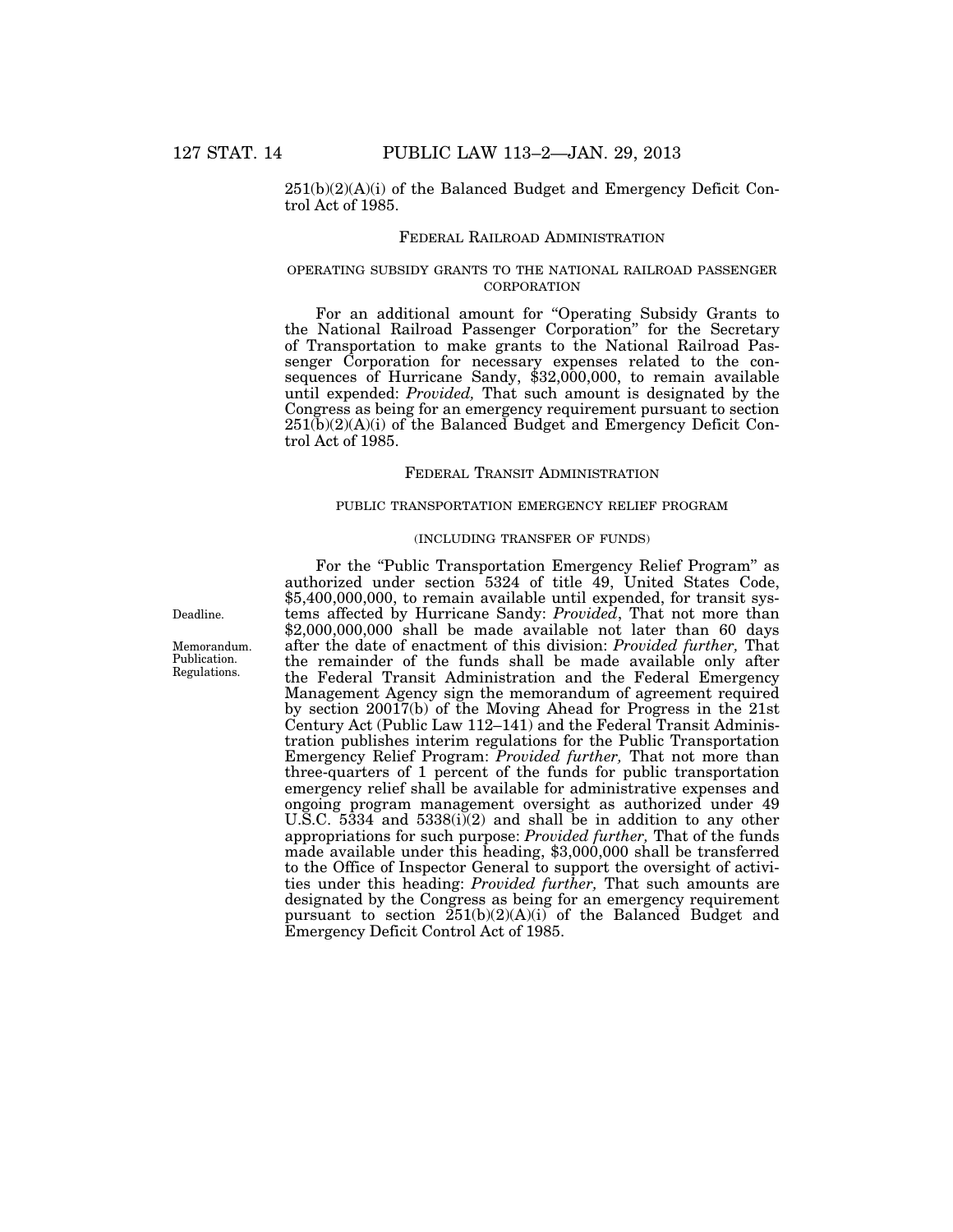### DEPARTMENT OF HOUSING AND URBAN DEVELOPMENT

#### COMMUNITY PLANNING AND DEVELOPMENT

#### COMMUNITY DEVELOPMENT FUND

#### (INCLUDING TRANSFER OF FUNDS)

For an additional amount for ''Community Development Fund'', \$3,850,000,000, to remain available until September 30, 2017, for necessary expenses related to disaster relief, long-term recovery, restoration of infrastructure and housing, and economic revitalization in the most impacted and distressed areas resulting from a major disaster declared pursuant to the Robert T. Stafford Disaster Relief and Emergency Assistance Act (42 U.S.C. 5121 et seq.) due to Hurricane Sandy, for activities authorized under title I of the Housing and Community Development Act of 1974 (42 U.S.C. 5301 et seq.): *Provided*, That funds shall be allocated directly to States and units of general local government at the discretion of the Secretary of Housing and Urban Development: *Provided further,* That within 60 days after the enactment of this division, the Secretary shall allocate to grantees all funds provided under this heading based on the best available data: *Provided further,*  That as a condition of eligibility for receipt of such funds, a grantee shall submit a plan to the Secretary detailing the proposed use of all funds, including criteria for eligibility and how the use of such funds will address long-term recovery, restoration of infrastructure and housing, and economic revitalization in the most impacted and distressed areas: *Provided further,* That the Secretary shall, by notice issued within 45 days of enactment of this division, specify criteria for approval of plans, and, if the Secretary determines that a plan does not meet such criteria, the Secretary shall disapprove the plan: *Provided further,* That as a condition of making any grant, the Secretary shall certify in advance that such grantee has in place proficient financial controls and procurement processes and has established adequate procedures to prevent any duplication of benefits as defined by section 312 of the Robert T. Stafford Disaster Relief and Emergency Assistance Act (42 U.S.C. 5155), to ensure timely expenditure of funds, to maintain comprehensive websites regarding all disaster recovery activities assisted with these funds, and to detect and prevent waste, fraud, and abuse of funds: *Provided further,* That funds provided under this heading may not be used for activities reimbursable by or for which funds are made available by the Federal Emergency Management Agency or the Army Corps of Engineers: *Provided further,* That funds allocated under this heading shall not be considered relevant to the non-disaster formula allocations made pursuant to section 106 of the Housing and Community Development Act of 1974 (42 U.S.C. 5306): *Provided further*, That a grantee may use up to 5 percent of its overall allocation for administrative costs: *Provided further,*  That a grantee shall administer grant funds provided under this heading in accordance with all applicable laws and regulations and may not delegate, by contract or otherwise, the responsibility for administering such grant funds: *Provided further,* That the Secretary shall provide grantees with technical assistance on contracting and procurement processes and shall require grantees, in contracting or procuring these funds, to incorporate performance

Plans. Criteria. Deadline. Grants.

Notice. Deadline. Criteria. Plans. Determination. Grants. Certification.

Contracts.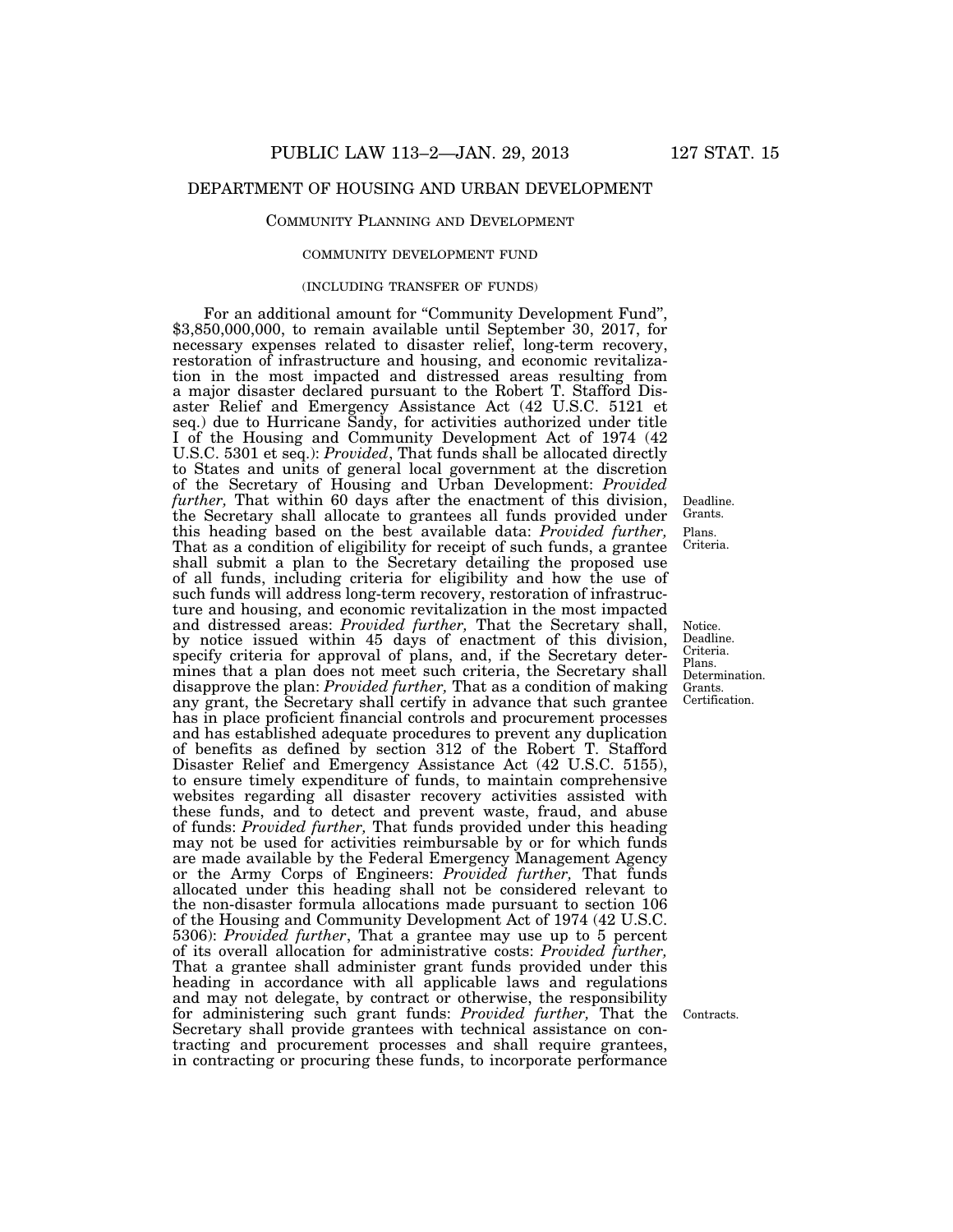Public information. Web posting. Grants. Contracts. Waiver authority. Determination.

Federal Register, publication. Waiver. Requirement. Deadline.

requirements and penalties into any such contracts or agreements: *Provided further,* That the Secretary shall require grantees to maintain on a public website information accounting for how all grant funds are used, including details of all contracts and ongoing procurement processes: *Provided further,* That, in administering the funds under this heading, the Secretary may waive, or specify alternative requirements for, any provision of any statute or regulation that the Secretary administers in connection with the obligation by the Secretary or the use of these funds by a grantee (except for requirements related to fair housing, nondiscrimination, labor standards, and the environment) upon a request by a grantee explaining why such waiver is required to facilitate the use of such funds and pursuant to a determination by the Secretary that good cause exists for the waiver or alternative requirement and that such action is not inconsistent with the overall purposes of title I of the Housing and Community Development Act of 1974 (42 U.S.C. 5301 et seq.) or this heading: *Provided further,* That, notwithstanding the preceding proviso, recipients of funds provided under this heading that use such funds to supplement Federal assistance provided under section 402, 403, 404, 406, 407, or 502 of the Robert T. Stafford Disaster Relief and Emergency Assistance Act (42 U.S.C. 5121 et seq.) may adopt, without review or public comment, any environmental review, approval, or permit performed by a Federal agency, and such adoption shall satisfy the responsibilities of the recipient with respect to such environmental review, approval or permit under section  $104(g)(1)$  of the Housing and Community Development Act of 1974 (42 U.S.C. 5304(g)(1)): *Provided further,* That, notwithstanding section 104(g)(2) of such Act  $(42 \text{ U.S.C. } 5304(g)(2))$ , the Secretary may, upon receipt of a request for release of funds and certification, immediately approve the release of funds for an activity or project assisted under this heading if the recipient has adopted an environmental review, approval or permit under the preceding proviso or the activity or project is categorically excluded from review under the National Environmental Policy Act of 1969 (42 U.S.C. 4321 et seq.): *Provided further,*  That a waiver granted by the Secretary may not reduce the percentage of funds that must be used for activities that benefit persons of low and moderate income to less than 50 percent, unless the Secretary specifically finds that there is compelling need to further reduce the percentage requirement: *Provided further,* That the Secretary shall publish in the Federal Register any waiver or alternative requirement made by the Secretary with respect to any statute or regulation no later than 5 days before the effective date of such waiver or alternative requirement: *Provided further,*  That, of the funds made available under this heading, up to \$4,000,000 may be transferred to Program Office Salaries and Expenses, Community Planning and Development for necessary costs, including information technology costs, of administering and overseeing funds made available under this heading: *Provided further,* That, of the funds made available under this heading, \$4,000,000 shall be transferred to Office of the Inspector General for necessary costs of overseeing and auditing funds made available under this heading: *Provided further,* That funds provided under this heading are designated by the Congress as being for an emergency requirement pursuant to section 251(b)(2)(A)(i) of the Balanced Budget and Emergency Deficit Control Act of 1985.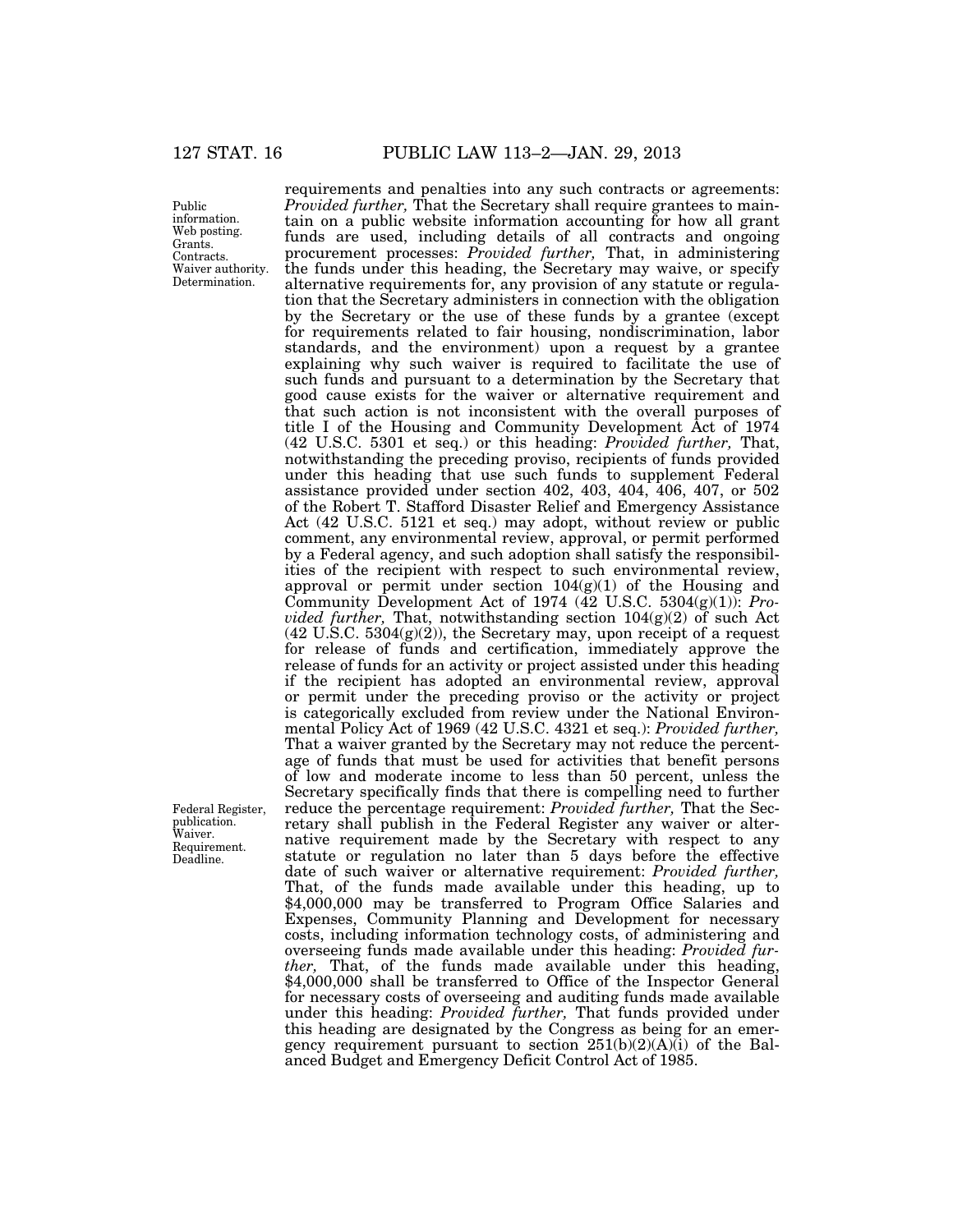#### ADMINISTRATIVE PROVISION—DEPARTMENT OF HOUSING AND URBAN DEVELOPMENT

SEC. 801. For fiscal year 2013, upon request by a public housing agency and supported by documentation as required by the Secretary of Housing and Urban Development that demonstrates that the need for the adjustment is due to the disaster, the Secretary may make temporary adjustments to the Section 8 housing choice voucher annual renewal funding allocations and administrative fee eligibility determinations for public housing agencies in an area for which the President declared a disaster under title IV of the Robert T. Stafford Disaster Relief and Emergency Assistance Act (42 U.S.C. 5170 et seq.), to avoid significant adverse funding impacts that would otherwise result from the disaster.

### TITLE IX

### GENERAL PROVISIONS—THIS DIVISION

SEC. 901. Each amount appropriated or made available in this division is in addition to amounts otherwise appropriated for the fiscal year involved.

SEC. 902. Each amount designated in this division by the Congress as being for an emergency requirement pursuant to section  $251(b)(2)(A)(i)$  of the Balanced Budget and Emergency Deficit Control Act of 1985 shall be available only if the President subsequently so designates all such amounts and transmits such designations to the Congress.

SEC. 903. No part of any appropriation contained in this division shall remain available for obligation beyond the current fiscal year unless expressly so provided herein.

SEC. 904. (a)(1) Not later than March 31, 2013, in accordance with criteria to be established by the Director of the Office of Management and Budget (referred to in this section as ''OMB''), each Federal agency shall submit to OMB, the Government Accountability Office, the respective Inspector General of each agency, and the Committees on Appropriations of the House of Representatives and the Senate internal control plans for funds provided by this division.

(2) Not later than June 30, 2013, the Government Account-Review. ability Office shall review for the Committees on Appropriations of the House of Representatives and the Senate the design of the internal control plans required by paragraph (1).

(b) All programs and activities receiving funds under this division shall be deemed to be ''susceptible to significant improper payments'' for purposes of the Improper Payments Information Act of 2002 (31 U.S.C. 3321 note), notwithstanding section 2(a) of such Act.

(c) Funds for grants provided by this division shall be expended by the grantees within the 24-month period following the agency's obligation of funds for the grant, unless, in accordance with guidance to be issued by the Director of OMB, the Director waives this requirement for a particular grant program and submits a written justification for such waiver to the Committees on Appropriations of the House of Representatives and the Senate. In the case of such grants, the agency shall include a term in the grant that requires the grantee to return to the agency any funds not expended within the 24-month period.

Grants. Time period. Guidance. Waiver authority. Submission.

Designations.

President.

Obligation availability.

Deadlines. Criteria. Plans.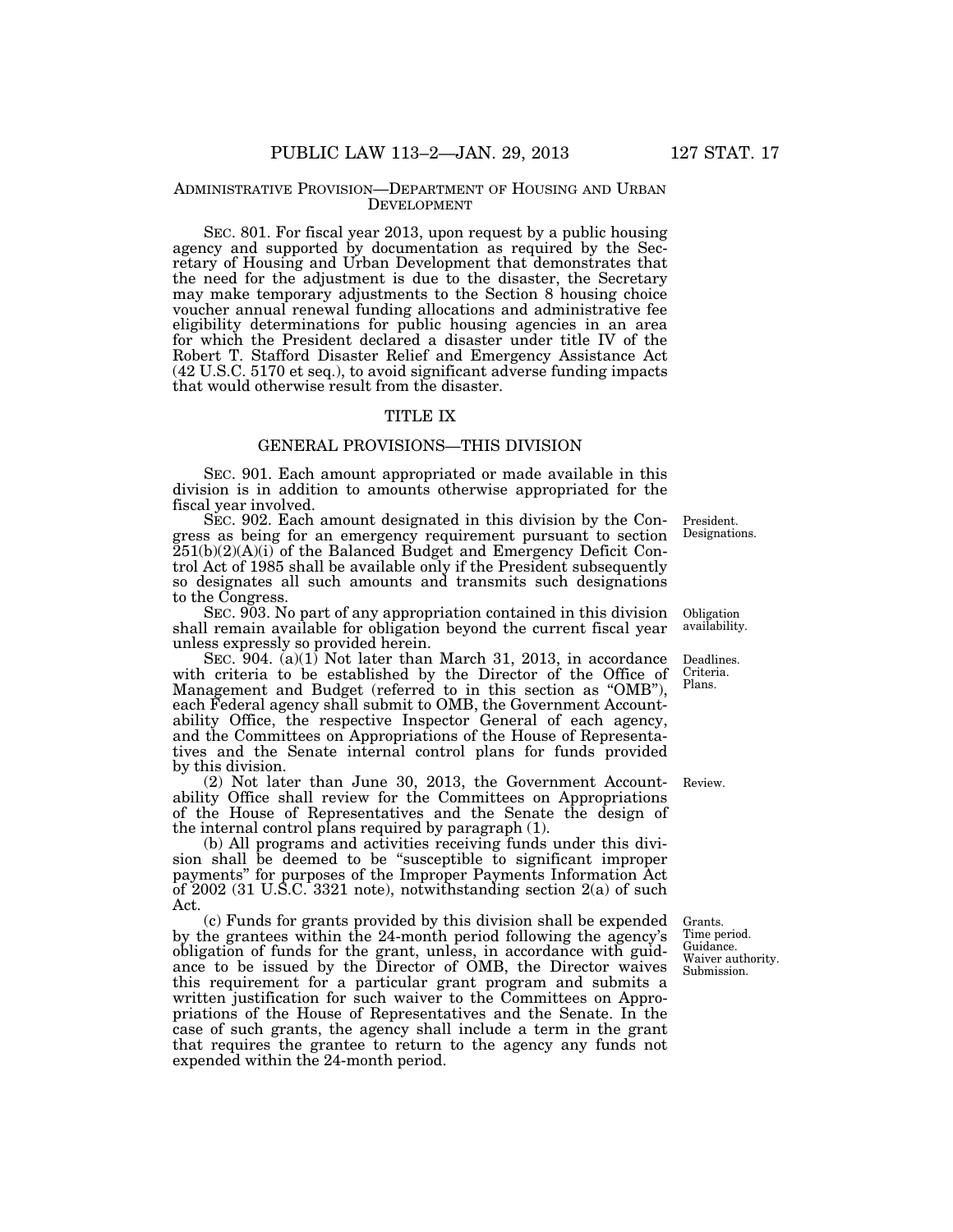Time period.

Deadline. Reports.

(d) Through September 30, 2015, the Recovery Accountability and Transparency Board shall develop and use information technology resources and oversight mechanisms to detect and remediate waste, fraud, and abuse in the obligation and expenditure of funds appropriated in this or any other Act for any fiscal year of such period for purposes related to the impact of Hurricane Sandy: *Provided*, That the Board shall coordinate its oversight efforts with the Director of OMB, the head of each Federal agency receiving appropriations related to the impact of Hurricane Sandy, and the respective Inspector General of each such agency: *Provided further*, That the Board shall submit quarterly reports to the Committees on Appropriations of the House of Representatives and the Senate on its activities related to funds appropriated for the impact of Hurricane Sandy.

### TITLE X

#### ADDITIONAL DISASTER ASSISTANCE

### CHAPTER 1

#### DEPARTMENT OF AGRICULTURE

#### OFFICE OF THE SECRETARY

#### EMERGENCY CONSERVATION ACTIVITIES

#### (INCLUDING TRANSFER OF FUNDS)

For an additional amount, to remain available until expended, for the Emergency Conservation Program under title IV of the Agriculture Credit Act of 1978 (16 U.S.C. 2201 et seq.) for necessary expenses related to the consequences of Hurricane Sandy and resulting from a major disaster declared pursuant to the Robert T. Stafford Disaster Relief and Emergency Assistance Act (42 U.S.C. 5121 et seq.), \$218,000,000, of which \$15,000,000 shall be available for payments under sections 401 and 402 of the Agriculture Credit Act of 1978 (16 U.S.C. 2201, 2202), \$180,000,000 shall be available for activities under section 403 of such Act (Emergency Watershed Protection Program; 16 U.S.C. 2203), and \$23,000,000 shall be available for activities under section 407 of such Act (Emergency Forest Restoration Program; 16 U.S.C. 2206): *Provided*, That the Secretary of Agriculture shall transfer these funds to the Farm Service Agency and the Natural Resources Conservation Service: *Provided further*, That such amount is designated by the Congress as being for an emergency requirement pursuant to section  $251(b)(2)(A)(i)$  of the Balanced Budget and Emergency Deficit Control Act of 1985.

### GENERAL PROVISION—THIS CHAPTER

SEC. 1011. The Office of Inspector General of the Department of Agriculture shall use unobligated disaster assistance oversight funds provided to such office in division B of Public Law 110– 329 (122 Stat. 3585) for continued oversight of Department of Agriculture disaster- and emergency-related activities.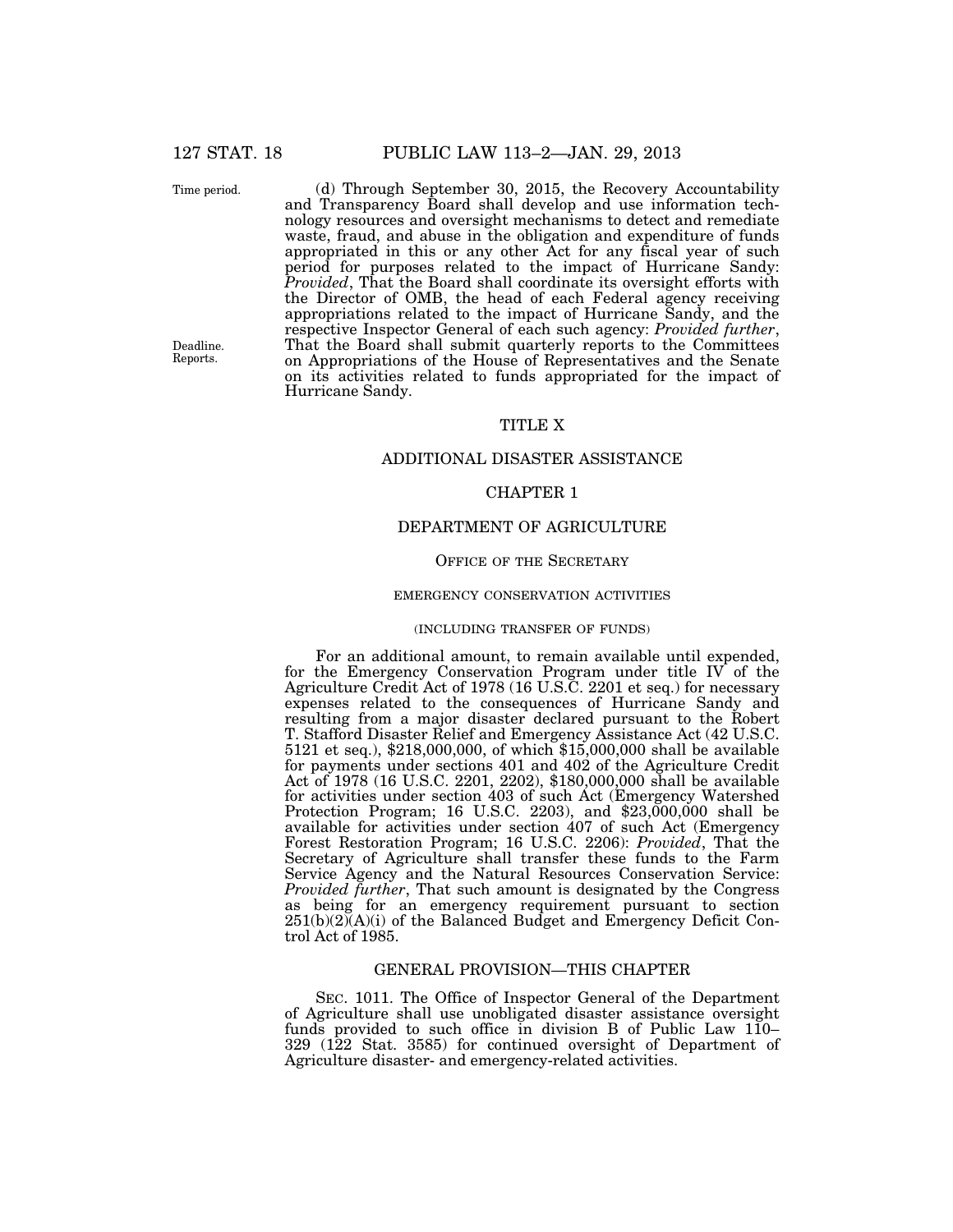### CHAPTER 2

### DEPARTMENT OF COMMERCE

#### NATIONAL OCEANIC AND ATMOSPHERIC ADMINISTRATION

#### OPERATIONS, RESEARCH, AND FACILITIES

For an additional amount for "Operations, Research, and Facilities", \$290,000,000 (reduced by \$150,000,000) to remain available until September 30, 2014, as follows:

 $(1)$  \$50,000,000 for mapping, charting, geodesy services and marine debris surveys for coastal States impacted by Hurri-

 $(2)$  \$7,000,000 to repair and replace ocean observing and coastal monitoring assets damaged by Hurricane Sandy;

 $(3)$  \$3,000,000 to provide technical assistance to support State assessments of coastal impacts of Hurricane Sandy;

 $(4)$  \$25,000,000 to improve weather forecasting and hurricane intensity forecasting capabilities, to include data assimilation from ocean observing platforms and satellites; (5) \$50,000,000 for laboratories and cooperative institutes

research activities associated with sustained observations weather research programs, and ocean and coastal research; and

(6) \$5,000,000 for necessary expenses related to fishery disasters during calendar year 2012 that were declared by the Secretary of Commerce as a direct result of impacts from Hurricane Sandy:

> Spending plan. Deadline.

*Provided*, That the National Oceanic and Atmospheric Administration shall submit a spending plan to the Committees on Appropriations of the House of Representatives and the Senate within 45 days after the date of enactment of this division: *Provided further*, That such amount is designated by the Congress as being for an emergency requirement pursuant to section  $251(b)(2)(A)(i)$  of the Balanced Budget and Emergency Deficit Control Act of 1985.

#### PROCUREMENT, ACQUISITION AND CONSTRUCTION

For an additional amount for "Procurement, Acquisition and Construction'', \$186,000,000, to remain available until September 30, 2015, as follows:

(1) \$9,000,000 to repair National Oceanic and Atmospheric Administration (NOAA) facilities damaged by Hurricane Sandy;

(2) \$44,500,000 for repairs and upgrades to NOAA hurricane reconnaissance aircraft;

(3) \$8,500,000 for improvements to weather forecasting equipment and supercomputer infrastructure;

(4) \$13,000,000 to accelerate the National Weather Service ground readiness project; and

(5) \$111,000,000 for a weather satellite data mitigation gap reserve fund:

*Provided*, That NOAA shall submit a spending plan to the Committees on Appropriations of the House of Representatives and the Senate within 45 days after the date of enactment of this division: *Provided further*, That such amount is designated by the Congress as being for an emergency requirement pursuant to section

Spending plan. Deadline.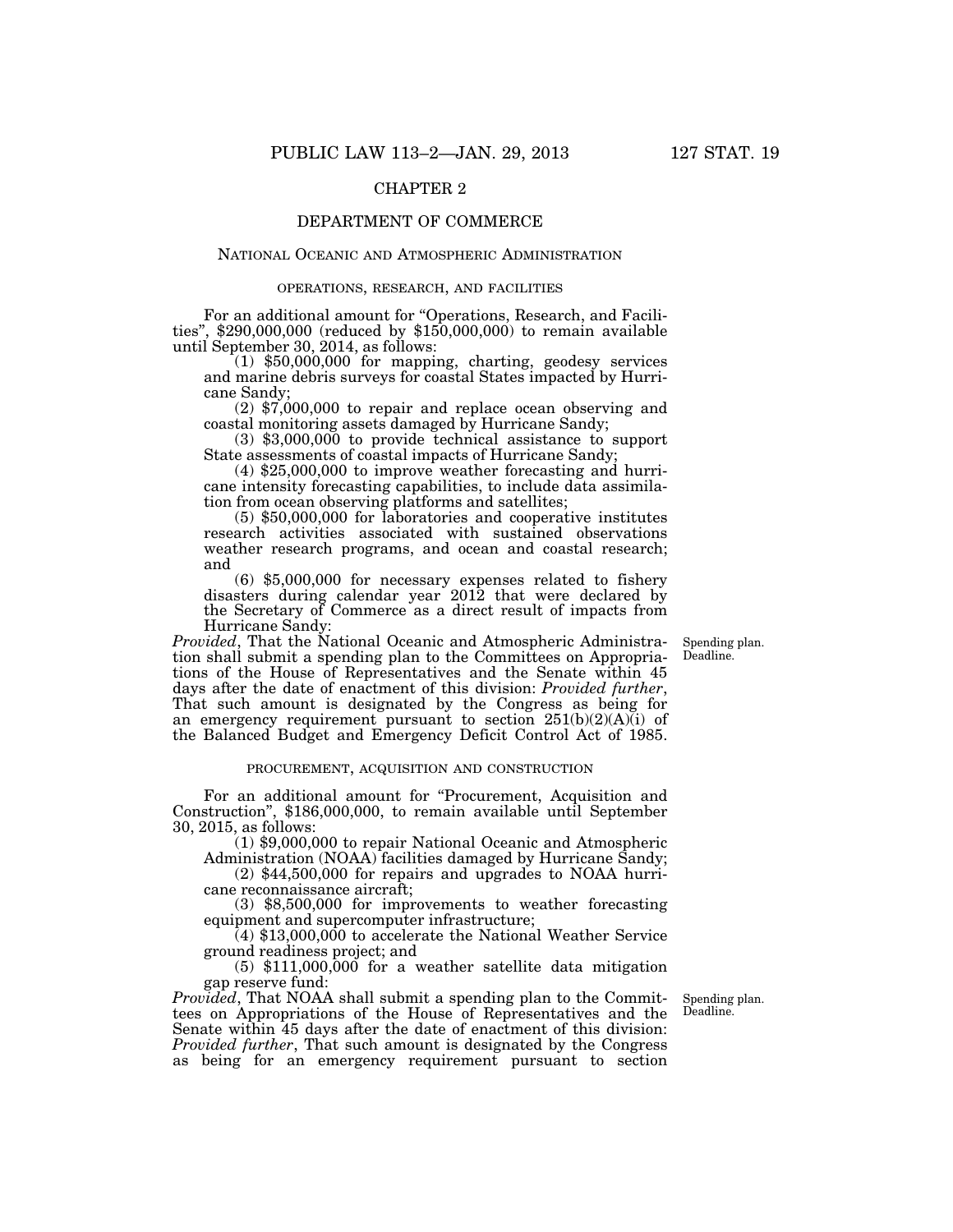#### $251(b)(2)(A)(i)$  of the Balanced Budget and Emergency Deficit Control Act of 1985.

### DEPARTMENT OF JUSTICE

#### FEDERAL BUREAU OF INVESTIGATION

#### SALARIES AND EXPENSES

For an additional amount for "Salaries and Expenses" for necessary expenses related to the consequences of Hurricane Sandy, \$10,020,000: *Provided*, That such amount is designated by the Congress as being for an emergency requirement pursuant to section  $251(b)(2)(A)(i)$  of the Balanced Budget and Emergency Deficit Control Act of 1985.

#### DRUG ENFORCEMENT ADMINISTRATION

#### SALARIES AND EXPENSES

For an additional amount for "Salaries and Expenses" for necessary expenses related to the consequences of Hurricane Sandy, \$1,000,000: *Provided*, That such amount is designated by the Congress as being for an emergency requirement pursuant to section  $251(b)(2)(A)(i)$  of the Balanced Budget and Emergency Deficit Control Act of 1985.

#### BUREAU OF ALCOHOL, TOBACCO, FIREARMS AND EXPLOSIVES

#### SALARIES AND EXPENSES

For an additional amount for "Salaries and Expenses" for necessary expenses related to the consequences of Hurricane Sandy, \$230,000: *Provided*, That such amount is designated by the Congress as being for an emergency requirement pursuant to section  $251(b)(2)(A)(i)$  of the Balanced Budget and Emergency Deficit Control Act of 1985.

#### FEDERAL PRISON SYSTEM

#### BUILDINGS AND FACILITIES

For an additional amount for ''Buildings and Facilities'' for necessary expenses related to the consequences of Hurricane Sandy, \$10,000,000, to remain available until expended: *Provided*, That such amount is designated by the Congress as being for an emergency requirement pursuant to section  $251(b)(2)(A)(i)$  of the Balanced Budget and Emergency Deficit Control Act of 1985.

#### **SCIENCE**

#### NATIONAL AERONAUTICS AND SPACE ADMINISTRATION

#### CONSTRUCTION AND ENVIRONMENTAL COMPLIANCE AND RESTORATION

For an additional amount for "Construction and Environmental Compliance and Restoration'' for repair at National Aeronautics and Space Administration facilities damaged by Hurricane Sandy,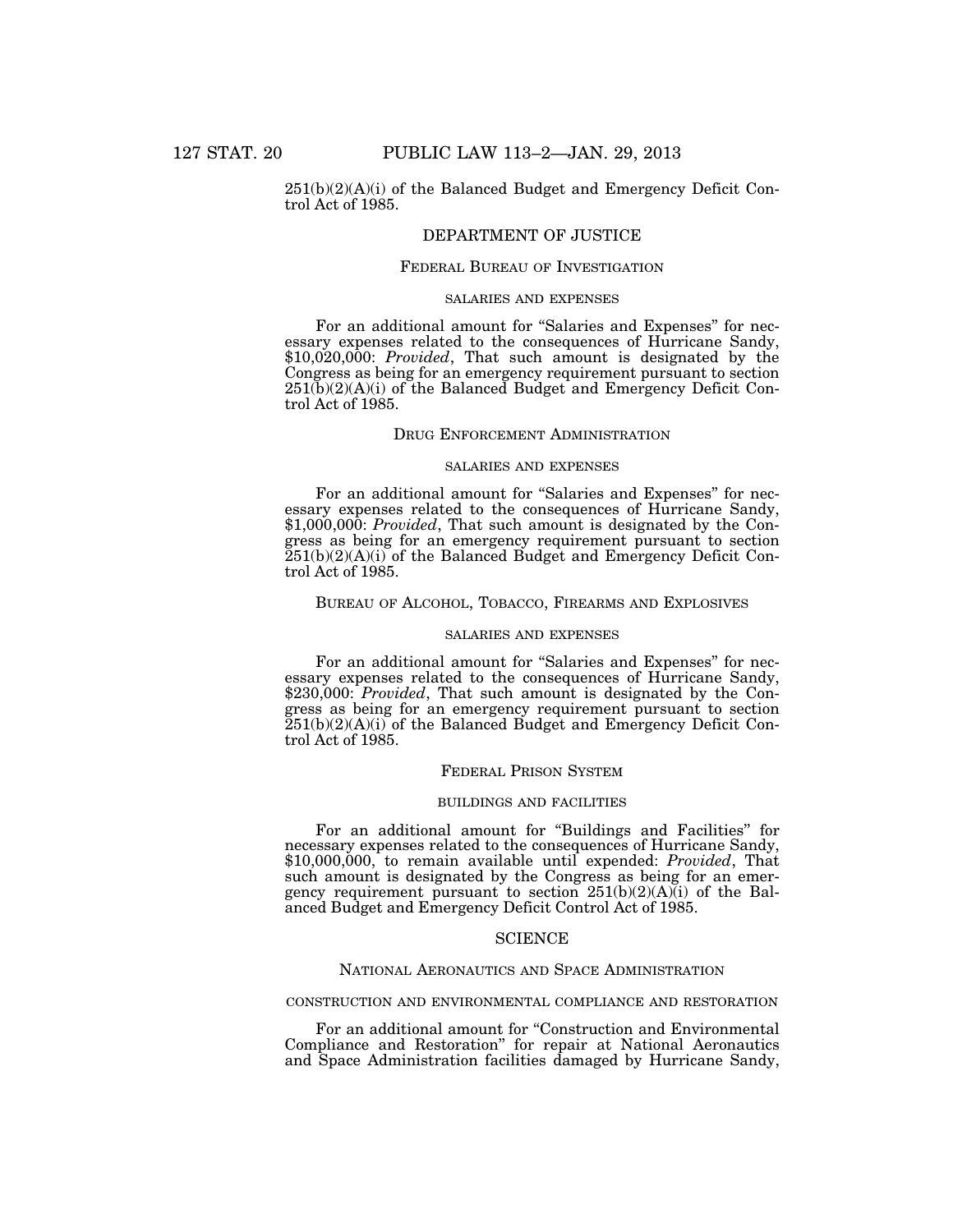\$15,000,000, to remain available until September 30, 2014: *Provided*, That such amount is designated by the Congress as being for an emergency requirement pursuant to section  $251(b)(2)(A)(i)$ of the Balanced Budget and Emergency Deficit Control Act of 1985.

### RELATED AGENCIES

### LEGAL SERVICES CORPORATION

#### PAYMENT TO THE LEGAL SERVICES CORPORATION

For an additional amount for "Payment to the Legal Services" Corporation'' to carry out the purposes of the Legal Services Corporation Act by providing for necessary expenses related to the consequences of Hurricane Sandy, \$1,000,000: *Provided*, That the amount made available under this heading shall be used only to provide the mobile resources, technology, and disaster coordinators necessary to provide storm-related services to the Legal Services Corporation client population and only in the areas significantly affected by Hurricane Sandy: *Provided further*, That such amount is designated by the Congress as being for an emergency requirement pursuant to section 251(b)(2)(A)(i) of the Balanced Budget and Emergency Deficit Control Act of 1985: *Provided further*, That none of the funds appropriated in this division to the Legal Services Corporation shall be expended for any purpose prohibited or limited by, or contrary to any of the provisions of, sections 501, 502, 503, 504, 505, and 506 of Public Law 105–119, and all funds appropriated in this division to the Legal Services Corporation shall be subject to the same terms and conditions set forth in such sections, except that all references in sections 502 and 503 to 1997 and 1998 shall be deemed to refer instead to 2012 and 2013, respectively, and except that sections 501 and 503 of Public Law 104–134 (referenced by Public Law 105–119) shall not apply to the amount made available under this heading: *Provided further*, That, for the purposes of this division, the Legal Services Corporation shall be considered an agency of the United States Government.

### CHAPTER 3

### DEPARTMENT OF DEFENSE

### DEPARTMENT OF DEFENSE—MILITARY

### OPERATION AND MAINTENANCE

#### OPERATION AND MAINTENANCE, ARMY

For an additional amount for "Operation and Maintenance, Army'', \$5,370,000, to remain available until September 30, 2013, for necessary expenses related to the consequences of Hurricane Sandy: *Provided,* That such amount is designated by the Congress as being for an emergency requirement pursuant to section  $251(b)(2)(A)(i)$  of the Balanced Budget and Emergency Deficit Control Act of 1985.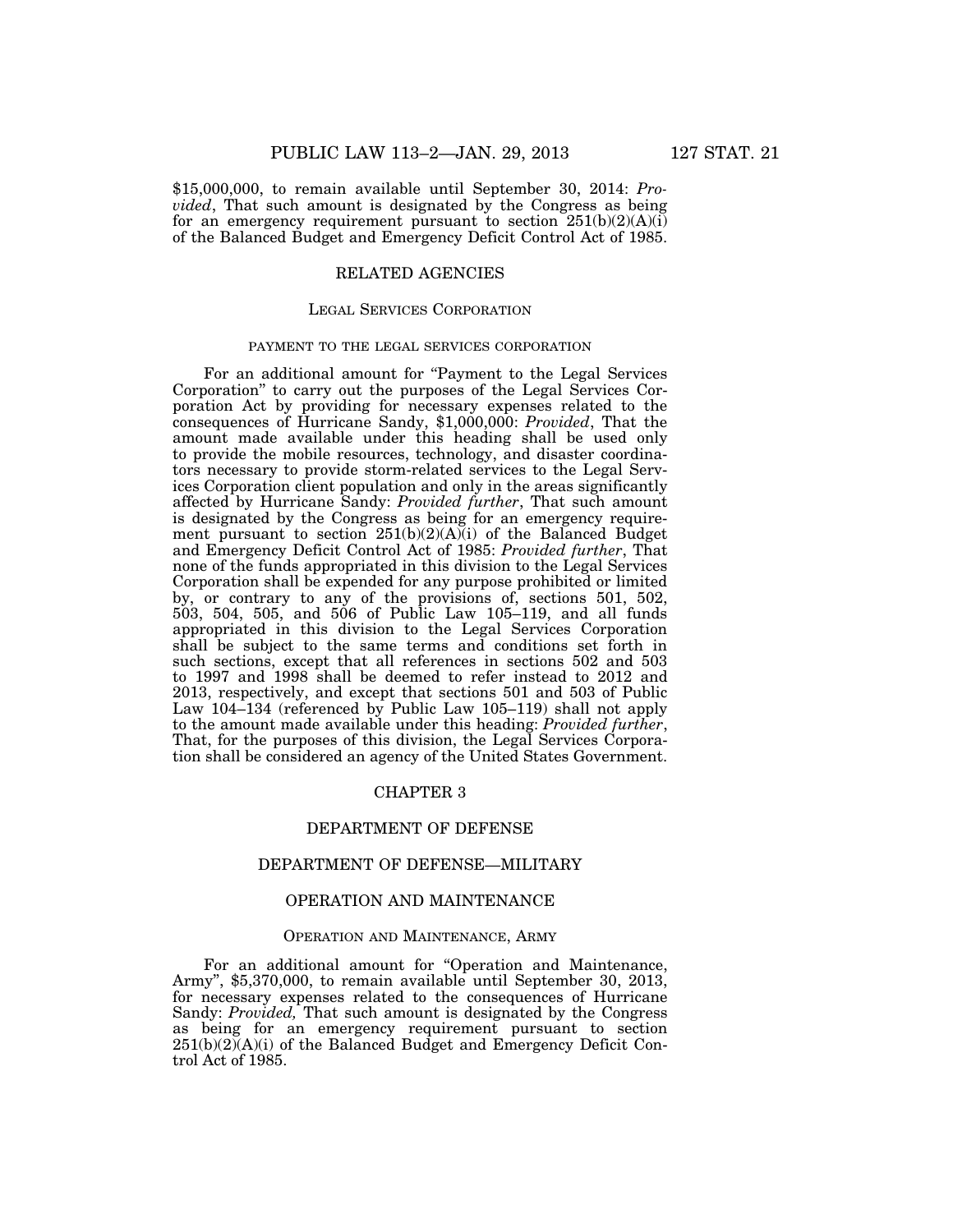#### OPERATION AND MAINTENANCE, NAVY

For an additional amount for "Operation and Maintenance, Navy", \$40,015,000, to remain available until September 30, 2013, for necessary expenses related to the consequences of Hurricane Sandy: *Provided,* That such amount is designated by the Congress as being for an emergency requirement pursuant to section  $251(b)(2)(A)(i)$  of the Balanced Budget and Emergency Deficit Control Act of 1985.

### OPERATION AND MAINTENANCE, AIR FORCE

For an additional amount for "Operation and Maintenance, Air Force", \$8,500,000, to remain available until September 30, 2013, for necessary expenses related to the consequences of Hurricane Sandy: *Provided,* That such amount is designated by the Congress as being for an emergency requirement pursuant to section  $251(b)(2)(A)(i)$  of the Balanced Budget and Emergency Deficit Control Act of 1985.

#### OPERATION AND MAINTENANCE, ARMY NATIONAL GUARD

For an additional amount for ''Operation and Maintenance, Army National Guard'', \$3,165,000, to remain available until September 30, 2013, for necessary expenses related to the consequences of Hurricane Sandy: *Provided,* That such amount is designated by the Congress as being for an emergency requirement pursuant to section  $251(b)(2)(A)(i)$  of the Balanced Budget and Emergency Deficit Control Act of 1985.

### OPERATION AND MAINTENANCE, AIR NATIONAL GUARD

For an additional amount for "Operation and Maintenance, Air National Guard", \$5,775,000, to remain available until September 30, 2013, for necessary expenses related to the consequences of Hurricane Sandy: *Provided,* That such amount is designated by the Congress as being for an emergency requirement pursuant to section 251(b)(2)(A)(i) of the Balanced Budget and Emergency Deficit Control Act of 1985.

#### PROCUREMENT

#### PROCUREMENT OF AMMUNITION, ARMY

For an additional amount for "Procurement of Ammunition, Army'', \$1,310,000, to remain available until September 30, 2015, for necessary expenses related to the consequences of Hurricane Sandy: *Provided,* That such amount is designated by the Congress as being for an emergency requirement pursuant to section 251(b)(2)(A)(i) of the Balanced Budget and Emergency Deficit Control Act of 1985.

#### REVOLVING AND MANAGEMENT FUNDS

#### DEFENSE WORKING CAPITAL FUNDS

For an additional amount for ''Defense Working Capital Funds'', \$24,200,000, to remain available until September 30, 2013, for necessary expenses related to the consequences of Hurricane Sandy: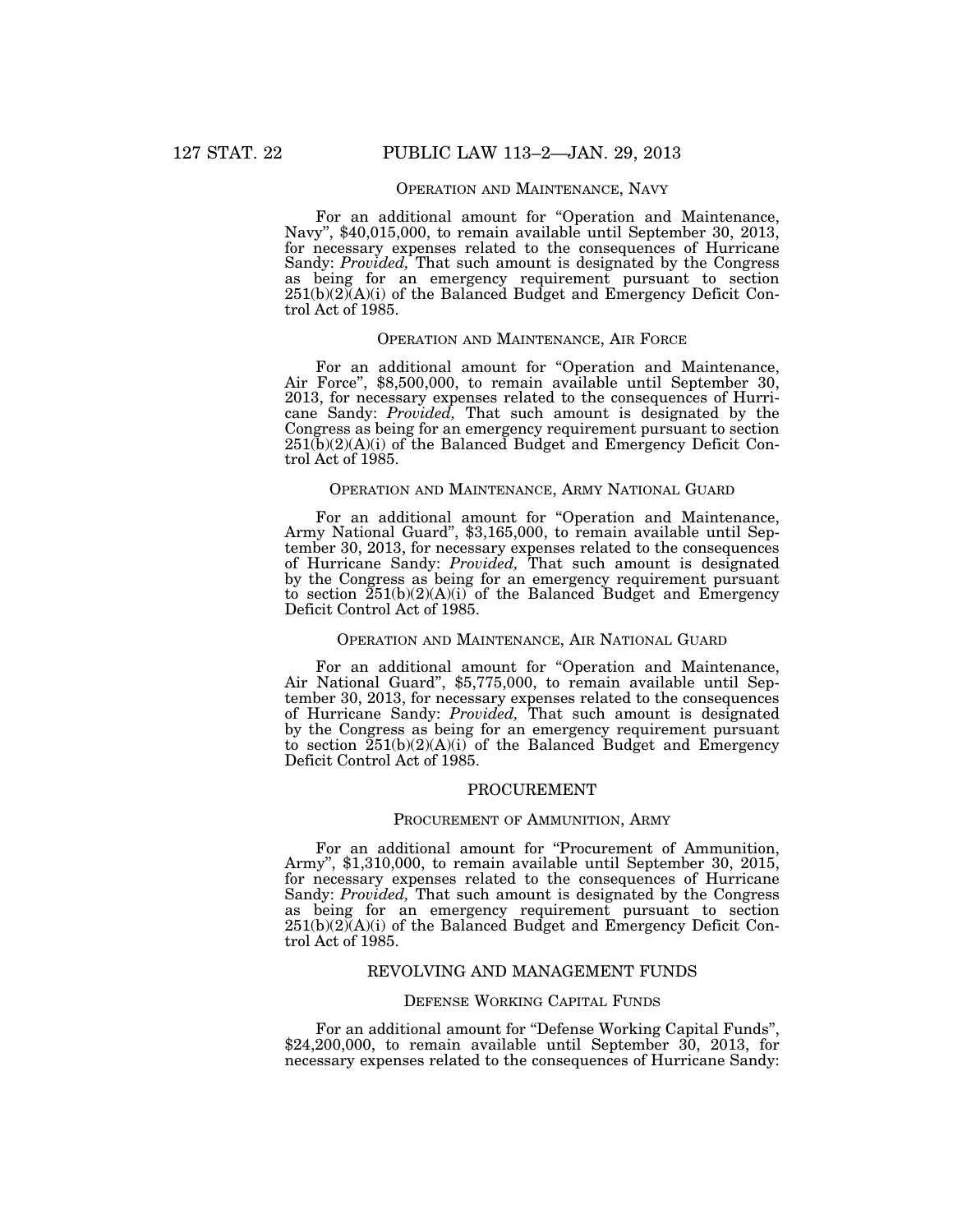*Provided,* That such amount is designated by the Congress as being for an emergency requirement pursuant to section 251(b)(2)(A)(i) of the Balanced Budget and Emergency Deficit Control Act of 1985.

### CHAPTER 4

## DEPARTMENT OF THE ARMY

#### CORPS OF ENGINEERS—CIVIL

#### INVESTIGATIONS

For an additional amount for "Investigations" for necessary expenses related to the consequences of Hurricane Sandy, \$50,000,000, to remain available until expended to expedite at full Federal expense studies of flood and storm damage reduction: *Provided,* That using \$29,500,000 of the funds provided herein, the Secretary of the Army shall expedite and complete ongoing flood and storm damage reduction studies in areas that were impacted by Hurricane Sandy in the North Atlantic Division of the United States Army Corps of Engineers: *Provided further,* That using up to \$20,000,000 of the funds provided herein, the Secretary shall conduct a comprehensive study to address the flood risks of vulnerable coastal populations in areas that were affected by Hurricane Sandy within the boundaries of the North Atlantic Division of the Corps: *Provided further,* That an interim report with an assessment of authorized Corps projects for reducing flooding and storm risks in the affected area that have been constructed or are under construction, including construction cost estimates, shall be submitted to the Committees on Appropriations of the House of Representatives and the Senate not later than March 1, 2013: *Provided further,* That an interim report identifying any previously authorized but unconstructed Corps project and any project under study by the Corps for reducing flooding and storm damage risks in the affected area, including updated construction cost estimates, that are, or would be, consistent with the comprehensive study shall be submitted to the appropriate congressional committees by May 1, 2013: *Provided further,* That a final report shall be submitted to the appropriate congressional committees within 24 months of the date of enactment of this division: *Provided further,* That as a part of the study, the Secretary shall identify those activities warranting additional analysis by the Corps, as well as institutional and other barriers to providing protection to the affected coastal areas: *Provided further,* That the Secretary shall conduct the study in coordination with other Federal agencies, and State, local and Tribal officials to ensure consistency with other plans to be developed, as appropriate: *Provided further,* That using \$500,000 of the funds provided herein, the Secretary shall conduct an evaluation of the performance of existing projects constructed by the Corps and impacted by Hurricane Sandy for the purposes of determining their effectiveness and making recommendations for improvements thereto: *Provided further,* That as a part of the study, the Secretary shall identify institutional and other barriers to providing comprehensive protection to affected coastal areas and shall provide this report to the Committees on Appropriations of the House of Representatives and the Senate within 120 days of enactment of this division: *Provided further,* 

Study.

Reports. Assessment. Cost estimate. Deadline.

Reports. Cost estimates. Deadline.

Reports. Deadline.

Evaluation. Determination. Recommendations.

Reports. Deadline.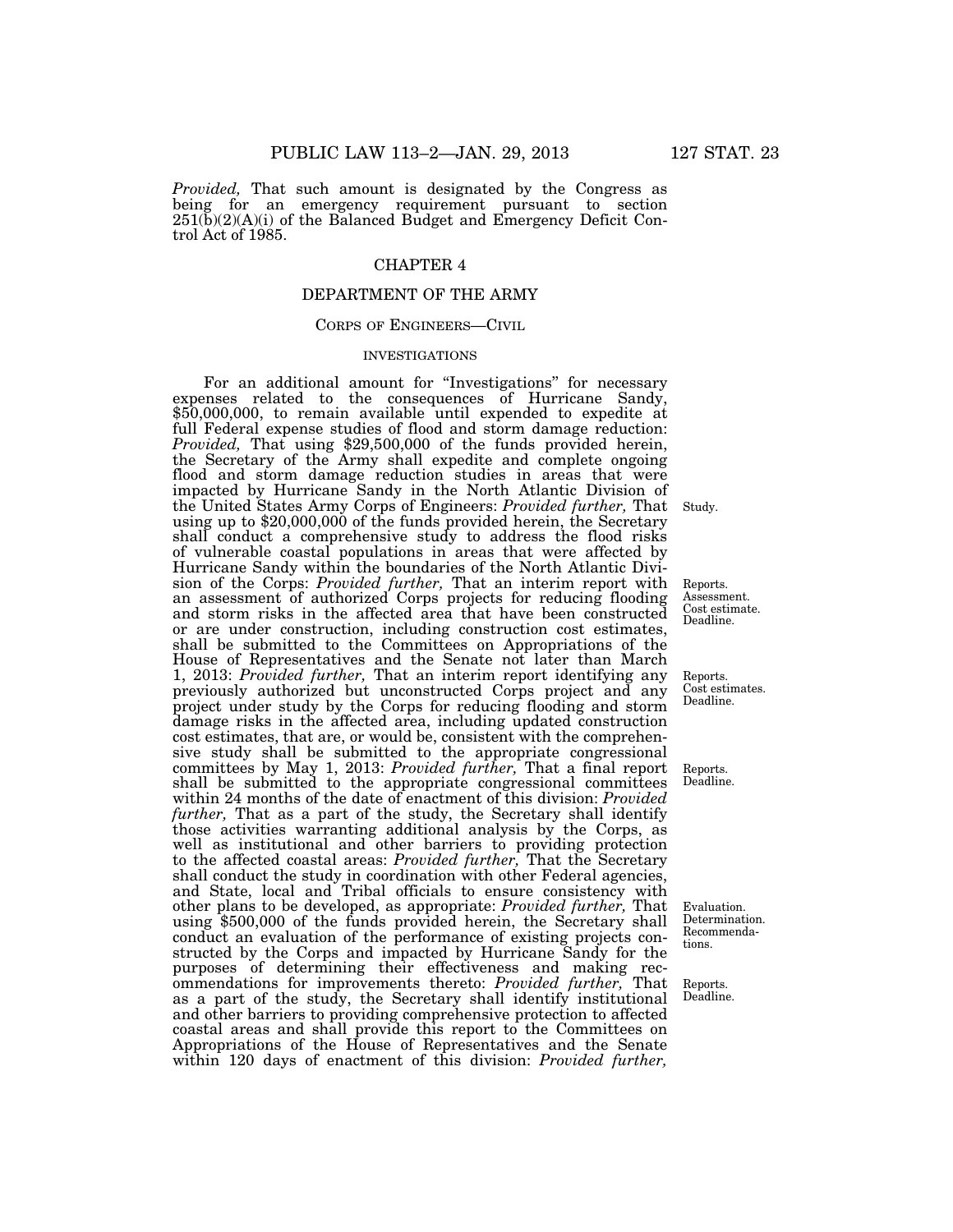That the amounts in this paragraph are designated by the Congress as being for an emergency requirement pursuant to section 251(b)(2)(A)(i) of the Balanced Budget and Emergency Deficit Control Act of 1985: *Provided further,* That the Assistant Secretary of the Army for Civil Works shall provide a monthly report to the Committees on Appropriations of the House of Representatives and the Senate detailing the allocation and obligation of these funds, beginning not later than 60 days after enactment of this division.

#### **CONSTRUCTION**

For an additional amount for "Construction" for necessary expenses related to the consequences of Hurricane Sandy, \$3,461,000,000, to remain available until expended to rehabilitate, repair and construct United States Army Corps of Engineers projects: *Provided,* That \$2,902,000,000 of the funds provided under this heading shall be used to reduce future flood risk in ways that will support the long-term sustainability of the coastal ecosystem and communities and reduce the economic costs and risks associated with large-scale flood and storm events in areas along the Atlantic Coast within the boundaries of the North Atlantic Division of the Corps that were affected by Hurricane Sandy: *Provided further,* That \$858,000,000 of such funds shall be made available not earlier than 14 days after the Secretary of the Army submits the report required under the heading "Investigations" to be submitted not later than March 1, 2013, and \$2,044,000,000 shall be made available not earlier than 14 days after the Secretary submits the report required under the heading ''Investigations'' to be submitted not later than May 1, 2013: *Provided further,*  That efforts using these funds shall incorporate current science and engineering standards in constructing previously authorized Corps projects designed to reduce flood and storm damage risks and modifying existing Corps projects that do not meet these standards, with such modifications as the Secretary determines are necessary to incorporate these standards or to meet the goal of providing sustainable reduction to flooding and storm damage risks: *Provided further,* That upon approval of the Committees on Appropriations of the House of Representatives and the Senate these funds may be used to construct any project under study by the Corps for reducing flooding and storm damage risks in areas along the Atlantic Coast within the North Atlantic Division of the Corps that were affected by Hurricane Sandy that the Secretary determines is technically feasible, economically justified, and environmentally acceptable: *Provided further,* That the completion of ongoing construction projects receiving funds provided by this division shall be at full Federal expense with respect to such funds: *Provided further,* That the non-Federal cash contribution for projects using these funds shall be financed in accordance with the provisions of section 103(k) of Public Law 99–662 over a period of 30 years from the date of completion of the project or separable element: *Provided further,* That for these projects, the provisions of section 902 of the Water Resources Development Act of 1986 shall not apply to these funds: *Provided further,* That up to  $$51,000,000$  of the funds provided under this heading shall be used to expedite continuing authorities projects to reduce the risk of flooding along the coastal areas in States impacted by Hurricane

Deadlines. Reports.

Time period. Reports. Deadlines.

Determination.

Time period.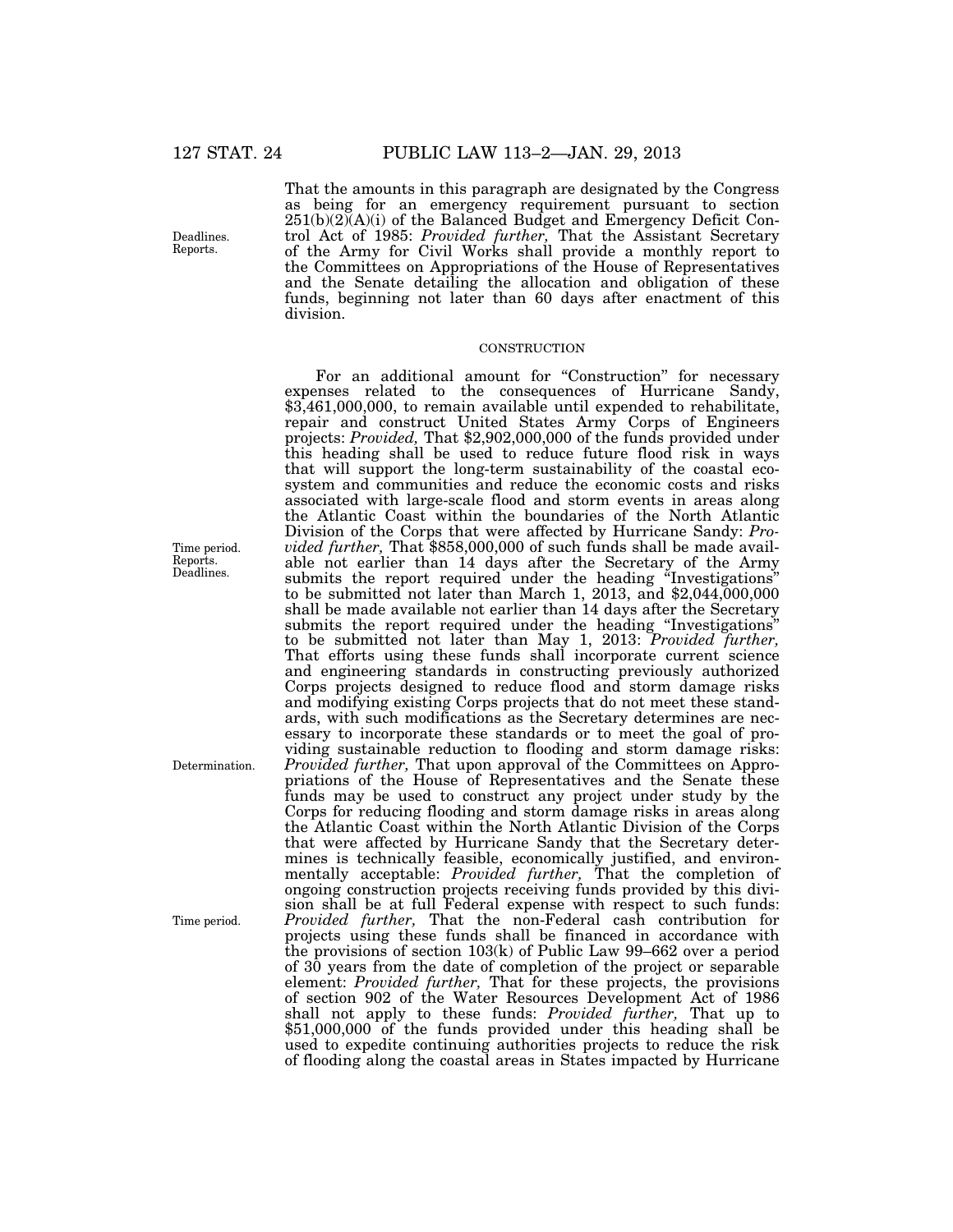Sandy within the boundaries of the North Atlantic Division of the Corps: *Provided further,* That \$9,000,000 of the funds provided under this heading shall be used for repairs to projects that were under construction and damaged by the impacts of Hurricane Sandy: *Provided further,* That any projects using funds appropriated under this heading shall be initiated only after non-Federal interests have entered into binding agreements with the Secretary requiring the non-Federal interests to pay 100 percent of the operation, maintenance, repair, replacement, and rehabilitation costs of the project and to hold and save the United States free from damages due to the construction or operation and maintenance of the project, except for damages due to the fault or negligence of the United States or its contractors: *Provided further,* That the Assistant Secretary of the Army for Civil Works shall submit to the Committees on Appropriations of the House of Representatives and the Senate a monthly report detailing the allocation and obligation of these funds, beginning not later than 60 days after the date of the enactment of this division.

#### OPERATION AND MAINTENANCE

For an additional amount for ''Operation and Maintenance'' for necessary expenses related to the consequences of Hurricane Sandy, \$821,000,000, to remain available until expended to dredge Federal navigation channels and repair damage to United States Army Corps of Engineers projects: *Provided,* That such amount is designated by the Congress as being for an emergency requirement pursuant section 251(b)(2)(A)(i) of the Balanced Budget and Emergency Deficit Control Act of 1985: *Provided further,* That the Assistant Secretary of the Army for Civil Works shall provide a monthly report to the Committees on Appropriations of the House of Representatives and the Senate detailing the allocation and obligation of these funds, beginning not later than 60 days after enactment of this division.

#### FLOOD CONTROL AND COASTAL EMERGENCIES

For an additional amount for "Flood Control and Coastal Emergencies'' for necessary expenses related to the consequences of Hurricane Sandy, \$1,008,000,000, to remain available until expended to prepare for flood, hurricane, and other natural disasters and support emergency operations, repairs and other activities as authorized by law: *Provided,* That \$430,000,000 of the funds provided herein shall be made available not earlier than 14 days after the Secretary of the Army submits the report required under the heading ''Investigations'' to be submitted not later than March 1, 2013, and shall be utilized by the United States Army Corps of Engineers to restore projects impacted by Hurricane Sandy in the North Atlantic Division of the Corps to design profiles of the authorized projects: *Provided further,* That the provisions of section 902 of the Water Resources Development Act of 1986 shall not apply to funds provided under this heading: *Provided further,* That the amounts in this paragraph are designated by the Congress as being for an emergency requirement pursuant section  $251(b)(2)$  $\bar{(A)}$ (i) of the Balanced Budget and Emergency Deficit Control Act of 1985: *Provided further,* That the Assistant Secretary of the Army for Civil Works shall provide a monthly report to the Committees on Appropriations of the House of Representatives

Contracts.

Deadlines. Reports.

Deadlines. Reports.

Time period. Reports. Deadlines.

Deadlines. Reports.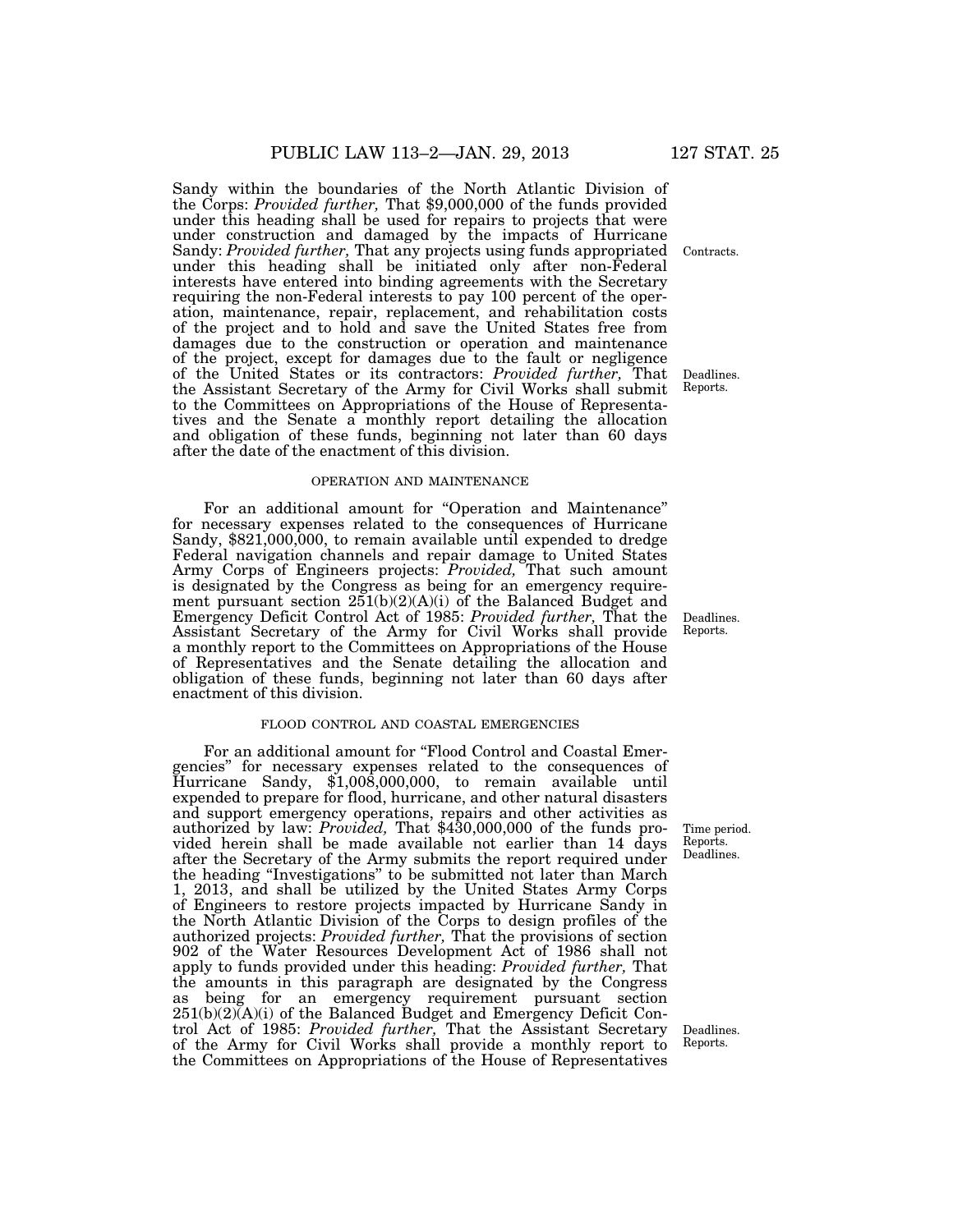and the Senate detailing the allocation and obligation of these funds, beginning not later than 60 days after enactment of this division.

#### EXPENSES

For an additional amount for "Expenses" for necessary expenses related to the consequences of Hurricane Sandy, \$10,000,000, to remain available until expended to oversee emergency response and recovery activities: *Provided,* That such amount is designated by the Congress as being for an emergency requirement pursuant section  $251(b)(2)(A)(i)$  of the Balanced Budget and Emergency Deficit Control Act of 1985: *Provided further,* That the Assistant Secretary of the Army for Civil Works shall provide a monthly report to the Committees on Appropriations of the House of Representatives and the Senate detailing the allocation and obligation of these funds, beginning not later than 60 days after enactment of this division.

### GENERAL PROVISION—THIS CHAPTER

Applicability.

SEC. 1041. This chapter shall apply in place of title II of this division, and such title shall have no force or effect.

### CHAPTER 5

#### GENERAL SERVICES ADMINISTRATION

#### REAL PROPERTY ACTIVITIES

#### FEDERAL BUILDINGS FUND

For an additional amount to be deposited in the "Federal" Buildings Fund'', \$7,000,000, to remain available until September 30, 2015, for necessary expenses related to the consequences of Hurricane Sandy, for basic repair and alteration of buildings under the custody and control of the Administrator of General Services, and real property management and related activities not otherwise provided for: *Provided,* That such amount is designated by the Congress as being for an emergency requirement pursuant to section  $251(b)(2)(A)(i)$  of the Balanced Budget and Emergency Deficit Control Act of 1985.

#### SMALL BUSINESS ADMINISTRATION

#### SALARIES AND EXPENSES

Applicability.

The provisions under this heading in title III of this division shall be applied by substituting "\$20,000,000" for "\$10,000,000".

#### OFFICE OF INSPECTOR GENERAL

For an additional amount for "Office of Inspector General", \$5,000,000, to remain available until expended: *Provided,* That such amount is designated by the Congress as being for an emergency requirement pursuant to section  $251(b)(2)(A)(i)$  of the Balanced Budget and Emergency Deficit Control Act of 1985: *Provided*  Applicability. *further*, That this paragraph shall apply in place of the previous

Deadlines. Reports.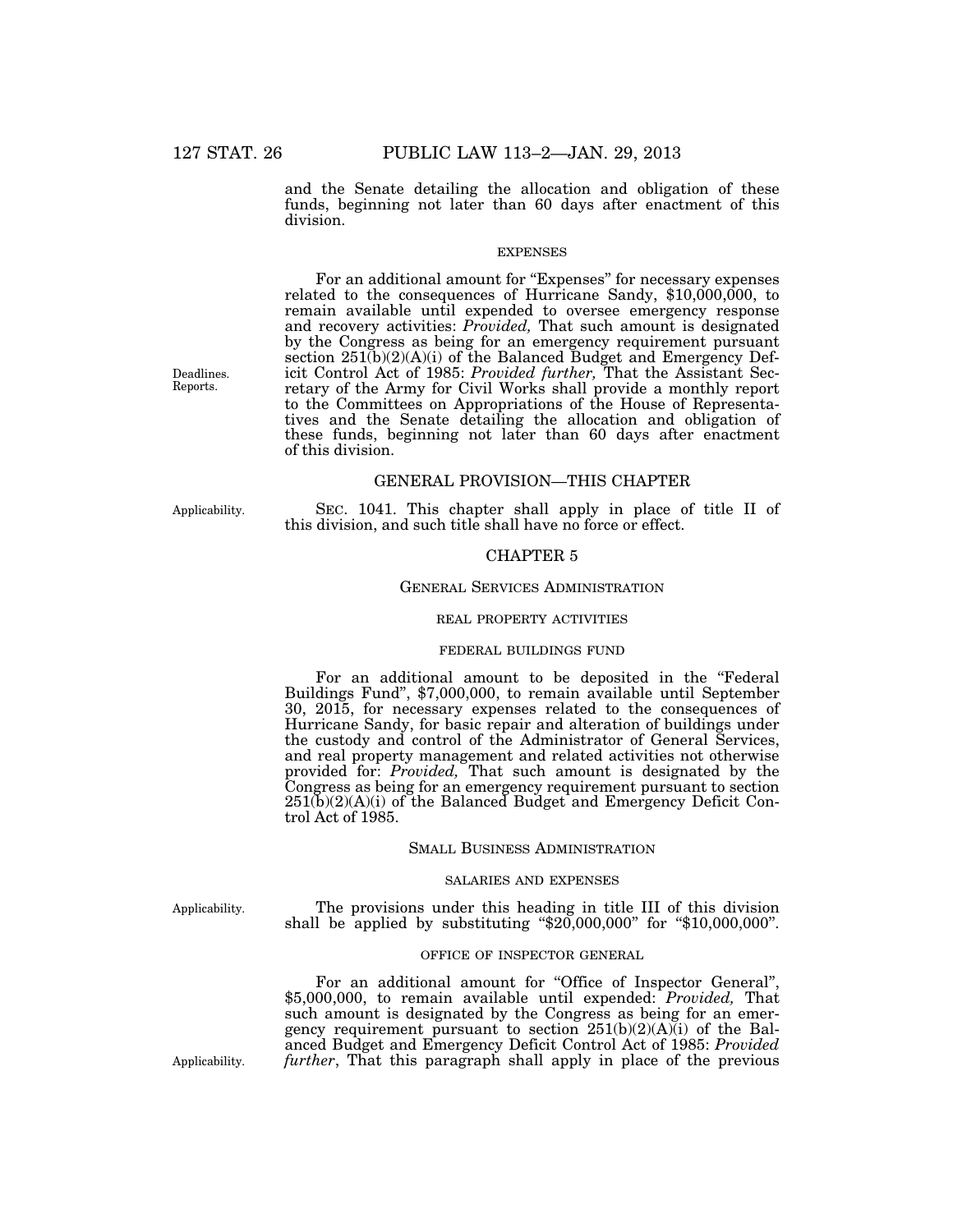provisions under this heading in title III of this division, and such previous provisions shall have no force or effect.

#### DISASTER LOANS PROGRAM ACCOUNT

#### (INCLUDING TRANSFERS OF FUNDS)

For an additional amount for ''Disaster Loans Program Account'' for the cost of direct loans authorized by section  $7(b)$  of the Small Business Act, \$520,000,000, to remain available until expended: *Provided,* That such costs, including the cost of modifying such loans, shall be defined in section  $50\overline{2}$  of the Congressional Budget Act of 1974: *Provided further,* That in addition, for administrative expenses to carry out the direct loan program authorized by section 7(b) of the Small Business Act, an additional \$260,000,000 to remain available until expended, of which \$250,000,000 is for direct administrative expenses of loan making and servicing to carry out the direct loan program, which may be transferred to and merged with the appropriations for Salaries and Expenses, and of which \$10,000,000 is for indirect administrative expenses for the direct loan program, which may to be transferred to and merged with appropriations for Salaries and Expenses: *Provided further,*  That such amounts are designated by the Congress as being for an emergency requirement pursuant to section  $251(b)(2)(A)(i)$  of the Balanced Budget and Emergency Deficit Control Act of 1985: *Provided further*, That this paragraph shall apply in place of the previous provisions under this heading in title III of this division, and such previous provisions shall have no force or effect.

### CHAPTER 6

#### DEPARTMENT OF HOMELAND SECURITY

#### UNITED STATES CUSTOMS AND BORDER PROTECTION

#### SALARIES AND EXPENSES

For an additional amount for "Salaries and Expenses" for necessary expenses related to the consequences of Hurricane Sandy, \$1,667,000: *Provided*, That such amount is designated by the Congress as being for an emergency requirement pursuant to section 251(b)(2)(A)(i) of the Balanced Budget and Emergency Deficit Control Act of 1985: *Provided further*, That a description of all property to be replaced, with associated costs, shall be submitted to the Committees on Appropriations of the House of Representatives and the Senate no later than 90 days after the date of enactment of this division.

#### UNITED STATES IMMIGRATION AND CUSTOMS ENFORCEMENT

#### SALARIES AND EXPENSES

For an additional amount for "Salaries and Expenses" for necessary expenses related to the consequences of Hurricane Sandy, \$855,000: *Provided*, That such amount is designated by the Congress as being for an emergency requirement pursuant to section 251(b)(2)(A)(i) of the Balanced Budget and Emergency Deficit Control Act of 1985: *Provided further*, That a description of all property Submission.

Submission. Deadline.

Deadline.

Applicability.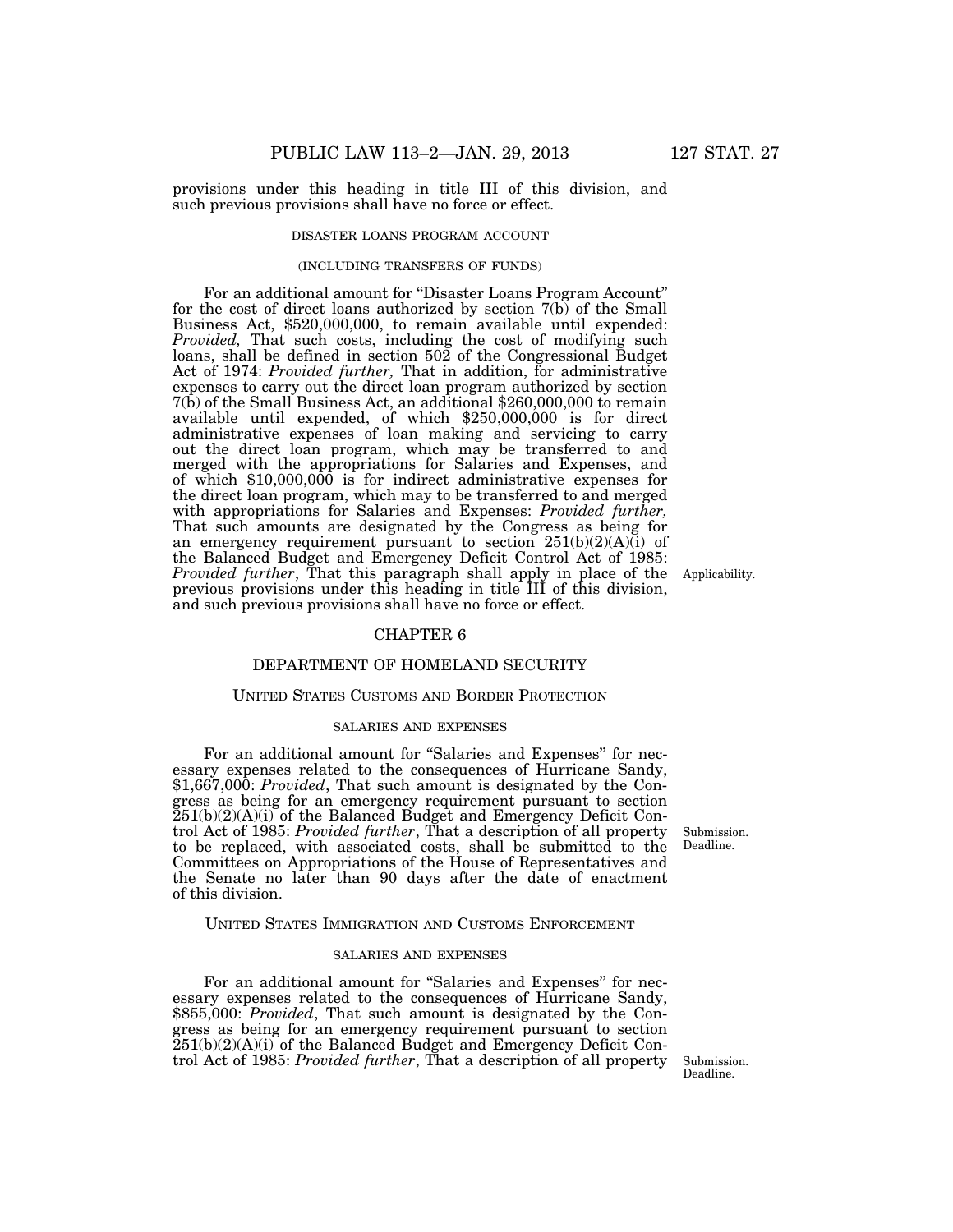to be replaced, with associated costs, shall be submitted to the Committees on Appropriations of the House of Representatives and the Senate no later than 90 days after the date of enactment of this division.

#### UNITED STATES SECRET SERVICE

#### SALARIES AND EXPENSES

For an additional amount for "Salaries and Expenses" for necessary expenses related to the consequences of Hurricane Sandy, \$300,000: *Provided*, That such amount is designated by the Congress as being for an emergency requirement pursuant to section 251(b)(2)(A)(i) of the Balanced Budget and Emergency Deficit Control Act of 1985: *Provided further*, That a description of all property to be replaced, with associated costs, shall be submitted to the Committees on Appropriations of the House of Representatives and the Senate no later than 90 days after the date of enactment of this division.

#### COAST GUARD

### ACQUISITION, CONSTRUCTION, AND IMPROVEMENTS

#### (INCLUDING TRANSFER OF FUNDS)

Applicability.

Submission. Deadline.

> The provisions under this heading in title IV of this division shall be applied by substituting ''\$274,233,000'' for ''\$143,899,000''.

#### FEDERAL EMERGENCY MANAGEMENT AGENCY

#### DISASTER RELIEF FUND

#### (INCLUDING TRANSFER OF FUNDS)

For an additional amount for the ''Disaster Relief Fund'' in carrying out the Robert T. Stafford Disaster Relief and Emergency Assistance Act (42 U.S.C. 5121 et seq.), \$11,487,735,000, to remain available until expended: *Provided*, That of the total amount provided, \$5,379,000,000 shall be for major disasters declared pursuant to the Robert T. Stafford Disaster Relief and Emergency Assistance Act (42 U.S.C. 5121 et seq.): *Provided further*, That the amount in the preceding proviso is designated by the Congress as being for disaster relief pursuant to section  $25I(b)(2)(D)$  of the Balanced Budget and Emergency Deficit Control Act of 1985: *Provided further*, That of the total amount provided, \$6,108,735,000 is designated by the Congress as being for an emergency requirement pursuant to section 251(b)(2)(A)(i) of the Balanced Budget and Emergency Deficit Control Act of 1985 which shall be for major disasters declared pursuant to the Robert T. Stafford Disaster Relief and Emergency Assistance Act (42 U.S.C. 5121 et seq.): *Provided further*, That of the total amount provided, \$3,000,000 shall be transferred to the Department of Homeland Security ''Office of Inspector General'' for audits and investigations related to disasters: *Provided further*, That the Administrator of the Federal Emergency Management Agency shall publish on the Agency's website not later than 24 hours after an award of a public assistance grant under section 406 of the Robert T. Stafford Disaster Relief and

Web posting. Deadline. Grants.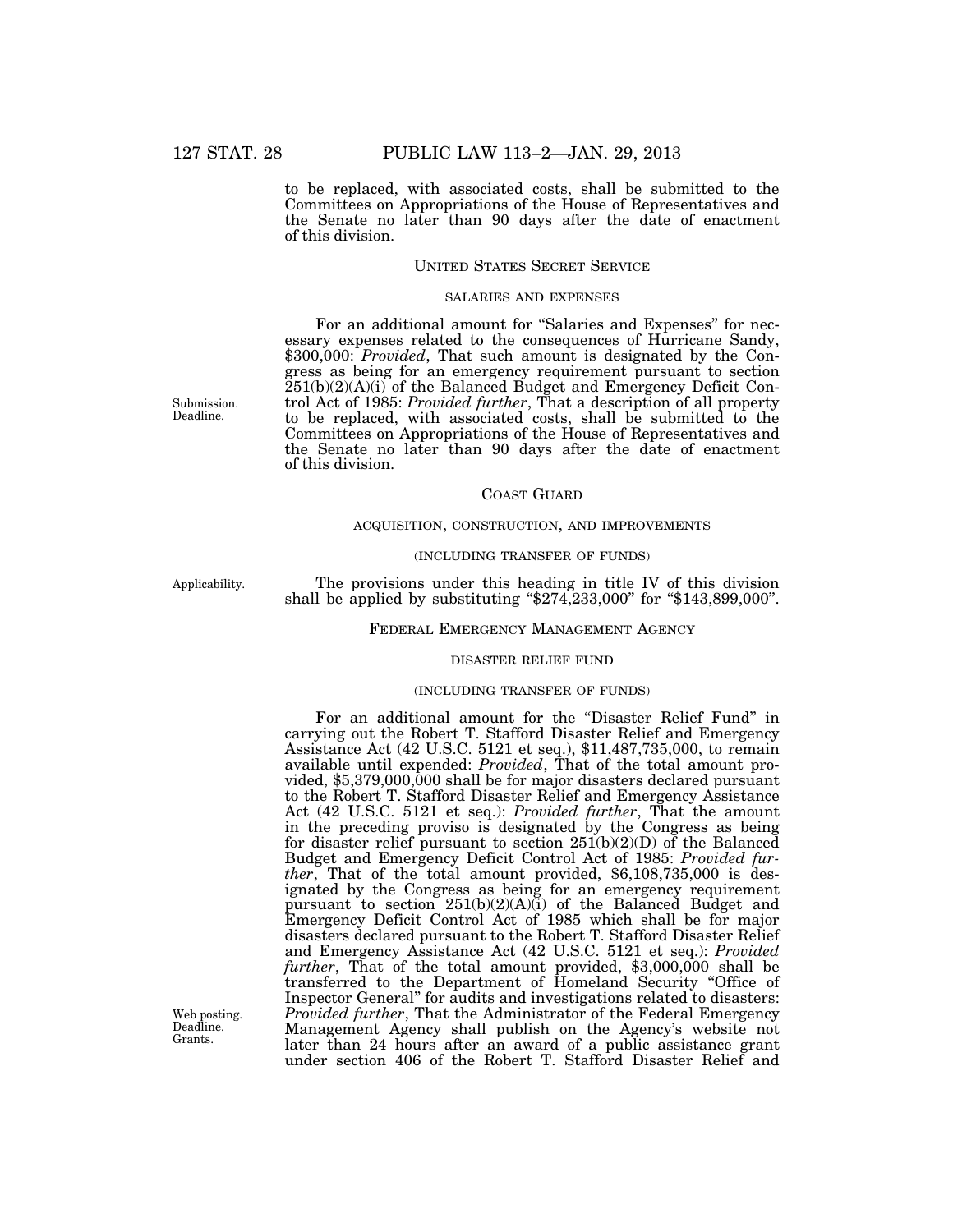Emergency Assistance Act (42 U.S.C. 5172) the specifics of the grant award: *Provided further*, That for any mission assignment or mission assignment task order to another Federal department or agency regarding a major disaster, not later than 24 hours after the issuance of the mission assignment or task order, the Administrator shall publish on the Agency's website the following: the name of the impacted state and the disaster declaration for such State, the assigned agency, the assistance requested, a description of the disaster, the total cost estimate, and the amount obligated: *Provided further*, That not later than 10 days after the last day of each month until the mission assignment or task order is completed and closed out, the Administrator shall update any changes to the total cost estimate and the amount obligated: *Provided further*, That for a disaster declaration related to Hurricane Sandy, the Administrator shall submit to the Committees on Appropriations of the House of Representatives and the Senate, not later than 5 days after the first day of each month beginning after the date of enactment of this division, and shall publish on the Agency's website not later than 10 days after the first day of each such month, an estimate or actual amount, if available, for the current fiscal year of the cost of the following categories of spending: public assistance, individual assistance, operations, mitigation, administrative, and any other relevant category (including emergency measures and disaster resources): *Provided further*, That not later than 10 days after the first day of each month beginning after the date of enactment of this division, the Administrator shall publish on the Agency's website the report (referred to as the Disaster Relief Monthly Report) as required by Public Law 112–74: *Provided further*, That this paragraph shall apply in place of the previous provisions under this heading in title IV of this division, and such previous provisions shall have no force or effect.

#### DISASTER ASSISTANCE DIRECT LOAN PROGRAM ACCOUNT

For an additional amount for "Disaster Assistance Direct Loan Program Account'' for the cost of direct loans, \$300,000,000, to remain available until expended, as authorized by section 417 of the Robert T. Stafford Disaster Relief and Emergency Assistance Act (42 U.S.C. 5184), of which up to \$4,000,000 is for administrative expenses to carry out the direct loan program: *Provided,* That such costs, including the cost of modifying such loans, shall be as defined in section 502 of the Congressional Budget Act of 1974: *Provided further*, That these funds are available to subsidize gross obligations for the principal amount of direct loans not to exceed \$400,000,000: *Provided further*, That these amounts are designated by the Congress as an emergency requirement pursuant to section  $251(b)(2)(A)(i)$  of the Balanced Budget and Emergency Deficit Control Act of 1985.

#### SCIENCE AND TECHNOLOGY

#### RESEARCH, DEVELOPMENT, ACQUISITION, AND OPERATIONS

The provisions under this heading in title IV of this division Applicability. shall be applied by substituting ''\$3,249,000'' and ''September 30, 2014'' for ''\$585,000'' and ''September 30, 2013'', respectively.

Deadline. Effective date. Web posting. Reports.

Applicability.

Web posting.

Deadline.

Deadline. Cost estimate.

Deadlines. Effective date. Web posting. Cost estimate.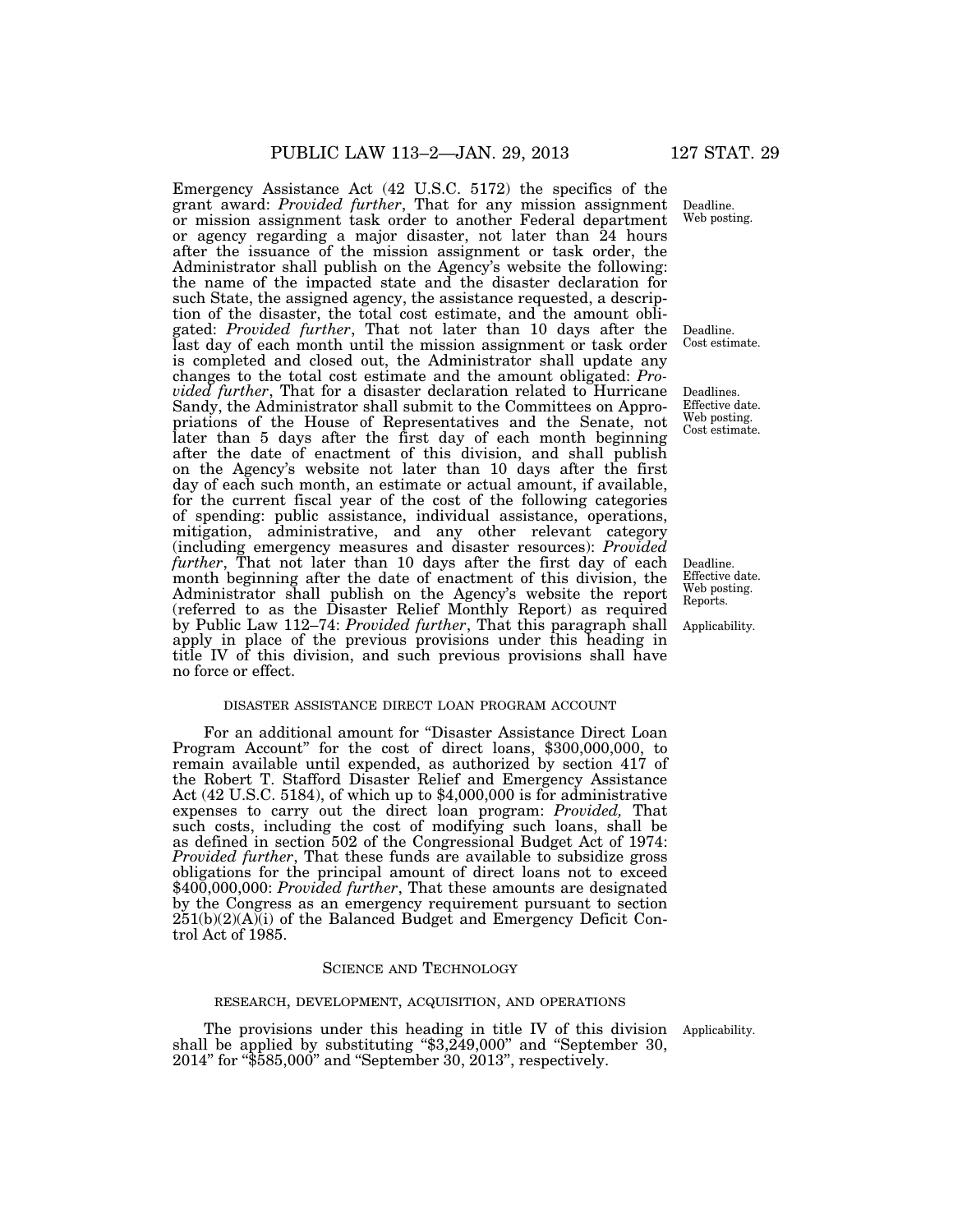## CHAPTER 7

### DEPARTMENT OF THE INTERIOR

### FISH AND WILDLIFE SERVICE

### **CONSTRUCTION**

Applicability.

The provisions under this heading in title V of this division shall be applied by substituting ''\$78,000,000 (reduced by \$9,800,000)'' for ''\$49,875,000'': *Provided*, That none of the funds made available under such heading in title V may be used to repair seawalls or buildings on islands in the Stewart B. McKinney National Wildlife Refuge.

#### NATIONAL PARK SERVICE

#### HISTORIC PRESERVATION FUND

For an additional amount for the ''Historic Preservation Fund'' for necessary expenses related to the consequences of Hurricane Sandy, \$50,000,000, to remain available until September 30, 2015, including costs to States necessary to complete compliance activities required by section 106 of the National Historic Preservation Act and costs needed to administer the program: *Provided*, That grants shall only be available for areas that have received a major disaster declaration pursuant to the Robert T. Stafford Disaster Relief and Emergency Assistance Act (42 U.S.C. 5121 et seq.): *Provided further*, That individual grants shall not be subject to a non-Federal matching requirement: *Provided further*, That such amount is designated by the Congress as being for an emergency requirement pursuant to section 251(b)(2)(A)(i) of the Balanced Budget and Emergency Deficit Control Act of 1985.

#### **CONSTRUCTION**

Applicability.

The provisions under this heading in title V of this division shall be applied by substituting "\$348,000,000" for "\$234,000,000".

#### DEPARTMENTAL OPERATIONS

#### OFFICE OF THE SECRETARY

#### (INCLUDING TRANSFERS OF FUNDS)

For an additional amount for ''Departmental Operations'' and any Department of the Interior component bureau or office for necessary expenses related to the consequences of Hurricane Sandy, \$360,000,000, to remain available until expended: *Provided*, That funds appropriated herein shall be used to restore and rebuild national parks, national wildlife refuges, and other Federal public assets; increase the resiliency and capacity of coastal habitat and infrastructure to withstand storms and reduce the amount of damage caused by such storms: *Provided further*, That the Secretary of the Interior may transfer these funds to any other account in the Department and may expend such funds by direct expenditure, grants, or cooperative agreements, including grants to or cooperative agreements with States, Tribes, and municipalities, to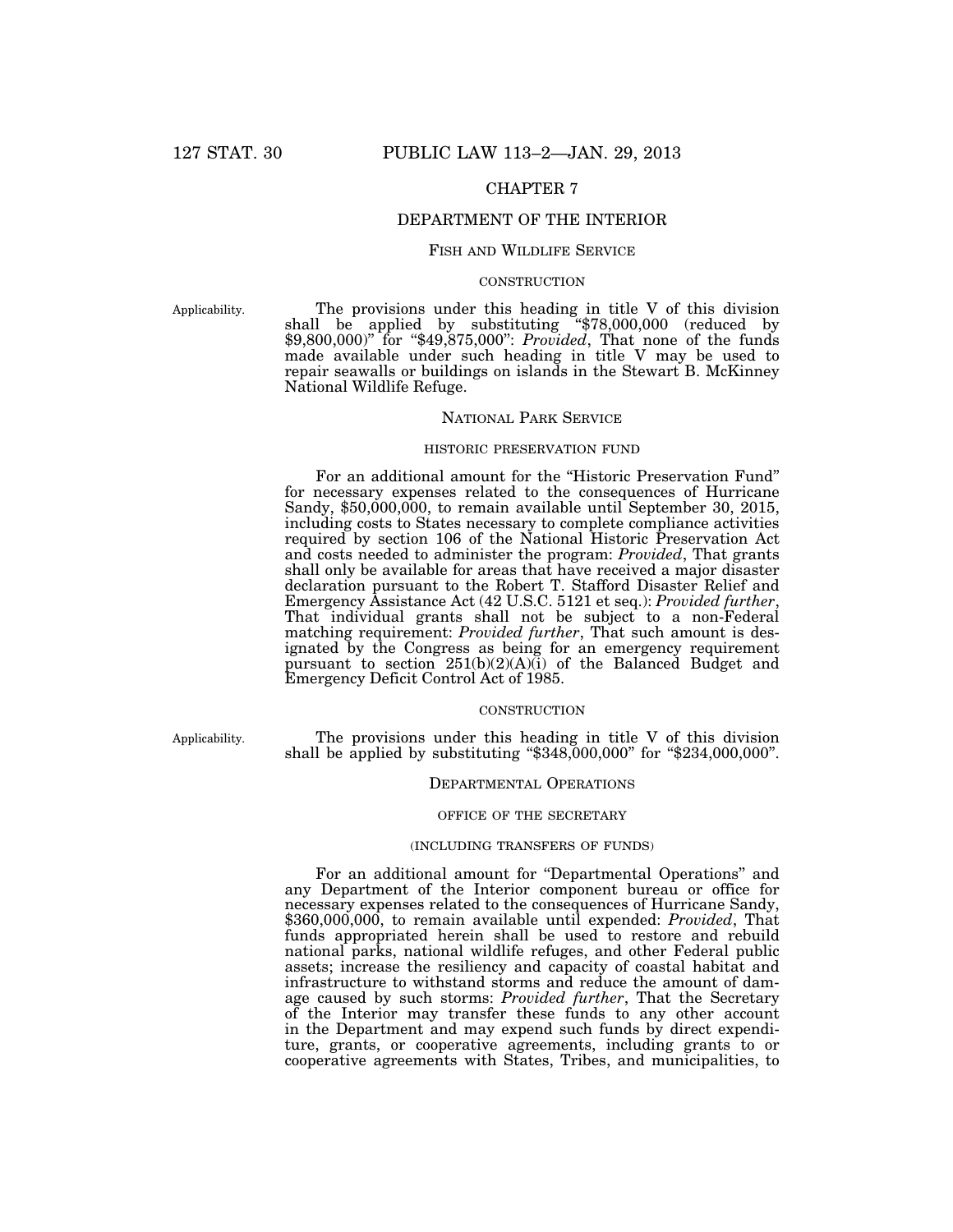Spending plan. Deadline.

carry out the purposes provided herein: *Provided further*, That the Secretary shall submit to the Committees on Appropriations of the House of Representatives and the Senate a detailed spending plan for the amounts provided herein within 60 days of enactment of this division: *Provided further*, That such amount is designated by the Congress as being for an emergency requirement pursuant to section 251(b)(2)(A)(i) of the Balanced Budget and Emergency Deficit Control Act of 1985.

#### ENVIRONMENTAL PROTECTION AGENCY

#### ENVIRONMENTAL PROGRAMS AND MANAGEMENT

For an additional amount for "Environmental Programs and Management'' for necessary expenses related to the consequences of Hurricane Sandy, \$725,000, to remain available until expended: *Provided*, That such amount is designated by the Congress as being for an emergency requirement pursuant to section  $251(\tilde{b})(2)(A)(i)$  of the Balanced Budget and Emergency Deficit Control Act of 1985.

#### HAZARDOUS SUBSTANCE SUPERFUND

For an additional amount for ''Hazardous Substance Superfund'' for necessary expenses related to the consequences of Hurricane Sandy, \$2,000,000, to remain available until expended: *Provided*, That such amount is designated by the Congress as being for an emergency requirement pursuant to section  $251(b)(2)(A)(i)$  of the Balanced Budget and Emergency Deficit Control Act of 1985.

#### LEAKING UNDERGROUND STORAGE TANK FUND

For an additional amount for "Leaking Underground Storage Tank Fund'' for necessary expenses related to the consequences of Hurricane Sandy, \$5,000,000, to remain available until expended: *Provided*, That such amount is designated by the Congress as being for an emergency requirement pursuant to section  $251(\tilde{b})(2)(A)(i)$  of the Balanced Budget and Emergency Deficit Control Act of 1985.

### STATE AND TRIBAL ASSISTANCE GRANTS

For an additional amount for "State and Tribal Assistance" Grants'', \$600,000,000, to remain available until expended, of which \$500,000,000 shall be for capitalization grants for the Clean Water State Revolving Funds under title VI of the Federal Water Pollution Control Act, and of which \$100,000,000 shall be for capitalization grants under section 1452 of the Safe Drinking Water Act: *Provided*, That notwithstanding section 604(a) of the Federal Water Pollution Control Act and section  $1452(a)(1)(D)$  of the Safe Drinking Water Act, funds appropriated herein shall be provided to States in EPA Region 2 for wastewater and drinking water treatment works and facilities impacted by Hurricane Sandy: *Provided further*, That notwithstanding the requirements of section 603(d) of the Federal Water Pollution Control Act, for the funds appropriated herein, each State shall use not less than 20 percent but not more than 30 percent of the amount of its capitalization grants to provide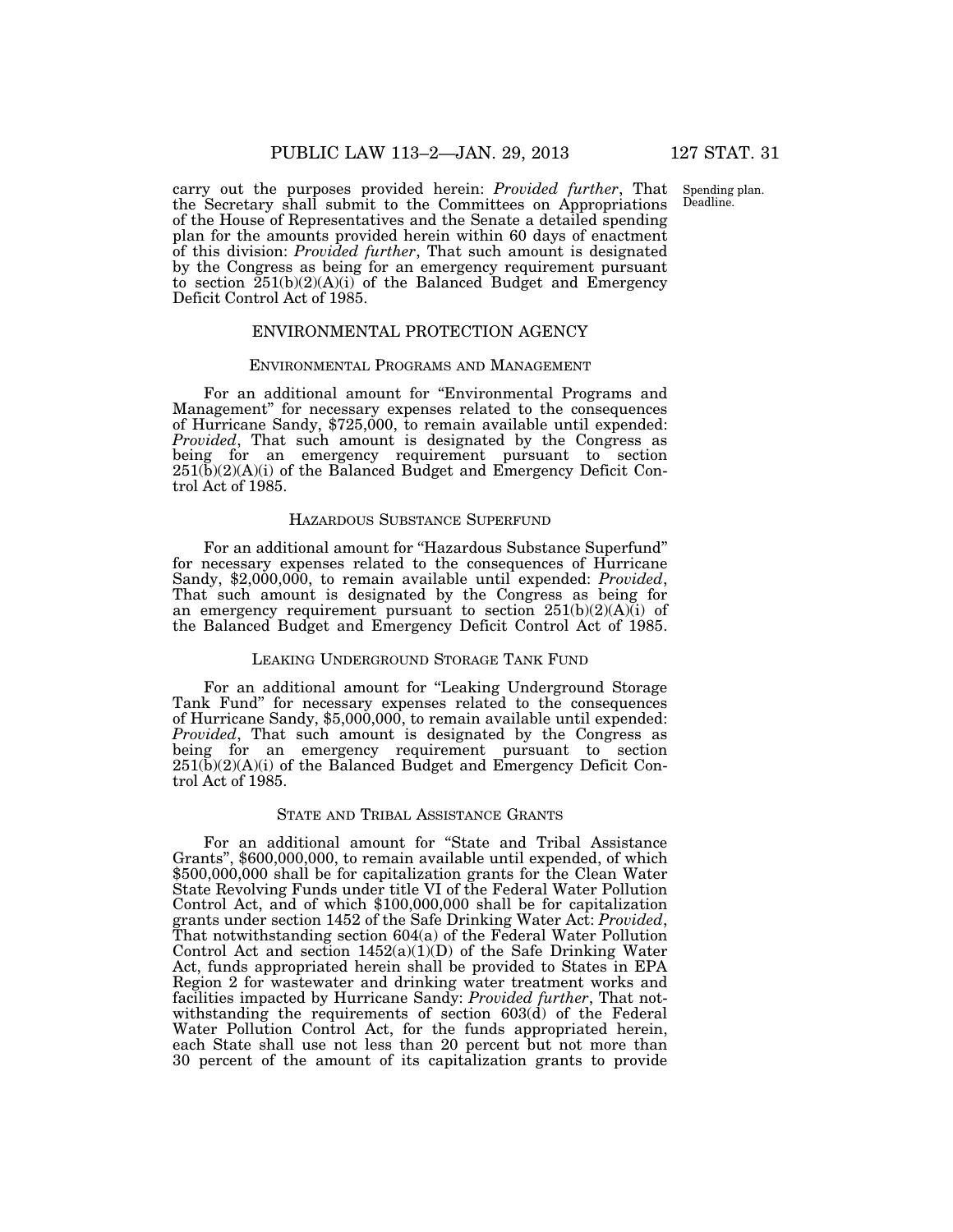additional subsidization to eligible recipients in the form of forgiveness of principal, negative interest loans or grants or any combination of these: *Provided further*, That the funds appropriated herein shall only be used for eligible projects whose purpose is to reduce flood damage risk and vulnerability or to enhance resiliency to rapid hydrologic change or a natural disaster at treatment works as defined by section 212 of the Federal Water Pollution Control Act or any eligible facilities under section 1452 of the Safe Drinking Water Act, and for other eligible tasks at such treatment works or facilities necessary to further such purposes: *Provided further*, That the Administrator of the Environmental Protection Agency may retain up to \$1,000,000 of the funds appropriated herein for management and oversight: *Provided further*, That such amounts are designated by the Congress as being for an emergency requirement pursuant to section  $251(b)(2)(A)(i)$  of the Balanced Budget and Emergency Deficit Control Act of 1985.

### RELATED AGENCIES

#### DEPARTMENT OF AGRICULTURE

#### FOREST SERVICE

#### CAPITAL IMPROVEMENT AND MAINTENANCE

For an additional amount for "Capital Improvement and Maintenance'' for necessary expenses related to the consequences of Hurricane Sandy, \$4,400,000, to remain available until expended: *Provided*, That such amount is designated by the Congress as being for an emergency requirement pursuant to section  $251(b)(2)(A)(i)$  of the Balanced Budget and Emergency Deficit Control Act of 1985.

### OTHER RELATED AGENCY

#### SMITHSONIAN INSTITUTION

#### SALARIES AND EXPENSES

For an additional amount for "Salaries and Expenses" for necessary expenses related to the consequences of Hurricane Sandy, \$2,000,000, to remain available until expended: *Provided*, That such amount is designated by the Congress as being for an emergency requirement pursuant to section  $251(b)(2)(A)(i)$  of the Balanced Budget and Emergency Deficit Control Act of 1985.

#### CHAPTER 8

### DEPARTMENT OF LABOR

#### EMPLOYMENT AND TRAINING ADMINISTRATION

#### TRAINING AND EMPLOYMENT SERVICES

#### (INCLUDING TRANSFERS OF FUNDS)

Time period.

For an additional amount for ''Training and Employment Services'', \$25,000,000, for the dislocated workers assistance national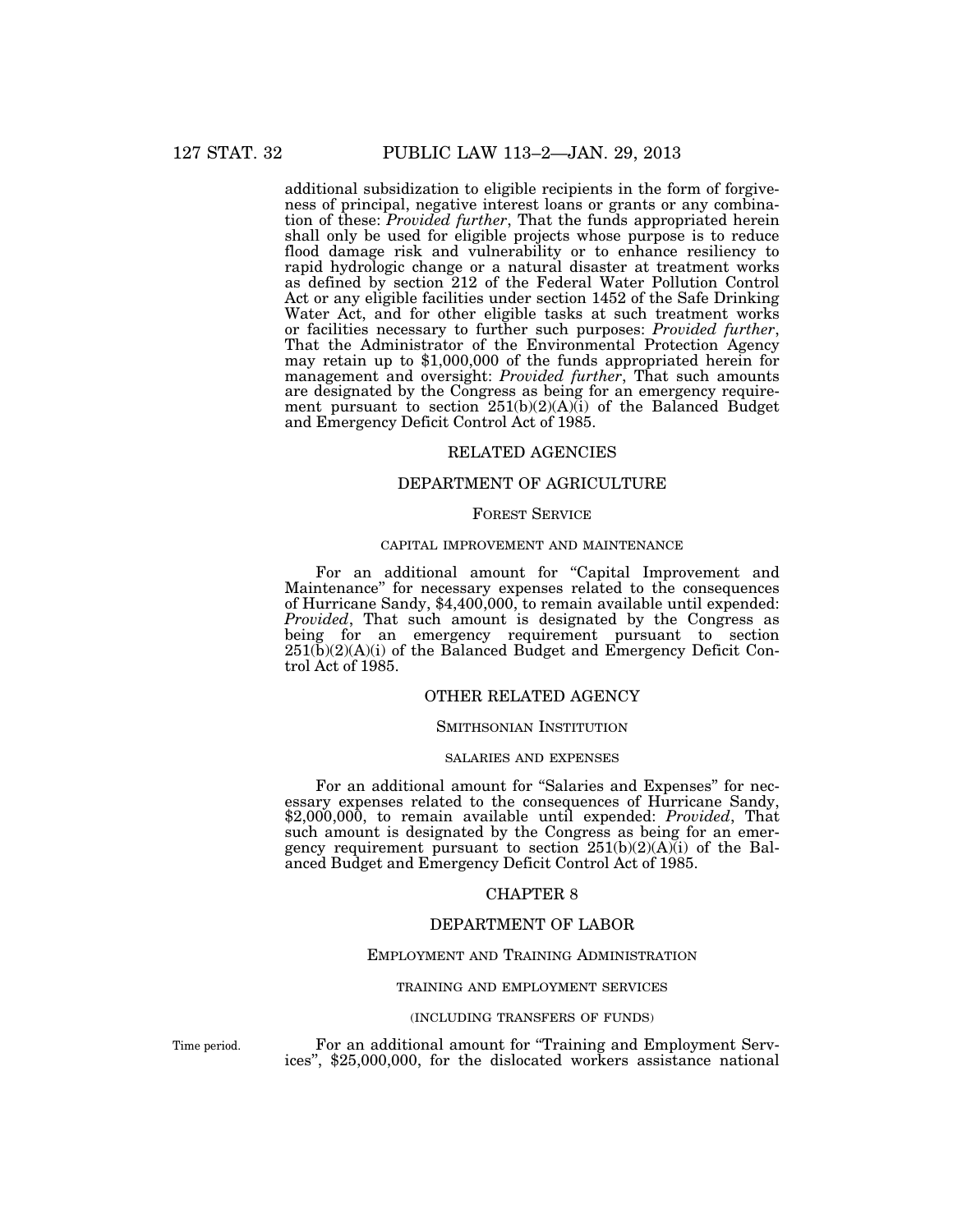reserve for necessary expenses directly related to Hurricane Sandy, which shall be available from the date of enactment of this division through September 30, 2013: *Provided,* That the Secretary of Labor may transfer up to \$3,500,000 of such funds to any other Department of Labor account for other Hurricane Sandy reconstruction and recovery needs, including worker protection activities: *Provided further,* That such amounts are designated by the Congress as being for an emergency requirement pursuant to section  $251(\overline{b})(2)(\overline{A})(i)$  of the Balanced Budget and Emergency Deficit Control Act of 1985.

### DEPARTMENT OF HEALTH AND HUMAN SERVICES

#### OFFICE OF THE SECRETARY

#### PUBLIC HEALTH AND SOCIAL SERVICES EMERGENCY FUND

#### (INCLUDING TRANSFERS OF FUNDS)

For an additional amount for ''Public Health and Social Services Emergency Fund'' for disaster response and recovery, and other expenses directly related to Hurricane Sandy, including making payments under the Head Start Act and additional payments for distribution as provided for under the ''Social Services Block Grant Program'', \$800,000,000, to remain available until September 30, 2015: *Provided,* That \$100,000,000 shall be transferred to ''Children and Families Services Programs'' for the Head Start program for the purposes provided herein: *Provided further,* That \$500,000,000 shall be transferred to ''Social Services Block Grant'' for the purposes provided herein: *Provided further,* That section 2002(c) of poses provided herein: *Provided further*, That section 2002(c) of Applicability.<br>the Social Security Act shall be applied to funds appropriated in the preceding proviso by substituting ''succeeding 2 fiscal years'' for ''succeeding fiscal year'': *Provided further,* That not less than \$5,000,000 shall be transferred to the Department of Health and Human Services (''HHS'') ''Office of Inspector General'' to perform oversight, accountability, and evaluation of programs, projects, or activities supported with the funds provided for the purposes provided herein: *Provided further,* That notwithstanding any other provision of law, the distribution of any amount shall be limited to the States directly affected by Hurricane Sandy and which have been declared by the President as a major disaster under title IV of the Robert T. Stafford Disaster Relief and Emergency Assistance Act for Hurricane Sandy: *Provided further,* That none of the funds appropriated in this paragraph shall be included in the calculation of the ''base grant'' in subsequent fiscal years, as such term is defined in sections  $640(a)(7)(A)$ ,  $641A(h)(1)(B)$ , or  $644(d)(3)$ of the Head Start Act: *Provided further,* That funds appropriated in this paragraph are not subject to the allocation requirements of section 640(a) of the Head Start Act: *Provided further,* That funds appropriated in this paragraph for the Social Services Block Grant are in addition to the entitlement grants authorized by section  $2002(a)(1)$  of the Social Security Act and shall not be available for such entitlement grants: *Provided further,* That in addition to other uses permitted by title XX of the Social Security Act, funds appropriated in this paragraph for the Social Services Block Grant may be used for health services (including mental health services), and for costs of renovating, repairing, or rebuilding health care facilities, child care facilities, or other social services facilities: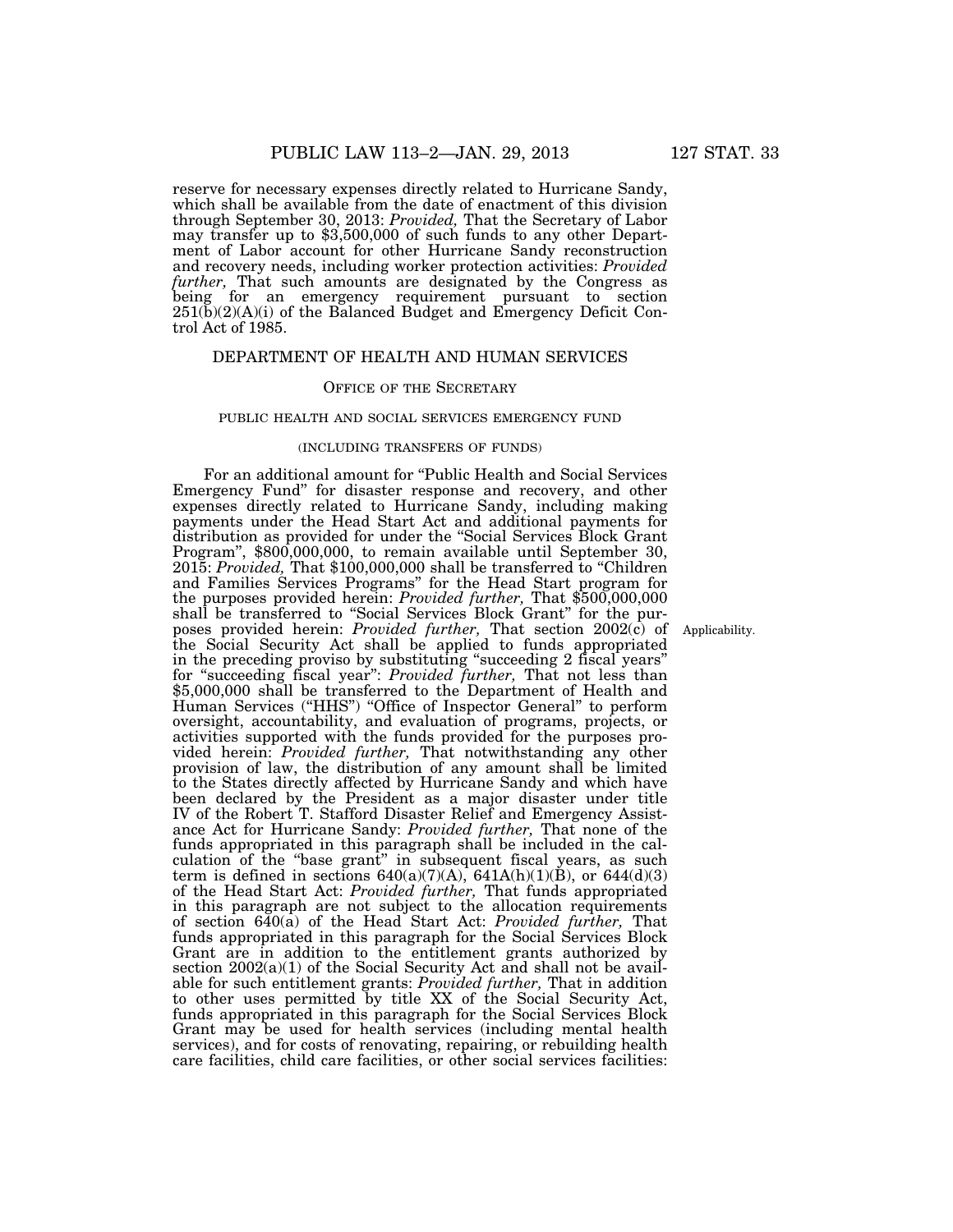*Provided further,* That the remaining \$195,000,000 appropriated in this paragraph may be transferred by the Secretary of HHS (''Secretary'') to accounts within HHS, and shall be available only for the purposes provided in this paragraph: *Provided further,* That the transfer authority provided in this paragraph is in addition to any other transfer authority available in this or any other Act: *Provided further,* That 15 days prior to the transfer of funds appropriated in this paragraph, the Secretary shall notify the Committees on Appropriations of the House of Representatives and the Senate of any such transfer and the planned uses of the funds: *Provided further,* That obligations incurred for the purposes provided herein prior to the date of enactment of this division may be charged to funds appropriated by this paragraph: *Provided further,* That funds appropriated in this paragraph and transferred to the National Institutes of Health for the purpose of supporting the repair or rebuilding of non-Federal biomedical or behavioral research facilities damaged as a result of Hurricane Sandy shall be used to award grants or contracts for such purpose under section 404I of the Public Health Service Act: *Provided further,* That section  $481A(c)(2)$  of such Act does not apply to the use of funds described in the preceding proviso: *Provided further,* That funds appropriated in this paragraph shall not be available for costs that are reimbursed by the Federal Emergency Management Agency, under a contract for insurance, or by self-insurance: *Provided further,*  That such amounts are designated by the Congress as being for an emergency requirement pursuant to section  $251(b)(2)(A)(i)$  of the Balanced Budget and Emergency Deficit Control Act of 1985: *Provided further*, That this paragraph shall apply in place of the previous provisions under this heading in title VI of this division, and such previous provisions shall have no force or effect.

#### CHAPTER 9

### DEPARTMENT OF TRANSPORTATION

#### FEDERAL AVIATION ADMINISTRATION

#### FACILITIES AND EQUIPMENT

#### (AIRPORT AND AIRWAY TRUST FUND)

For an additional amount for "Facilities and Equipment", \$30,000,000, to be derived from the Airport and Airway Trust Fund and to remain available until expended, for necessary expenses related to the consequences of Hurricane Sandy: *Provided,*  That such amount is designated by the Congress as being for an emergency requirement pursuant to section  $251(b)(2)(A)(i)$  of the Balanced Budget and Emergency Deficit Control Act of 1985.

#### FEDERAL HIGHWAY ADMINISTRATION

#### FEDERAL-AID HIGHWAYS

#### EMERGENCY RELIEF PROGRAM

For an additional amount for the "Emergency Relief Program" as authorized under section 125 of title 23, United States Code, \$2,022,000,000, to remain available until expended: *Provided*, That

Applicability.

Grants. Contracts.

Time period. Notification.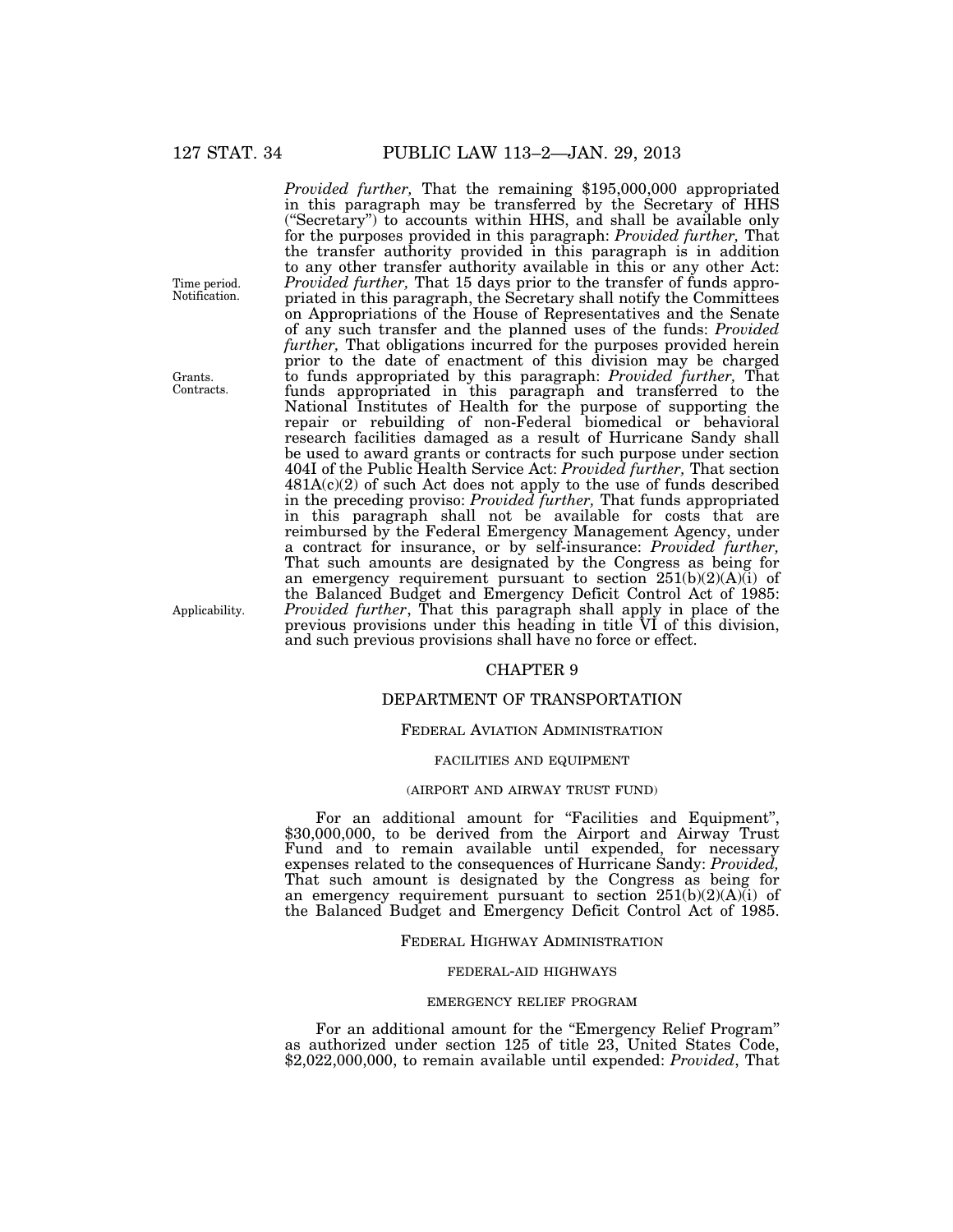the obligations for projects under this section resulting from a single natural disaster or a single catastrophic failure in a State shall not exceed \$100,000,000, and the total obligations for projects under this section in any fiscal year in the Virgin Islands, Guam, American Samoa, and the Commonwealth of the Northern Mariana Islands shall not exceed \$20,000,000: *Provided further,* That notwithstanding the preceding proviso, the Secretary of Transportation may obligate more than \$100,000,000, but not more than \$500,000,000, for a single natural disaster event in a State for emergency relief projects arising from damage caused in calendar year 2012 by Hurricane Sandy: *Provided further,* That no funds provided in this division shall be used for section 125(g) of such title: *Provided further,* That the amount provided under this heading is designated by the Congress as being for an emergency requirement pursuant to section  $251(b)(2)(A)(i)$  of the Balanced Budget and Emergency Deficit Control Act of 1985.

#### FEDERAL RAILROAD ADMINISTRATION

#### GRANTS TO THE NATIONAL RAILROAD PASSENGER CORPORATION

For an additional amount for ''Grants to the National Railroad Passenger Corporation'' for the Secretary of Transportation to make capital and debt service grants to the National Railroad Passenger Corporation to advance capital projects that address Northeast Corridor infrastructure recovery and resiliency in the affected areas, \$86,000,000, to remain available until expended: *Provided*, That none of the funds may be used to subsidize operating losses of the Corporation: *Provided further,* That as a condition of eligibility for receipt of such funds, the Corporation shall not, after the enactment of this division, use any funds provided for Capital and Debt Service Grants to the National Railroad Passenger Corporation in this division or any other Act for operating expenses, which includes temporary transfers of such funds: *Provided further*, That the Administrator of the Federal Railroad Administration may retain up to one-half of 1 percent of the funds provided under this heading to fund the award and oversight by the Administrator of grants made under this heading: *Provided further,* That for an additional amount for the Secretary to make operating subsidy grants to the National Railroad Passenger Corporation for necessary repairs related to the consequences of Hurricane Sandy, \$32,000,000, to remain available until expended: *Provided further,*  That each amount under this heading is designated by the Congress as being for an emergency requirement pursuant to section  $251(b)(2)(A)(i)$  of the Balanced Budget and Emergency Deficit Control Act of 1985.

#### FEDERAL TRANSIT ADMINISTRATION

#### PUBLIC TRANSPORTATION EMERGENCY RELIEF PROGRAM

#### (INCLUDING TRANSFER OF FUNDS)

For the ''Public Transportation Emergency Relief Program'' as authorized under section 5324 of title 49, United States Code, \$10,900,000,000, to remain available until expended, for recovery and relief efforts in the areas most affected by Hurricane Sandy: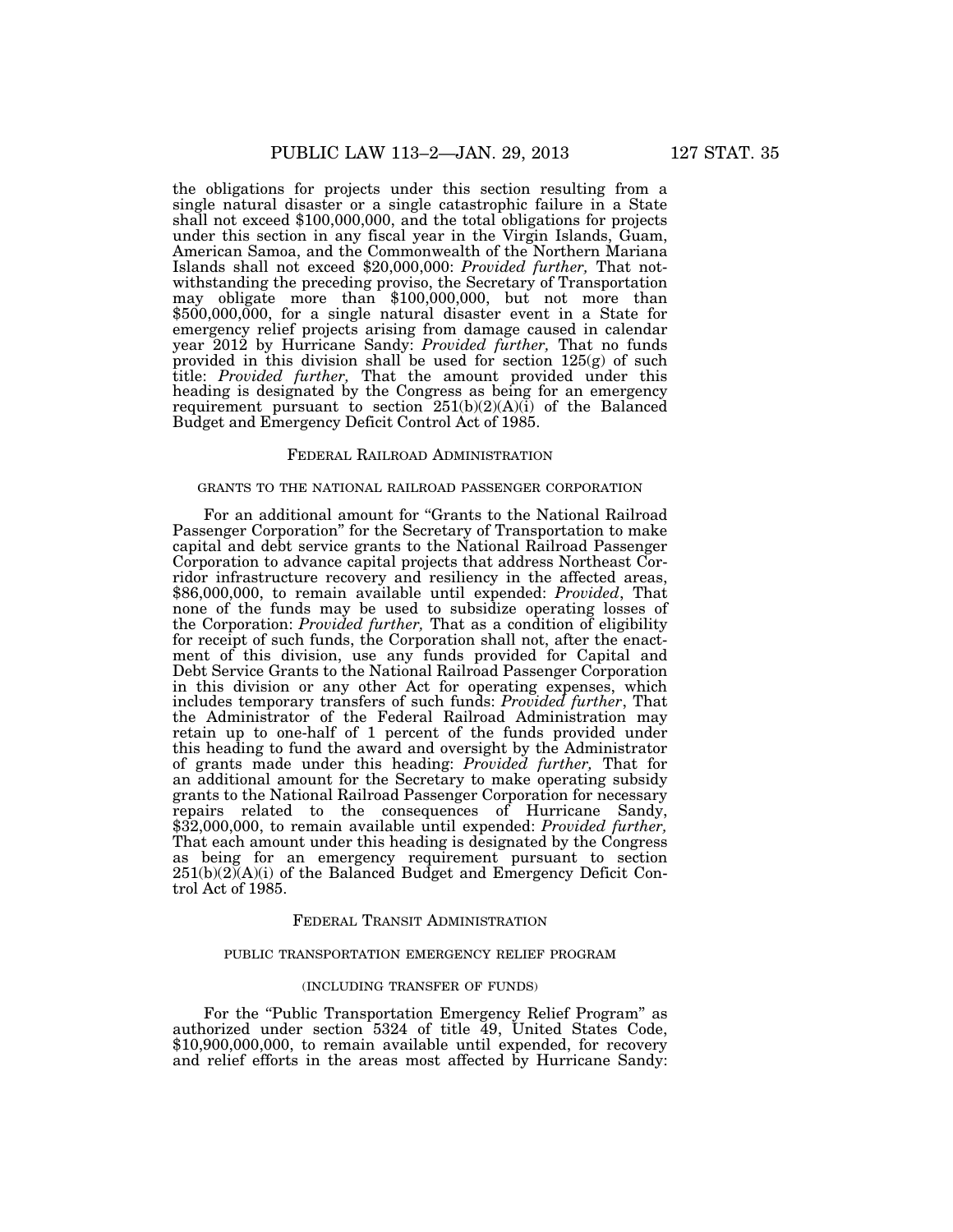Deadline.

Memorandum. Publication. Regulations.

Notification. Time period.

*Provided,* That not more than \$2,000,000,000 shall be made available not later than 60 days after the enactment of this division: *Provided further,* That the remainder of the funds shall be made available only after the Federal Transit Administration and the Federal Emergency Management Agency sign the Memorandum of Agreement required by section 20017(b) of the Moving Ahead for Progress in the 21st Century Act (Public Law 112–141) and the Federal Transit Administration publishes interim regulations for the Public Transportation Emergency Relief Program: *Provided further, That of the funds provided under this heading, the Sec-*<br>retary of Transportation may transfer up to \$5,383,000,000 to the appropriate agencies to fund programs authorized under titles 23 and 49, United States Code, in order to carry out projects related to reducing risk of damage from future disasters in areas impacted by Hurricane Sandy: *Provided further,* That the Committees on Appropriations of the House of Representatives and the Senate shall be notified at least 15 days in advance of any such transfer: *Provided further,* That up to three-quarters of 1 percent of the funds retained for public transportation emergency relief shall be available for the purposes of administrative expenses and ongoing program management oversight as authorized under 49 U.S.C. 5334 and  $5338(i)(2)$  and shall be in addition to any other appropriations for such purposes: *Provided further,* That, of the funds made available under this heading, \$6,000,000 shall be transferred to the Office of Inspector General to support the oversight of activities funded under this heading: *Provided further,* That such amounts are designated by the Congress as being for an emergency requirement pursuant to section  $251(b)(2)(A)(i)$  of the Balanced Budget and Emergency Deficit Control Act of 1985.

### DEPARTMENT OF HOUSING AND URBAN DEVELOPMENT

#### COMMUNITY PLANNING AND DEVELOPMENT

#### COMMUNITY DEVELOPMENT FUND

#### (INCLUDING TRANSFERS OF FUNDS)

For an additional amount for ''Community Development Fund'', \$16,000,000,000, to remain available until September 30, 2017, for necessary expenses related to disaster relief, long-term recovery, restoration of infrastructure and housing, and economic revitalization in the most impacted and distressed areas resulting from a major disaster declared pursuant to the Robert T. Stafford Disaster Relief and Emergency Assistance Act (42 U.S.C. 5121 et seq.) due to Hurricane Sandy and other eligible events in calendar years 2011, 2012, and 2013, for activities authorized under title I of the Housing and Community Development Act of 1974 (42 U.S.C. 5301 et seq.): *Provided,* That funds shall be awarded directly to the State or unit of general local government as a grantee at the discretion of the Secretary of Housing and Urban Development: *Provided further,* That the Secretary shall allocate to grantees not less than 33 percent of the funds provided under this heading within 60 days after the enactment of this division based on the best available data: *Provided further,* That prior to the obligation of funds, a grantee shall submit a plan to the Secretary for approval detailing the proposed use of all funds, including criteria for eligibility and how the use of these funds will address long-term recovery

Grants.

Grants. Deadline.

Plans. Criteria.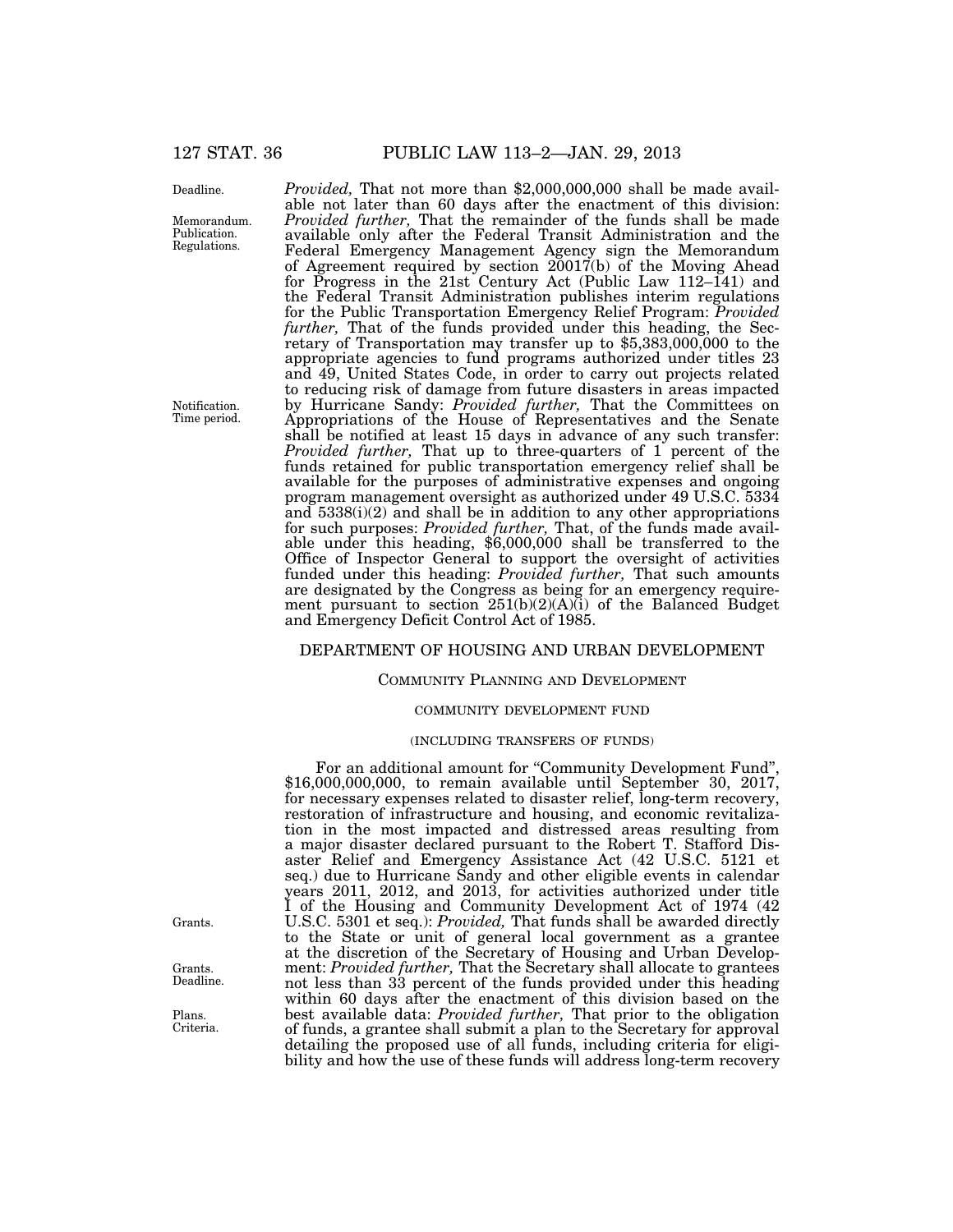and restoration of infrastructure and housing and economic revitalization in the most impacted and distressed areas: *Provided further,*  That the Secretary shall by notice specify the criteria for approval of such plans within 45 days of enactment of this division: *Provided further,* That if the Secretary determines that a plan does not meet such criteria, the Secretary shall disapprove the plan: *Provided further,* That funds provided under this heading may not be used for activities reimbursable by or for which funds are made available by the Federal Emergency Management Agency or the Army Corps of Engineers: *Provided further,* That funds allocated under this heading shall not be considered relevant to the non-disaster formula allocations made pursuant to section 106 of the Housing and Community Development Act of 1974 (42 U.S.C. 5306): *Provided further,* That a grantee may use up to 5 percent of its allocation for administrative costs: *Provided further,* That a grantee shall administer grant funds provided under this heading in accordance with all applicable laws and regulations and may not delegate, by contract or otherwise, the responsibility for administering such grant funds: *Provided further,* That as a condition of making any grant, the Secretary shall certify in advance that such grantee has in place proficient financial controls and procurement processes and has established adequate procedures to prevent any duplication of benefits as defined by section 312 of the Robert T. Stafford Disaster Relief and Emergency Assistance Act (42 U.S.C. 5155), to ensure timely expenditure of funds, to maintain comprehensive websites regarding all disaster recovery activities assisted with these funds, and to detect and prevent waste, fraud, and abuse of funds: *Provided further,* That the Secretary shall provide grantees with technical assistance on contracting and procurement processes and shall require grantees, in contracting or procuring these funds, to incorporate performance requirements and penalties into any such contracts or agreements: *Provided further,* That the Secretary shall require grantees to maintain on a public website information accounting for how all grant funds are used, including details of all contracts and ongoing procurement processes: *Provided further,* That, in administering the funds under this heading, the Secretary may waive, or specify alternative requirements for, any provision of any statute or regulation that the Secretary administers in connection with the obligation by the Secretary or the use by the recipient of these funds (except for requirements related to fair housing, nondiscrimination, labor standards, and the environment) pursuant to a determination by the Secretary that good cause exists for the waiver or alternative requirement and that such action is not inconsistent with the overall purposes of title I of the Housing and Community Development Act of 1974 (42 U.S.C. 5301 et seq.): *Provided further,* That, notwithstanding the preceding proviso, recipients of funds provided under this heading that use such funds to supplement Federal assistance provided under section 402, 403, 404, 406, 407, or 502 of the Robert T. Stafford Disaster Relief and Emergency Assistance Act (42 U.S.C. 5121 et seq.) may adopt, without review or public comment, any environmental review, approval, or permit performed by a Federal agency, and such adoption shall satisfy the responsibilities of the recipient with respect to such environmental review, approval or permit: *Provided further,* That, notwithstanding section 104(g)(2) of the Housing and Community Development Act of 1974 (42 U.S.C.  $5304(g)(2)$ ), the Secretary may, upon receipt of a request for release

Determination. Notice. Deadline.

Grants.

Grants. Certification.

Contracts.

Public information. Web posting. Grants. Contracts. Waiver authority.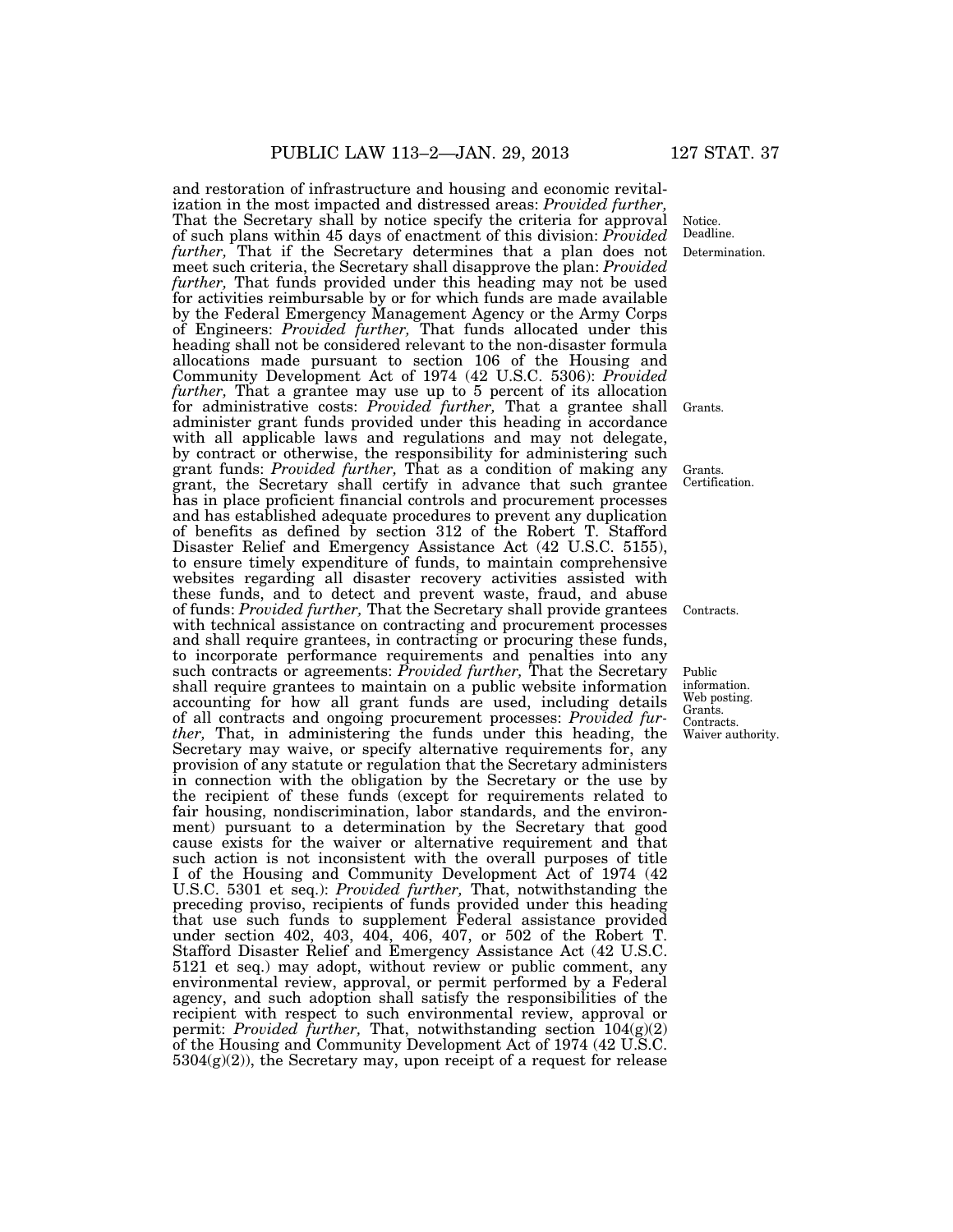Federal Register, publication. Waiver. Deadline.

127 STAT. 38 PUBLIC LAW 113–2—JAN. 29, 2013

of funds and certification, immediately approve the release of funds for an activity or project assisted under this heading if the recipient has adopted an environmental review, approval or permit under the preceding proviso or the activity or project is categorically excluded from review under the National Environmental Policy Act of 1969 (42 U.S.C. 4321 et seq.): *Provided further,* That a waiver granted by the Secretary may not reduce the percentage of funds that must be used for activities that benefit persons of low and moderate income to less than 50 percent, unless the Secretary specifically finds that there is a compelling need to further reduce or eliminate the percentage requirement: *Provided further,*  That the Secretary shall publish in the Federal Register any waiver of any statute or regulation that the Secretary administers pursuant to title I of the Housing and Community Development Act of 1974 no later than 5 days before the effective date of such waiver: *Provided further,* That, of the funds made available under this heading, up to \$10,000,000 may be transferred to "Program Office" Salaries and Expenses, Community Planning and Development'' for necessary costs, including information technology costs, of administering and overseeing funds made available under this heading: *Provided further,* That of the funds made available under this heading, \$10,000,000 shall be transferred to ''Office of the Inspector General'' for necessary costs of overseeing and auditing funds made available under this heading: *Provided further,* That the amounts provided under this heading are designated by the Congress as being for an emergency requirement pursuant to section  $251(b)(2)(A)(i)$  of the Balanced Budget and Emergency Deficit Control Act of 1985.

### GENERAL PROVISIONS—THIS CHAPTER

SEC. 1091. For fiscal year 2013, upon request by a public housing agency and supported by documentation as required by the Secretary of Housing and Urban Development that demonstrates that the need for the adjustment is due to the disaster, the Secretary may make temporary adjustments to the section 8 housing choice voucher annual renewal funding allocations and administrative fee eligibility determinations for public housing agencies in an area for which the President declared a disaster during such fiscal year under title IV of the Robert T. Stafford Disaster Relief and Emergency Assistance Act (42 U.S.C. 5170 et seq.), to avoid significant adverse funding impacts that would otherwise result from the disaster.

SEC. 1092. The Departments of Transportation and Housing and Urban Development shall submit to the Committees on Appropriations of the House of Representatives and the Senate within 45 days after the date of the enactment of this division a plan for implementing the provisions in this chapter, and updates to such plan on a biannual basis thereafter.

SEC. 1093. None of the funds provided in this chapter to the Department of Transportation or the Department of Housing and Urban Development may be used to make a grant unless the Secretary of such Department notifies the Committees on Appropriations of the House of Representatives and the Senate not less than 3 full business days before any project, State or locality is selected to receive a grant award totaling \$1,000,000 or more is announced by either Department or a modal administration.

Deadlines. Plan.

Grants. Notification. Time period.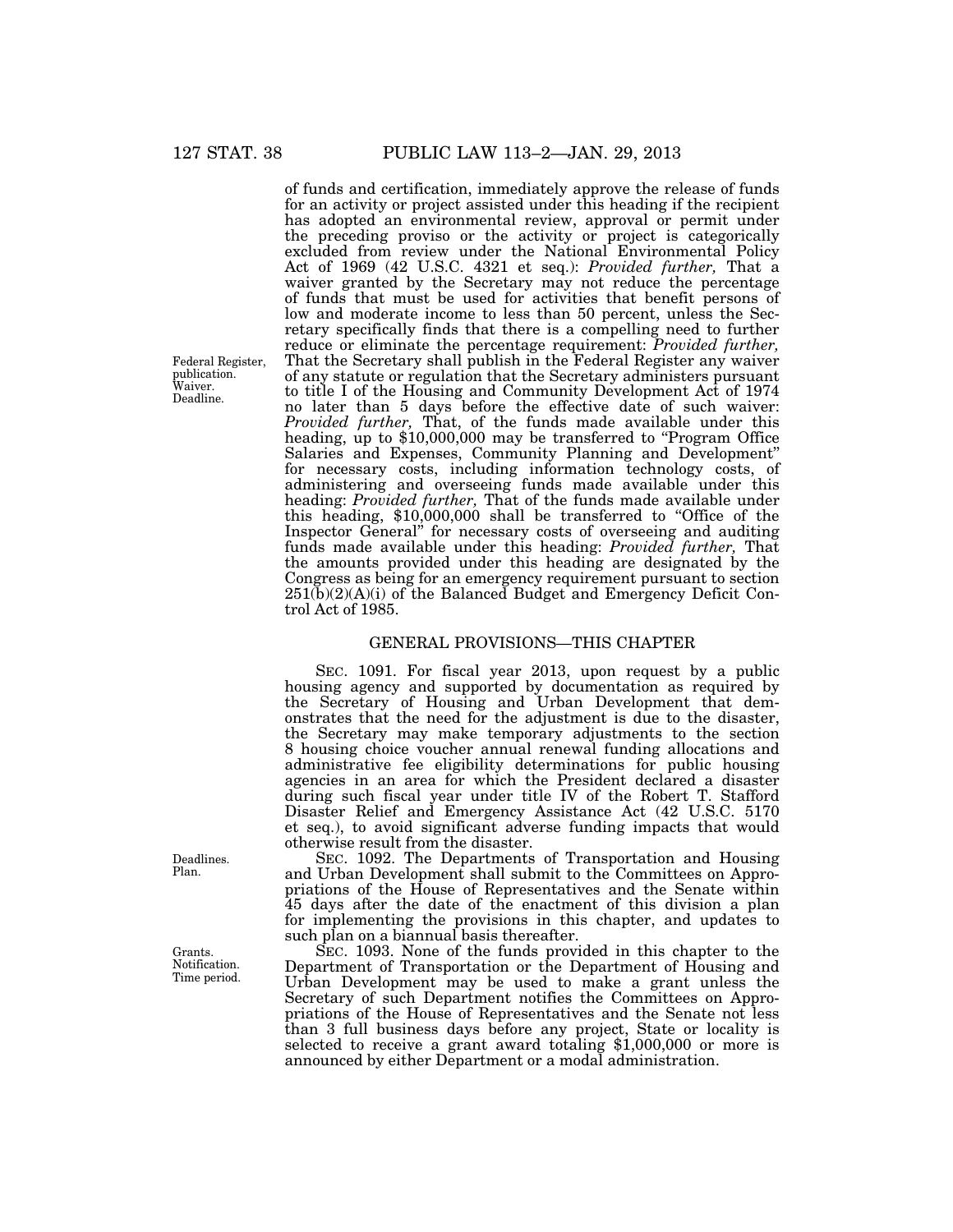SEC. 1094. This chapter shall apply in place of title VIII of Applicability. this division, and such title shall have no force or effect.

SEC. 1095. The amounts otherwise provided by this division are revised by reducing the amount made available for ''Small Business Administration—Disaster Loans Program Account'' for administrative expenses to carry out the direct loan program authorized by section 7(b) of the Small Business Act (and within such amount, the amount made available for direct administrative expenses of loan making and servicing to carry out such program), and increasing the amount made available for ''Department of Veterans Affairs—National Cemetery Administration'', by \$1,000,000.

SEC. 1096. None of the funds provided in this division shall be used for land acquisition by the Secretary of the Interior or the Secretary of Agriculture.

This division may be cited as the "Disaster Relief Appropriations Act, 2013''.

# **DIVISION B—SANDY RECOVERY IMPROVEMENT ACT OF 2013**

#### **SEC. 1101. SHORT TITLE; TABLE OF CONTENTS.**

(a) SHORT TITLE.—This division may be cited as the ''Sandy Recovery Improvement Act of 2013''.

(b) TABLE OF CONTENTS.—The table of contents for this division is as follows:

#### Sec. 1101. Short title; table of contents.

- Sec. 1102. Public assistance program alternative procedures.
- Sec. 1103. Federal assistance to individuals and households.
- Sec. 1104. Hazard mitigation.
- Sec. 1105. Dispute resolution pilot program.
- Sec. 1106. Unified Federal review.
- Sec. 1107. Simplified procedures.
- Sec. 1108. Essential assistance.
- Sec. 1109. Individual assistance factors.
- Sec. 1110. Tribal requests for a major disaster or emergency declaration under the Stafford Act.

Sec. 1111. Recommendations for reducing costs of future disasters.

#### **SEC. 1102. PUBLIC ASSISTANCE PROGRAM ALTERNATIVE PROCE-DURES.**

Title IV of the Robert T. Stafford Disaster Relief and Emergency Assistance Act (42 U.S.C. 5121 et seq.) is amended—

(1) by redesignating the second section 425 (relating to essential service providers) as section 427; and

(2) by adding at the end the following:

#### **''SEC. 428. PUBLIC ASSISTANCE PROGRAM ALTERNATIVE PROCE-**42 USC 5189f. **DURES.**

''(a) APPROVAL OF PROJECTS.—The President, acting through the Administrator of the Federal Emergency Management Agency, may approve projects under the alternative procedures adopted under this section for any major disaster or emergency declared on or after the date of enactment of this section. The Administrator may also apply the alternate procedures adopted under this section to a major disaster or emergency declared before enactment of this Act for which construction has not begun as of the date of enactment of this Act.

Sandy Recovery Improvement Act  $of 2013.$ 

42 USC 5121 note.

42 USC 5189e.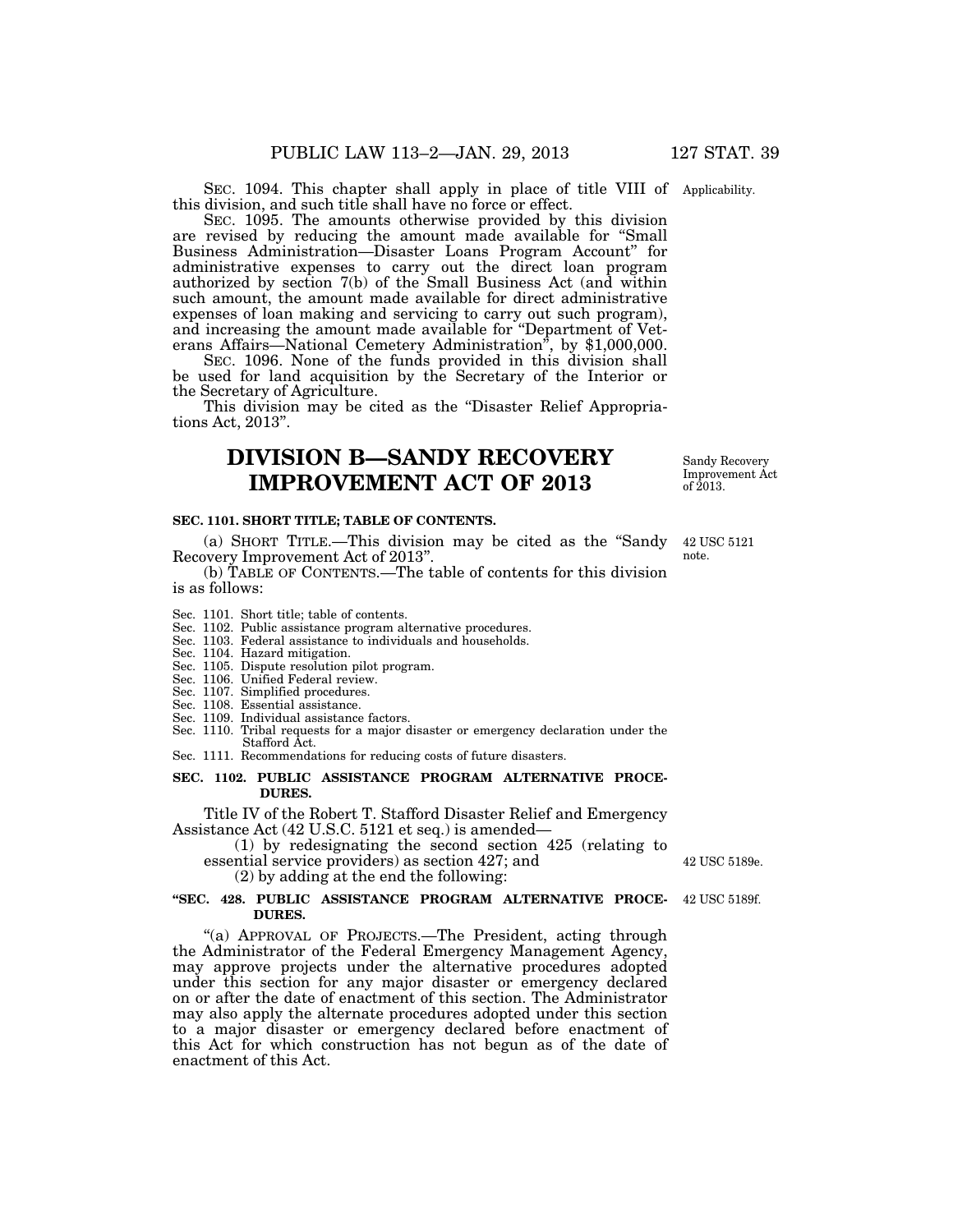''(b) ADOPTION.—The Administrator, in coordination with States, tribal and local governments, and owners or operators of private nonprofit facilities, may adopt alternative procedures to administer assistance provided under sections 403(a)(3)(A), 406, 407, and 502(a)(5).

''(c) GOALS OF PROCEDURES.—The alternative procedures adopted under subsection (a) shall further the goals of—

''(1) reducing the costs to the Federal Government of providing such assistance;

 $(2)$  increasing flexibility in the administration of such assistance;

''(3) expediting the provision of such assistance to a State, tribal or local government, or owner or operator of a private nonprofit facility; and

 $(4)$  providing financial incentives and disincentives for a State, tribal or local government, or owner or operator of a private nonprofit facility for the timely and cost-effective completion of projects with such assistance.

''(d) PARTICIPATION.—Participation in the alternative procedures adopted under this section shall be at the election of a State, tribal or local government, or owner or operator of a private nonprofit facility consistent with procedures determined by the Administrator.

''(e) MINIMUM PROCEDURES.—The alternative procedures adopted under this section shall include the following:

"(1) For repair, restoration, and replacement of damaged facilities under section 406—

''(A) making grants on the basis of fixed estimates, if the State, tribal or local government, or owner or operator of the private nonprofit facility agrees to be responsible for any actual costs that exceed the estimate;

''(B) providing an option for a State, tribal or local government, or owner or operator of a private nonprofit facility to elect to receive an in-lieu contribution, without reduction, on the basis of estimates of—

''(i) the cost of repair, restoration, reconstruction, or replacement of a public facility owned or controlled by the State, tribal or local government or owner or operator of a private nonprofit facility; and

"(ii) management expenses;

''(C) consolidating, to the extent determined appropriate by the Administrator, the facilities of a State, tribal or local government, or owner or operator of a private nonprofit facility as a single project based upon the estimates adopted under the procedures;

''(D) if the actual costs of a project completed under the procedures are less than the estimated costs thereof, the Administrator may permit a grantee or subgrantee to use all or part of the excess funds for—

''(i) cost-effective activities that reduce the risk of future damage, hardship, or suffering from a major disaster; and

''(ii) other activities to improve future Public Assistance operations or planning;

''(E) in determining eligible costs under section 406, the Administrator shall make available, at an applicant's request and where the Administrator or the certified cost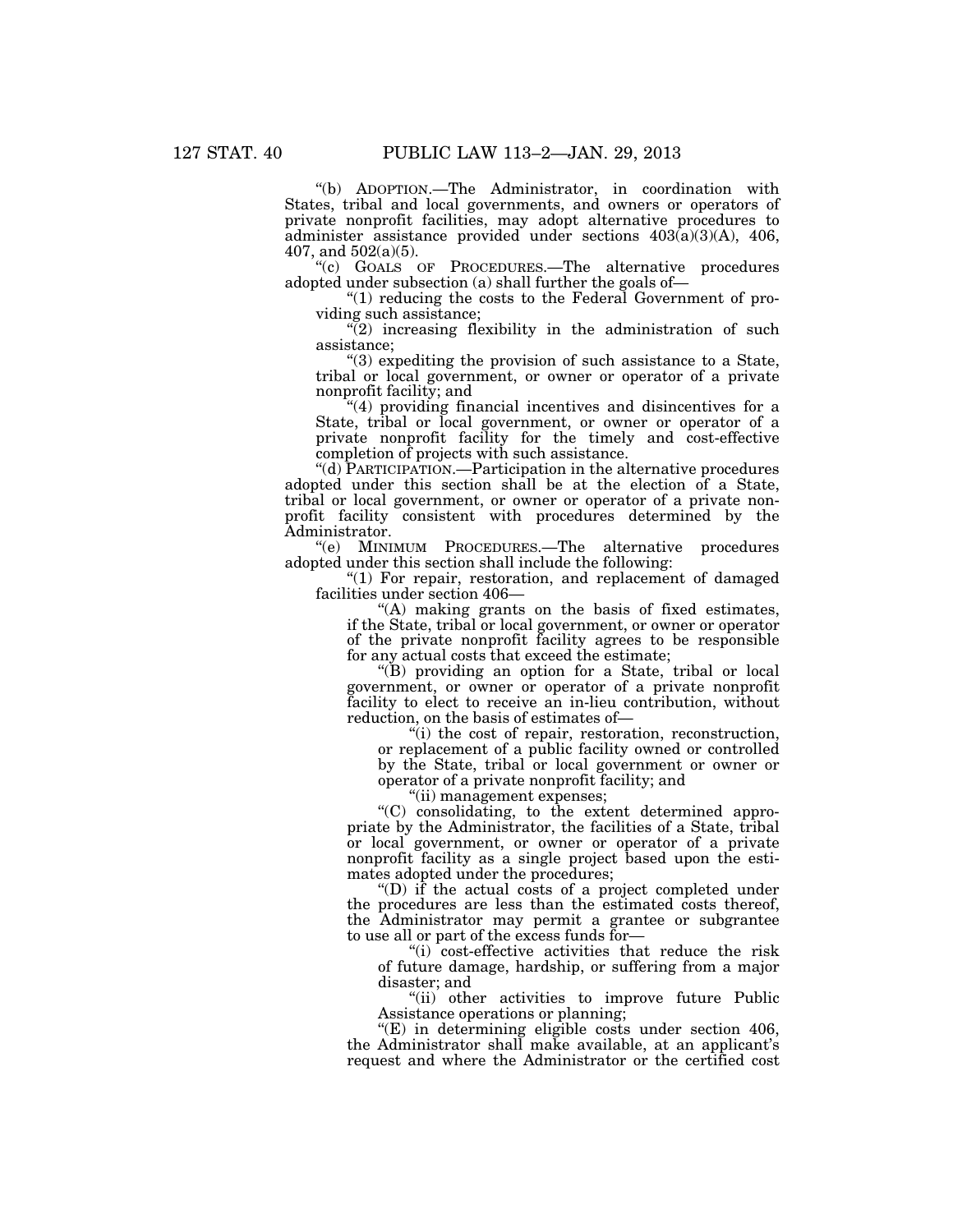estimate prepared by the applicant's professionally licensed engineers has estimated an eligible Federal share for a project of at least \$5,000,000, an independent expert panel to validate the estimated eligible cost consistent with applicable regulations and policies implementing this section; and

''(F) in determining eligible costs under section 406, the Administrator shall, at the applicant's request, consider properly conducted and certified cost estimates prepared by professionally licensed engineers (mutually agreed upon by the Administrator and the applicant), to the extent that such estimates comply with applicable regulations, policy, and guidance.

 $f(2)$  For debris removal under sections  $403(a)(3)(A)$ ,  $407$ , and 502(a)(5)—

''(A) making grants on the basis of fixed estimates to provide financial incentives and disincentives for the timely or cost-effective completion if the State, tribal or local government, or owner or operator of the private nonprofit facility agrees to be responsible to pay for any actual costs that exceed the estimate;

''(B) using a sliding scale for determining the Federal share for removal of debris and wreckage based on the time it takes to complete debris and wreckage removal;

''(C) allowing use of program income from recycled debris without offset to the grant amount;

''(D) reimbursing base and overtime wages for employees and extra hires of a State, tribal or local government, or owner or operator of a private nonprofit facility performing or administering debris and wreckage removal;

''(E) providing incentives to a State or tribal or local government to have a debris management plan approved by the Administrator and have pre-qualified 1 or more debris and wreckage removal contractors before the date of declaration of the major disaster; and

 $F(F)$  if the actual costs of projects under subparagraph (A) are less than the estimated costs of the project, the Administrator may permit a grantee or subgrantee to use all or part of the excess funds for—

''(i) debris management planning;

''(ii) acquisition of debris management equipment for current or future use; and

"(iii) other activities to improve future debris removal operations, as determined by the Administrator.

''(f) WAIVER AUTHORITY.—Until such time as the Administrator promulgates regulations to implement this section, the Administrator may—

 $\mathcal{H}(1)$  waive notice and comment rulemaking, if the Administrator determines the waiver is necessary to expeditiously implement this section; and

 $\degree$ (2) carry out the alternative procedures under this section as a pilot program.

"(g) OVERTIME PAYMENTS.—The guidelines for reimbursement Guidelines. for costs under subsection  $(e)(2)(D)$  shall ensure that no State or local government is denied reimbursement for overtime payments

Determination.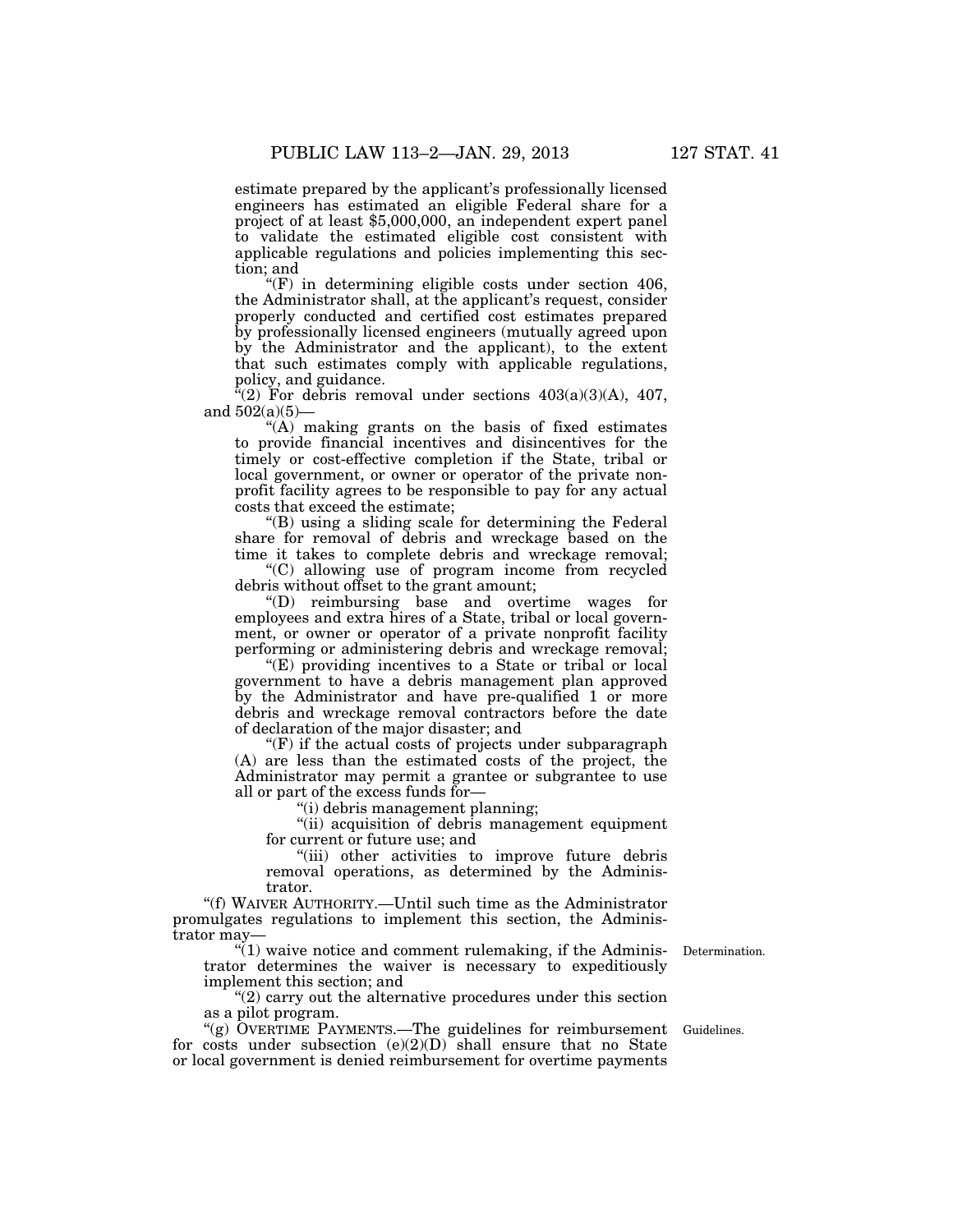that are required pursuant to the Fair Labor Standards Act of 1938 (29 U.S.C. 201 et seq.).

''(h) REPORT.—

" $(1)$  In GENERAL.—Not earlier than 3 years, and not later than 5 years, after the date of enactment of this section, the Inspector General of the Department of Homeland Security shall submit to the Committee on Homeland Security and Governmental Affairs of the Senate and the Committee on Transportation and Infrastructure of the House of Representatives a report on the alternative procedures for the repair, restoration, and replacement of damaged facilities under section 406 authorized under this section.

''(2) CONTENTS.—The report shall contain an assessment of the effectiveness of the alternative procedures, including—

''(A) whether the alternative procedures helped to improve the general speed of disaster recovery;

''(B) the accuracy of the estimates relied upon;

''(C) whether the financial incentives and disincentives were effective;

 $\mathrm{``(D)}$  whether the alternative procedures were cost effective;

''(E) whether the independent expert panel described in subsection (e)(1)(E) was effective; and

''(F) recommendations for whether the alternative procedures should be continued and any recommendations for changes to the alternative procedures.''.

#### **SEC. 1103. FEDERAL ASSISTANCE TO INDIVIDUALS AND HOUSEHOLDS.**

Section 408(c)(1)(B) of the Robert T. Stafford Disaster Relief and Emergency Assistance Act (42 U.S.C. 5174(c)(1)(B)) is amended—

(1) by redesignating clauses (ii) and (iii) as clauses (iii) and (iv), respectively;

(2) by inserting after clause (i) the following:

"(ii) LEASE AND REPAIR OF RENTAL UNITS FOR TEM-<br>PORARY HOUSING.—

''(I) IN GENERAL.—The President, to the extent the President determines it would be a cost-effective alternative to other temporary housing options, may—

"(aa) enter into lease agreements with owners of multifamily rental property located in areas covered by a major disaster declaration to house individuals and households eligible for assistance under this section; and

"(bb) make repairs or improvements to properties under such lease agreements, to the extent necessary to serve as safe and adequate temporary housing.

"(II) IMPROVEMENTS OR REPAIRS.—Under the terms of any lease agreement for property entered into under this subsection, the value of the improvements or repairs—

''(aa) shall be deducted from the value of the lease agreement; and

''(bb) may not exceed the value of the lease agreement.''; and

President. Determination.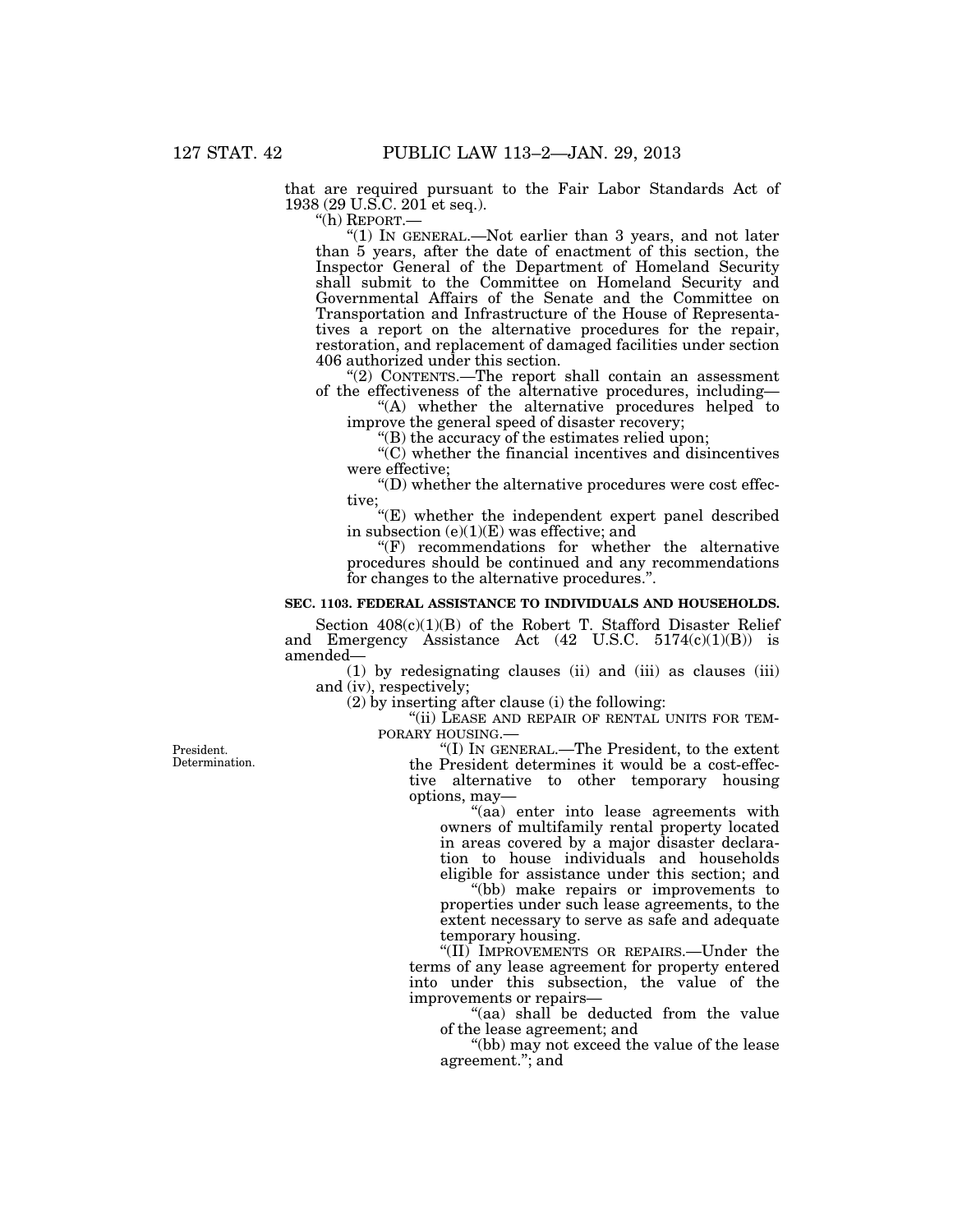(3) in clause (iv) (as so redesignated) by striking ''clause (ii)'' and inserting ''clause (iii)''.

#### **SEC. 1104. HAZARD MITIGATION.**

(a) STREAMLINED PROCEDURES; ADVANCE ASSISTANCE.—Section 404 of the Robert T. Stafford Disaster Relief and Emergency Assistance Act (42 U.S.C. 5170c) is amended by adding at the end the following:

''(d) STREAMLINED PROCEDURES.— ''(1) IN GENERAL.—For the purpose of providing assistance President. under this section, the President shall ensure that—

"(A) adequate resources are devoted to ensure that applicable environmental reviews under the National Environmental Policy Act of 1969 and historic preservation reviews under the National Historic Preservation Act are completed on an expeditious basis; and

''(B) the shortest existing applicable process under the National Environmental Policy Act of 1969 and the National Historic Preservation Act is utilized.

"(2) AUTHORITY FOR OTHER EXPEDITED PROCEDURES.-The President may utilize expedited procedures in addition to those required under paragraph (1) for the purpose of providing assistance under this section, such as procedures under the Prototype Programmatic Agreement of the Federal Emergency Management Agency, for the consideration of multiple structures as a group and for an analysis of the cost-effectiveness and fulfillment of cost-share requirements for proposed hazard mitigation measures.

''(e) ADVANCE ASSISTANCE.—The President may provide not more than 25 percent of the amount of the estimated cost of hazard mitigation measures to a State grantee eligible for a grant under this section before eligible costs are incurred.''.

(b) ESTABLISHMENT OF CRITERIA RELATING TO ADMINISTRATION OF HAZARD MITIGATION ASSISTANCE BY STATES.—Section 404(c)(2) of the Robert T. Stafford Disaster Relief and Emergency Assistance Act  $(42 \text{ U.S.C. } 5170c(c)(2))$  is amended by inserting after "applications submitted under paragraph (1)." the following: "Until such time as the Administrator promulgates regulations to implement this paragraph, the Administrator may waive notice and comment rulemaking, if the Administrator determines doing so is necessary to expeditiously implement this section, and may carry out this section as a pilot program.''.

(c) APPLICABILITY.—The authority under the amendments made by this section shall apply to—

(1) any major disaster or emergency declared under the Robert T. Stafford Disaster Relief and Emergency Assistance Act (42 U.S.C. 5121 et seq.) on or after the date of enactment of this division; and

(2) a major disaster or emergency declared under that Act before the date of enactment of this division for which the period for processing requests for assistance has not ended as of the date of enactment of this division.

### **SEC. 1105. DISPUTE RESOLUTION PILOT PROGRAM.**

(a) DEFINITIONS.—In this section, the following definitions 42 USC 5189a apply:

(1) ADMINISTRATOR.—The term ''Administrator'' means the Administrator of the Federal Emergency Management Agency.

**Regulations** Waiver authority. Determination.

42 USC 5170c note.

note.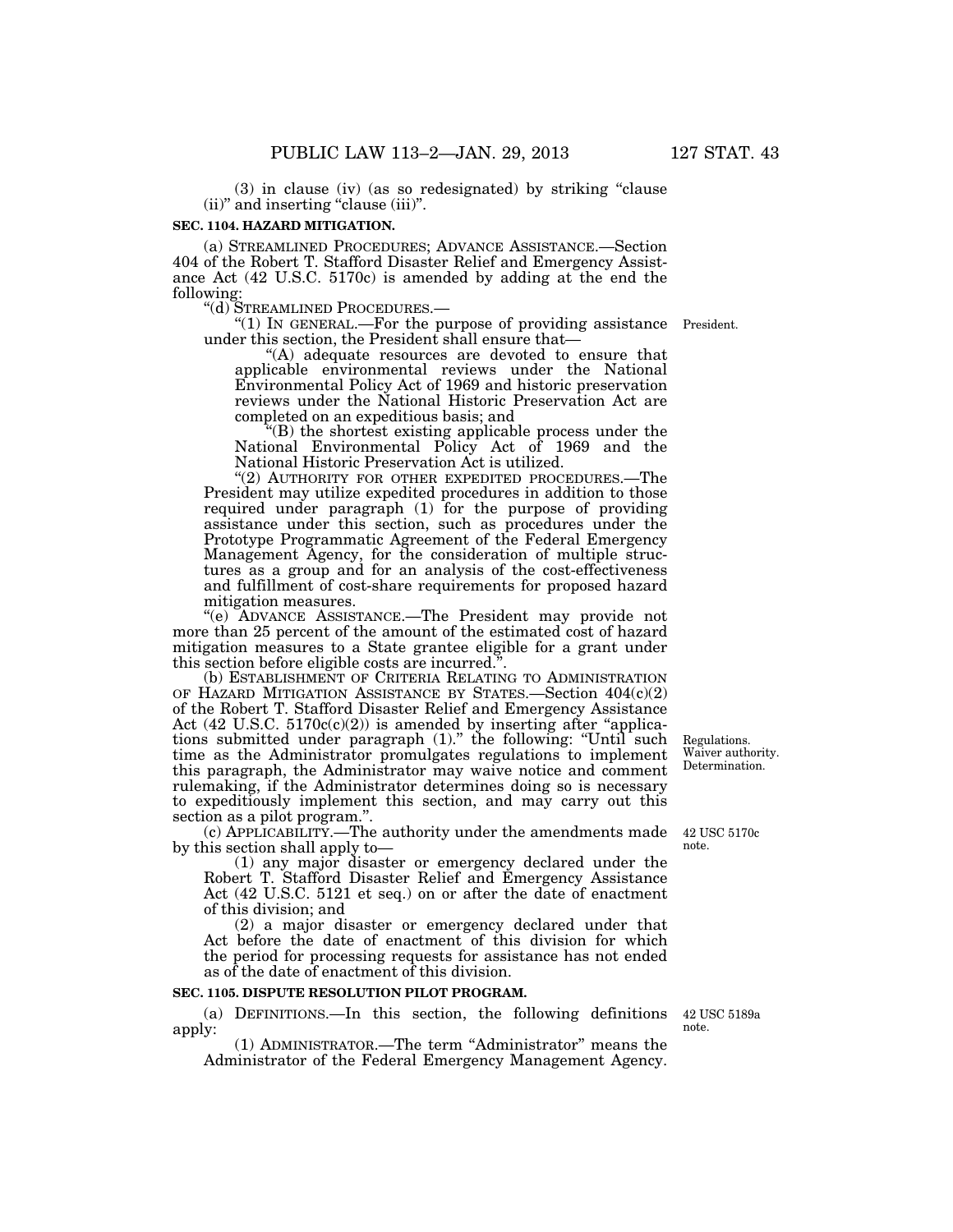(2) ELIGIBLE ASSISTANCE.—The term ''eligible assistance'' means assistance—

(A) under section 403, 406, or 407 of the Robert T. Stafford Disaster Relief and Emergency Assistance Act (42 U.S.C. 5170b, 5172, 5173);

(B) for which the legitimate amount in dispute is not less than \$1,000,000, which sum the Administrator shall adjust annually to reflect changes in the Consumer Price Index for all Urban Consumers published by the Department of Labor;

(C) for which the applicant has a non-Federal share; and

(D) for which the applicant has received a decision on a first appeal.<br>(b) PROCEDURES.—

 $(1)$  In GENERAL.—Not later than 180 days after the date of enactment of this section, and in order to facilitate an efficient recovery from major disasters, the Administrator shall establish procedures under which an applicant may request the use of alternative dispute resolution, including arbitration by an independent review panel, to resolve disputes relating to eligible assistance.

(2) BINDING EFFECT.—A decision by an independent review panel under this section shall be binding upon the parties to the dispute.

(3) CONSIDERATIONS.—The procedures established under this section shall—

(A) allow a party of a dispute relating to eligible assistance to request an independent review panel for the review;

(B) require a party requesting an independent review panel as described in subparagraph (A) to agree to forgo rights to any further appeal of the dispute relating to any eligible assistance;

(C) require that the sponsor of an independent review panel for any alternative dispute resolution under this section be—

(i) an individual or entity unaffiliated with the dispute (which may include a Federal agency, an administrative law judge, or a reemployed annuitant who was an employee of the Federal Government) selected by the Administrator; and

(ii) responsible for identifying and maintaining an adequate number of independent experts qualified to review and resolve disputes under this section;

(D) require an independent review panel to—

(i) resolve any remaining disputed issue in accordance with all applicable laws, regulations, and Agency interpretations of those laws through its published policies and guidance;

(ii) consider only evidence contained in the administrative record, as it existed at the time at which the Agency made its initial decision;

(iii) only set aside a decision of the Agency found to be arbitrary, capricious, an abuse of discretion, or otherwise not in accordance with law; and

(iv) in the case of a finding of material fact adverse to the claimant made on first appeal, only set aside

Deadline.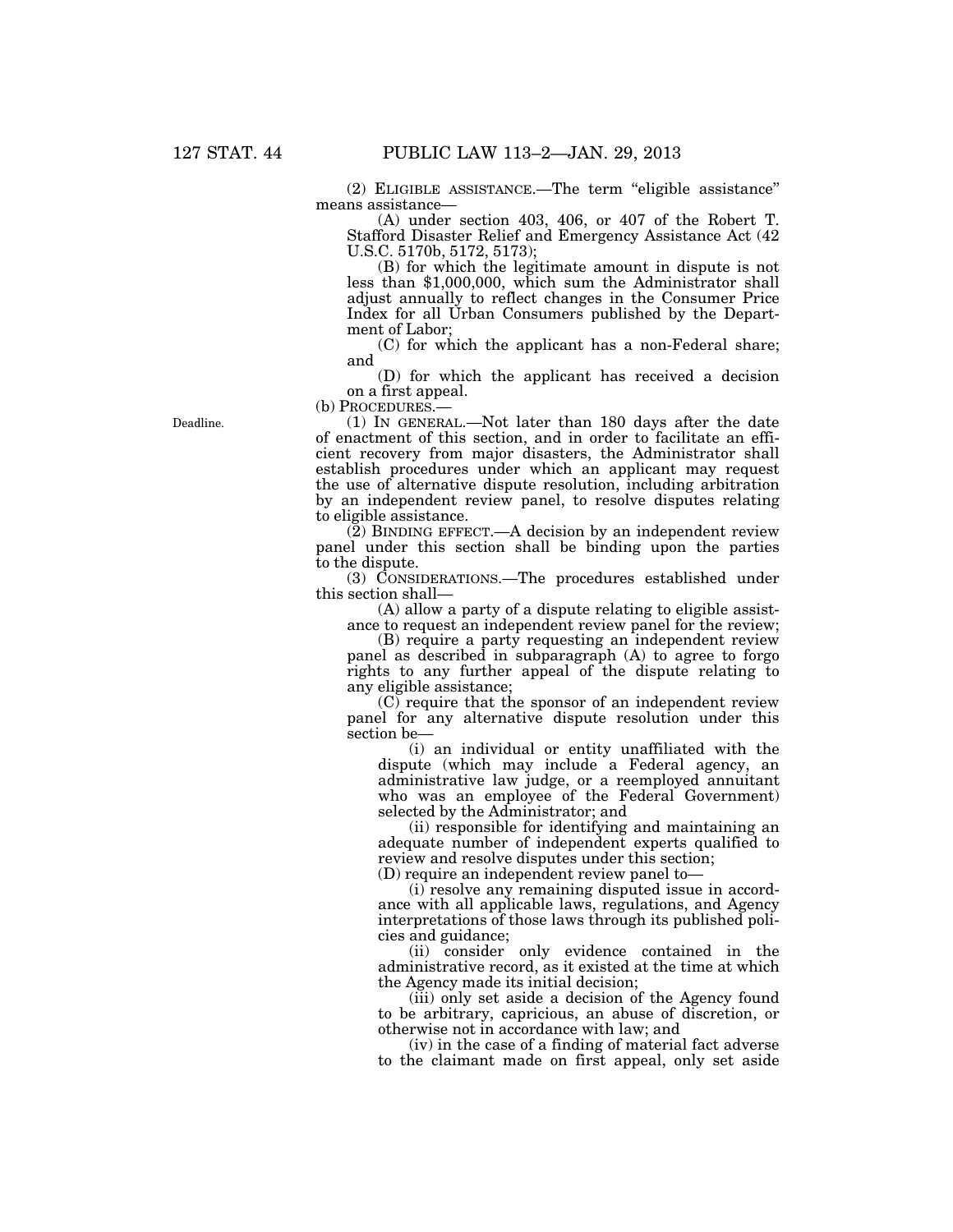or reverse such finding if the finding is clearly erroneous;

(E) require an independent review panel to expeditiously issue a written decision for any alternative dispute resolution under this section; and

(F) direct that if an independent review panel for any alternative dispute resolution under this section determines that the basis upon which a party submits a request for alternative dispute resolution is frivolous, the independent review panel shall direct the party to pay the reasonable costs to the Federal Emergency Management Agency relating to the review by the independent review panel. Any funds received by the Federal Emergency Management Agency under the authority of this section shall be deposited to the credit of the appropriation or appropriations available for the eligible assistance in dispute on the date on which the funds are received.

(c) SUNSET.—A request for review by an independent review panel under this section may not be made after December 31, 2015.

(d) REPORT.—

(1) IN GENERAL.—Not later than 270 days after the termination of authority under this section under subsection (c), the Comptroller General of the United States shall submit to the Committee on Homeland Security and Governmental Affairs of the Senate and the Committee on Transportation and Infrastructure of the House of Representatives a report analyzing the effectiveness of the program under this section.

(2) CONTENTS.—The report submitted under paragraph (1) shall include—

(A) a determination of the availability of data required to complete the report;

(B) an assessment of the effectiveness of the program under this section, including an assessment of whether the program expedited or delayed the disaster recovery process;

(C) an assessment of whether the program increased or decreased costs to administer section 403, 406, or 407 of the Robert T. Stafford Disaster Relief and Emergency Assistance Act;

(D) an assessment of the procedures and safeguards that the independent review panels established to ensure objectivity and accuracy, and the extent to which they followed those procedures and safeguards;

(E) a recommendation as to whether any aspect of the program under this section should be made a permanent authority; and

(F) recommendations for any modifications to the authority or the administration of the authority under this section in order to improve the disaster recovery process.

#### **SEC. 1106. UNIFIED FEDERAL REVIEW.**

Title IV of the Robert T. Stafford Disaster Relief and Emergency Assistance Act (as amended by this division) is further amended by adding at the end the following: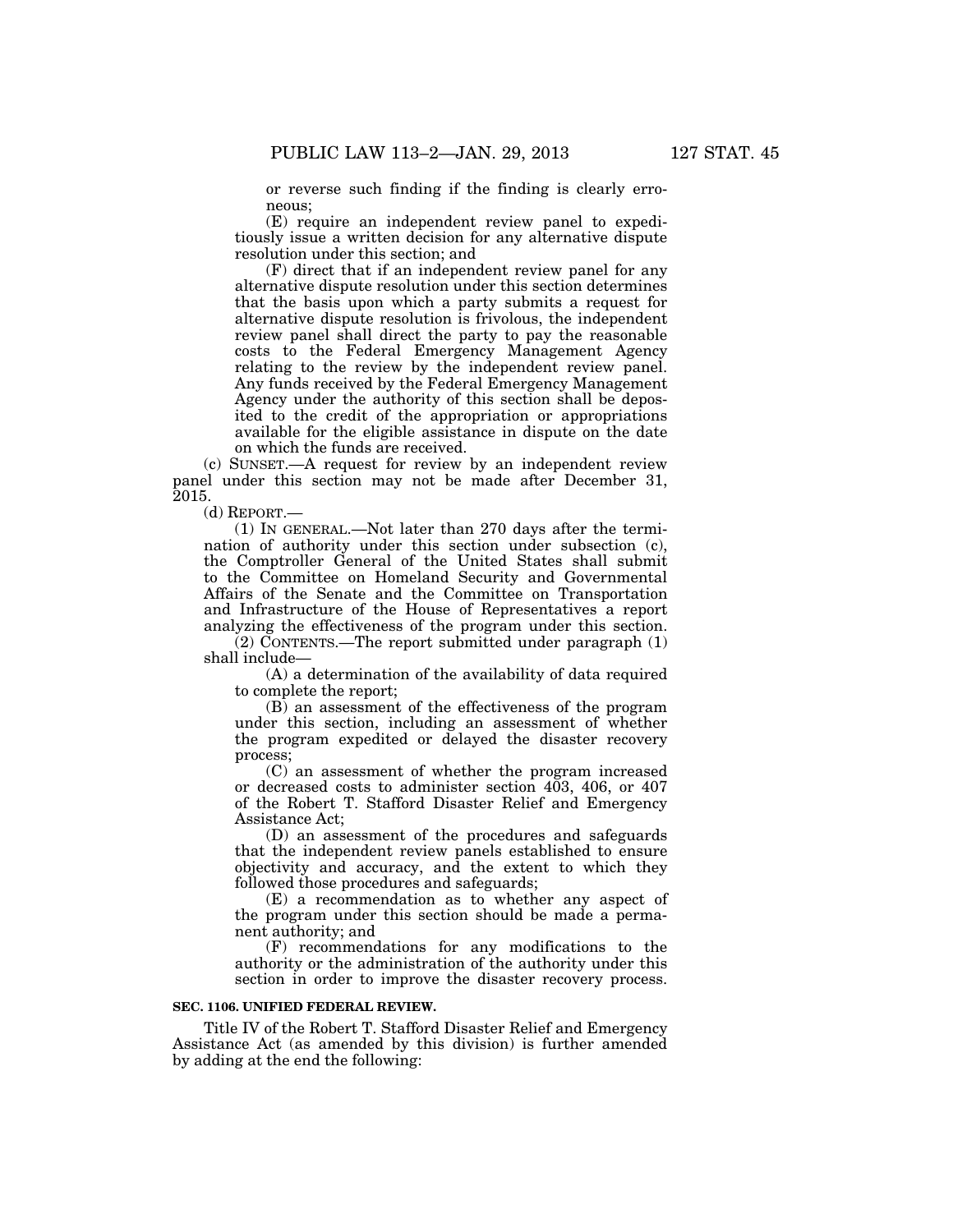42 USC 5189g.

Deadline. Consultation. President.

### **''SEC. 429. UNIFIED FEDERAL REVIEW.**

"(a) IN GENERAL.—Not later than 18 months after the date of enactment of this section, and in consultation with the Council on Environmental Quality and the Advisory Council on Historic Preservation, the President shall establish an expedited and unified interagency review process to ensure compliance with environmental and historic requirements under Federal law relating to disaster recovery projects, in order to expedite the recovery process, consistent with applicable law.

''(b) CONTENTS.—The review process established under this section shall include mechanisms to expeditiously address delays that may occur during the recovery from a major disaster and be updated, as appropriate, consistent with applicable law.''.

#### **SEC. 1107. SIMPLIFIED PROCEDURES.**

Section 422 of the Robert T. Stafford Disaster Relief and Emergency Assistance Act (42 U.S.C. 5189) is amended—

 $(1)$  by striking "If the Federal estimate" and inserting " $(a)$ IN GENERAL.—If the Federal estimate'';

(2) by inserting ''(or, if the Administrator has established a threshold under subsection (b), the amount established under subsection (b))" after " $$35,000$ " the first place it appears;

(3) by inserting "or, if applicable, the amount established under subsection (b)," after "\$35,000 amount" the second place it appears; and

 $(4)$  by adding at the end the following:

''(b) THRESHOLD.—

''(1) REPORT.—Not later than 1 year after the date of enactment of this subsection, the President, acting through the Administrator of the Federal Emergency Management Agency (in this section referred to as the 'Administrator'), shall—

''(A) complete an analysis to determine whether an increase in the threshold for eligibility under subsection (a) is appropriate, which shall include consideration of costeffectiveness, speed of recovery, capacity of grantees, past performance, and accountability measures; and

''(B) submit to the Committee on Transportation and Infrastructure of the House of Representatives and the Committee on Homeland Security and Governmental Affairs of the Senate a report regarding the analysis conducted under subparagraph (A).

''(2) AMOUNT.—After the Administrator submits the report required under paragraph (1), the President shall direct the Administrator to—

''(A) immediately establish a threshold for eligibility under this section in an appropriate amount, without regard to chapter 5 of title 5, United States Code; and

''(B) adjust the threshold annually to reflect changes in the Consumer Price Index for all Urban Consumers

published by the Department of Labor.

"(3) REVIEW.—Not later than 3 years after the date on which the Administrator establishes a threshold under paragraph (2), and every 3 years thereafter, the President, acting through the Administrator, shall review the threshold for eligibility under this section.''.

President.

Analysis.

Deadlines.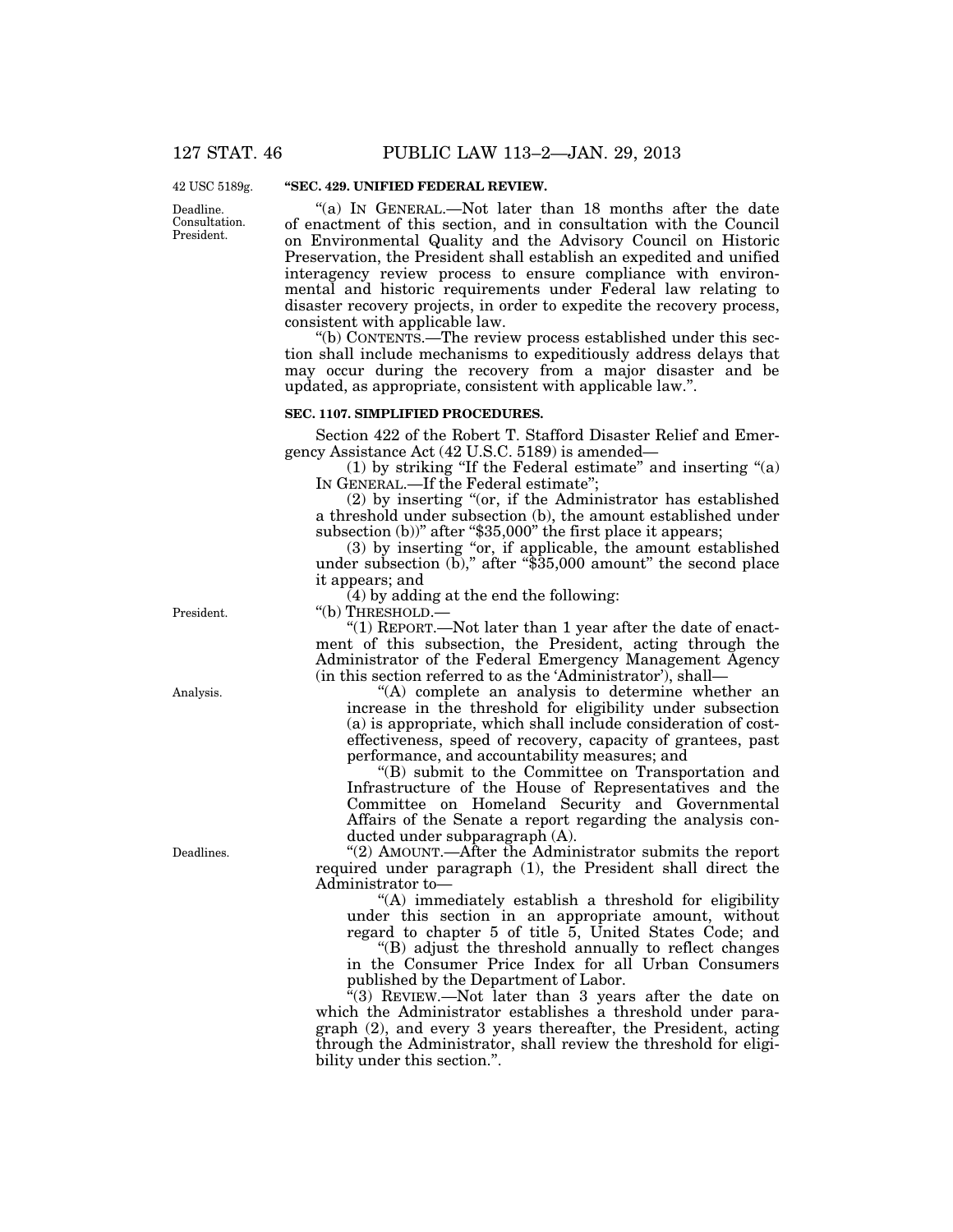#### **SEC. 1108. ESSENTIAL ASSISTANCE.**

(a) OTHER NEEDS ASSISTANCE.—Section 408(e)(1) of the Robert T. Stafford Disaster Relief and Emergency Assistance Act (42 U.S.C.  $5174(e)(1)$ ) is amended—

(1) in the paragraph heading by inserting ''CHILD CARE,'' after ''DENTAL,''; and

(2) by inserting ''child care,'' after ''dental,''.

(b) SALARIES AND BENEFITS.—Section 403 of the Robert T. Stafford Disaster Relief and Emergency Assistance Act (42 U.S.C. 5170b) is amended by adding at the end the following:

''(d) SALARIES AND BENEFITS.—

''(1) IN GENERAL.—If the President declares a major disaster or emergency for an area within the jurisdiction of a State, tribal, or local government, the President may reimburse the State, tribal, or local government for costs relating to—

" $(A)$  basic pay and benefits for permanent employees of the State, tribal, or local government conducting emergency protective measures under this section, if—

''(i) the work is not typically performed by the employees; and

"(ii) the type of work may otherwise be carried out by contract or agreement with private organizations, firms, or individuals.; or

''(B) overtime and hazardous duty compensation for permanent employees of the State, tribal, or local government conducting emergency protective measures under this section.

''(2) OVERTIME.—The guidelines for reimbursement for costs under paragraph (1) shall ensure that no State, tribal, or local government is denied reimbursement for overtime payments that are required pursuant to the Fair Labor Standards Act of 1938 (29 U.S.C. 201 et seq.).

''(3) NO EFFECT ON MUTUAL AID PACTS.—Nothing in this subsection shall affect the ability of the President to reimburse labor force expenses provided pursuant to an authorized mutual aid pact.''.

### **SEC. 1109. INDIVIDUAL ASSISTANCE FACTORS.**

In order to provide more objective criteria for evaluating the need for assistance to individuals, to clarify the threshold for eligibility and to speed a declaration of a major disaster or emergency under the Robert T. Stafford Disaster Relief and Emergency Assistance Act (42 U.S.C. 5121 et seq.), not later than 1 year after the date of enactment of this division, the Administrator of the Federal Emergency Management Agency, in cooperation with representatives of State, tribal, and local emergency management agencies, shall review, update, and revise through rulemaking the factors considered under section 206.48 of title 44, Code of Federal Regulations (including section 206.48(b)(2) of such title relating to trauma and the specific conditions or losses that contribute to trauma), to measure the severity, magnitude, and impact of a disaster.

#### **SEC. 1110. TRIBAL REQUESTS FOR A MAJOR DISASTER OR EMERGENCY DECLARATION UNDER THE STAFFORD ACT.**

(a) MAJOR DISASTER REQUESTS.—Section 401 of the Robert T. Stafford Disaster Relief and Emergency Assistance Act (42 U.S.C. 5170) is amended—

Deadline. Review. Regulations. 42 USC 5170 note.

Guidelines.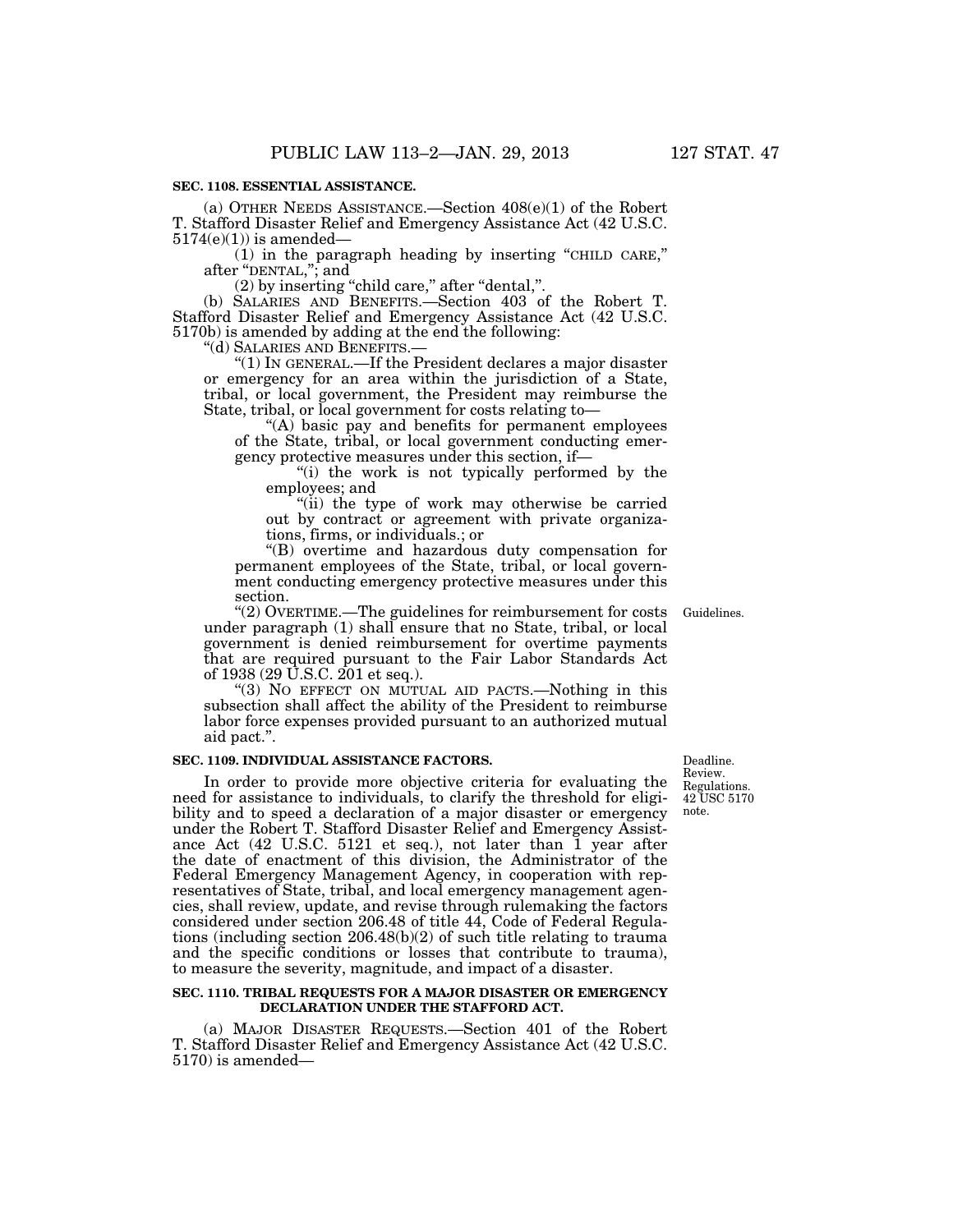(1) by striking ''All requests for a declaration'' and inserting "(a) IN GENERAL.—All requests for a declaration"; and

(2) by adding at the end the following:<br>"(b) INDIAN TRIBAL GOVERNMENT REQUESTS.-

 $''(1)$  IN GENERAL.—The Chief Executive of an affected Indian tribal government may submit a request for a declaration by the President that a major disaster exists consistent with the requirements of subsection (a).

''(2) REFERENCES.—In implementing assistance authorized by the President under this Act in response to a request of the Chief Executive of an affected Indian tribal government for a major disaster declaration, any reference in this title or title III (except sections 310 and 326) to a State or the Governor of a State is deemed to refer to an affected Indian tribal government or the Chief Executive of an affected Indian tribal government, as appropriate.

" $(3)$  SAVINGS PROVISION.—Nothing in this subsection shall prohibit an Indian tribal government from receiving assistance under this title through a declaration made by the President at the request of a State under subsection (a) if the President does not make a declaration under this subsection for the same incident.

"(c) COST SHARE ADJUSTMENTS FOR INDIAN TRIBAL GOVERN-MENTS.

"(1) IN GENERAL.—In providing assistance to an Indian tribal government under this title, the President may waive or adjust any payment of a non-Federal contribution with respect to the assistance if—

''(A) the President has the authority to waive or adjust

the payment under another provision of this title; and  $E(E)$  the President determines that the waiver or adjustment is necessary and appropriate.

"(2) CRITERIA FOR MAKING DETERMINATIONS.—The President shall establish criteria for making determinations under paragraph  $(1)(B)$ .".

(b) EMERGENCY REQUESTS.—Section 501 of the Robert T. Stafford Disaster Relief and Emergency Assistance Act (42 U.S.C. 5191) is amended by adding at the end the following:

''(c) INDIAN TRIBAL GOVERNMENT REQUESTS.—

''(1) IN GENERAL.—The Chief Executive of an affected Indian tribal government may submit a request for a declaration by the President that an emergency exists consistent with the requirements of subsection (a).

''(2) REFERENCES.—In implementing assistance authorized by the President under this title in response to a request of the Chief Executive of an affected Indian tribal government for an emergency declaration, any reference in this title or title III (except sections 310 and 326) to a State or the Governor of a State is deemed to refer to an affected Indian tribal government or the Chief Executive of an affected Indian tribal government, as appropriate.

''(3) SAVINGS PROVISION.—Nothing in this subsection shall prohibit an Indian tribal government from receiving assistance under this title through a declaration made by the President at the request of a State under subsection (a) if the President does not make a declaration under this subsection for the same incident.''.

President.

Waiver authority.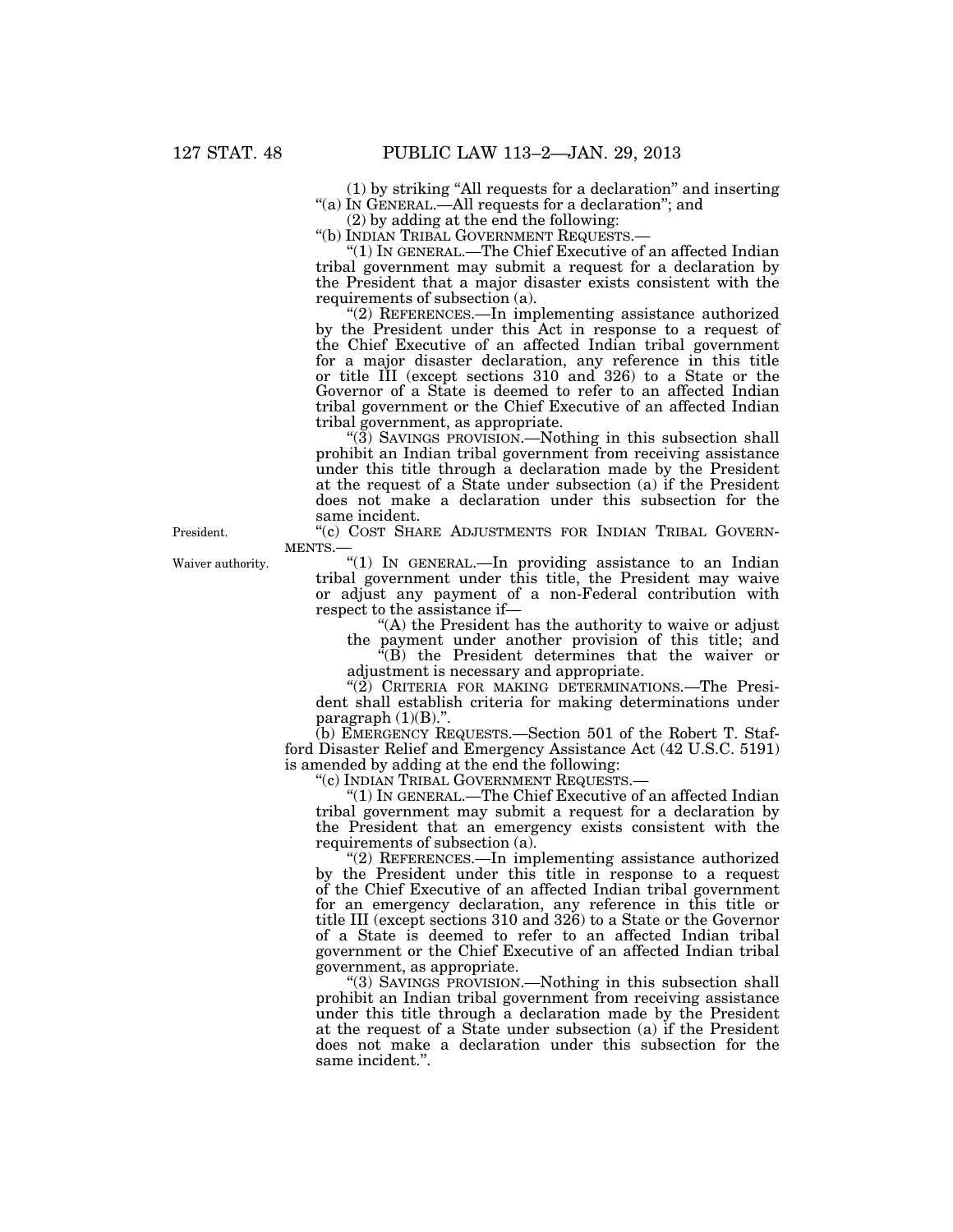(c) DEFINITIONS.—Section 102 of the Robert T. Stafford Disaster Relief and Emergency Assistance Act (42 U.S.C. 5122) is amended—

(1) in paragraph (7)(B) by striking ''; and'' and inserting '', that is not an Indian tribal government as defined in paragraph (6); and'';

(2) by redesignating paragraphs (6) through (10) as paragraphs (7) through (11), respectively;

(3) by inserting after paragraph (5) the following:

"(6) INDIAN TRIBAL GOVERNMENT.—The term 'Indian tribal government' means the governing body of any Indian or Alaska Native tribe, band, nation, pueblo, village, or community that the Secretary of the Interior acknowledges to exist as an Indian tribe under the Federally Recognized Indian Tribe List Act of 1994 (25 U.S.C. 479a et seq.).''; and

(4) by adding at the end the following:

"(12) CHIEF EXECUTIVE.—The term 'Chief Executive' means the person who is the Chief, Chairman, Governor, President, or similar executive official of an Indian tribal government.''. (d) REFERENCES.—Title I of the Robert T. Stafford Disaster

Relief and Emergency Assistance Act (42 U.S.C. 5121 et seq.) is amended by adding after section 102 the following:

#### **''SEC. 103. REFERENCES.**

''Except as otherwise specifically provided, any reference in this Act to 'State and local', 'State or local', 'State, and local', 'State, or local', or 'State, local' (including plurals) with respect to governments or officials and any reference to a 'local government' in sections  $406(d)(3)$  and  $417$  is deemed to refer also to Indian tribal governments and officials, as appropriate.''.

(e) REGULATIONS.—

(1) ISSUANCE.—The President shall issue regulations to carry out the amendments made by this section.

(2) FACTORS.—In issuing the regulations, the President shall consider the unique conditions that affect the general welfare of Indian tribal governments.

#### **SEC. 1111. RECOMMENDATIONS FOR REDUCING COSTS OF FUTURE DISASTERS.**

(a) REPORT TO CONGRESS.—Not later than 180 days after the date of enactment of this division, the Administrator of the Federal Emergency Management Agency shall submit to Congress recommendations for the development of a national strategy for reducing future costs, loss of life, and injuries associated with extreme disaster events in vulnerable areas of the United States.

(b) NATIONAL STRATEGY.—The national strategy should—

(1) respect the constitutional role and responsibilities of Federal, State, and local governments and the private sector;

(2) consider the vulnerability of the United States to damage from flooding, severe weather events, and other hazards;

(3) analyze gaps and duplication of emergency preparedness, response, recovery, and mitigation measures provided by Federal, State, and local entities; and

President. 42 USC 5122 note.

42 USC 5123.